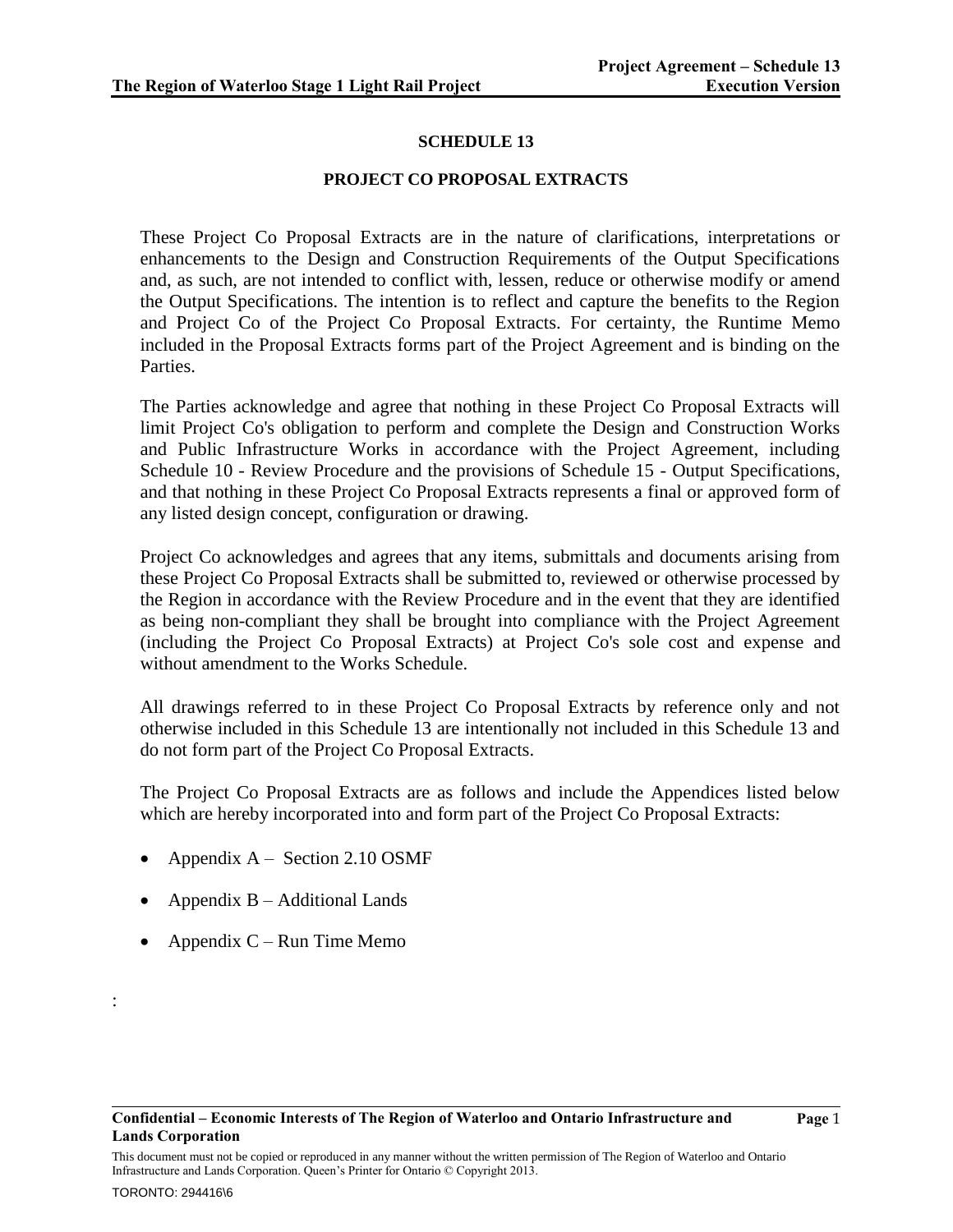# **1.2 Project Management**

## **1.2.1 Management Information System**

GrandLinq will, as part of the Management Information System, provide the Region with a user license, User Documentation and full access to the relevant Sharepoint folders containing all of the configuration records. GrandLinq will include training for up to two personnel from the Region in all software training sessions. When requested by the Region, GrandLinq will provide two hardcopies and one electronic file containing the Project's current configuration status within seven calendar days of such requests.

# **1.2.7 Installation Plan**

The construction discipline team that is responsible for installation will develop a work plan to follow for the installation of each component. Along with the safety and schedule information, included with the work plan are sometimes photographs of the installation process, step-by-step installation procedures, and specific information provided by the vendor to ensure a compliant, quality installation. GrandLinq is fully aware that both the schedule and budget are negatively affected as a result of any damage done to components that are already approved and delivered.

In order to prevent unexpected contact and damage, GrandLinq will exercise extreme care when marking finished work and installed components. Repeating the work is costly and therefore, taking preventative measures is the focal point of the Quality Management Plan for the Project. For certain items it is requested that a vendor's representative is present during a particular component's first installation in order to ensure that proper techniques are followed and also used in the future. It is common for vendors to photograph the installation and use the particular project as a model going forward.

Signing-off that components are installed per specification and undamaged is part of the Quality Testing procedure that occurs before an item is considered installed. Using the work plan as a basis for double checking the way a component has been installed, and reviewing the approved submittal and manufacturer information ensures compliance. If discrepancies are identified, or if a product does not function to the standards of the Authority, the vendor will be contacted to visit the problem and assist in developing a corrective action.

Once the components are installed, functional testing verifies proper installation, functionality and readiness for start-up. The certification of proper installation will be completed for each piece of equipment, instrument, valve, and device. Manufacturers will become actively engaged

#### **Confidential – Economic Interests of The Region of Waterloo and Ontario Infrastructure and Lands Corporation**

This document must not be copied or reproduced in any manner without the written permission of The Region of Waterloo and Ontario Infrastructure and Lands Corporation. Queen's Printer for Ontario © Copyright 2013.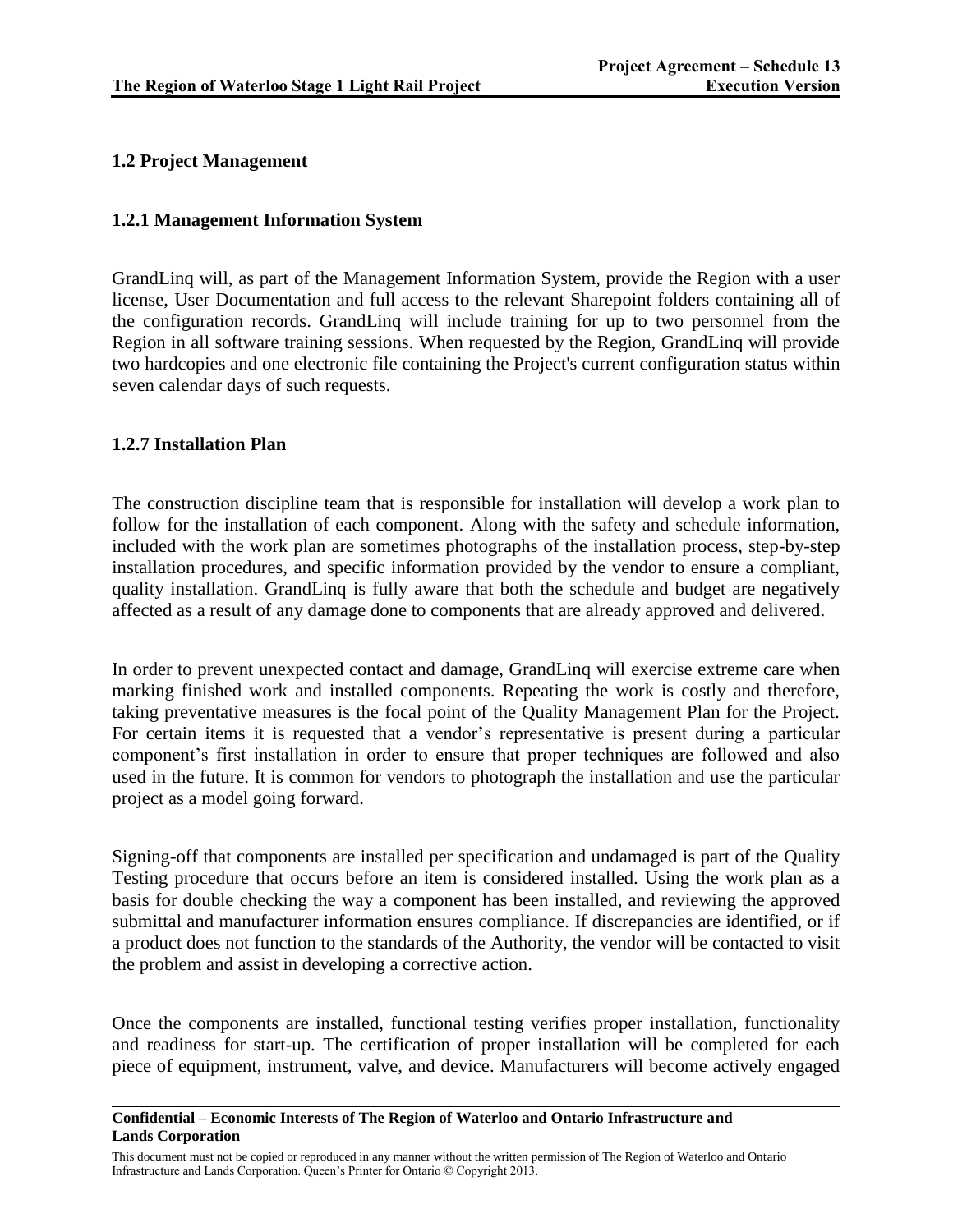in certifying installation, coordinating start-up activities with the start-up team, and performing their own checks and tests of equipment. Once equipment installation has been certified for each item, each manufacturer will complete a Certificate of Proper Installation and functional training forms.

## **1.4 Safety and Security Program**

## **1.4.2 Safety and Security Certification**

The SSCP also describes the process for safety and security certification. The Safety and Security Certification Program is implemented by GrandLinq with input from the Systems Safety and Security Certification Review Team (SSSCRT) and an Independent Verification and Validation (IV&V) team to oversee the certification effort. The Project is developed in accordance with all applicable safety regulations, standards and is certified by GrandLinq, upon recommendation from the SSSCRT. In addition to meeting the regulations, standards and industry best practices, the SSCP is implemented with the guidance provided by the SSSCRT and IV&V.

### **1.4.3 Safety during Construction and Testing**

### *Initial and Ongoing Training Plans*

GrandLinq believes that orientation and continuous training are absolutely critical to the success of the EHS program. To reinforce this belief, GrandLinq will implement a variety of training and awareness programs that include:

- Site specific workplace orientation for all workers, contractors and visitors
- 16-hour Supervisory training program on an annual basis to ensure appropriate stewardship of the project safety plan and Zero Harm philosophy
- All workers will receive hazard specific training and be certified, where applicable
- Daily review of work activity, hazards and controls
- Tool box talks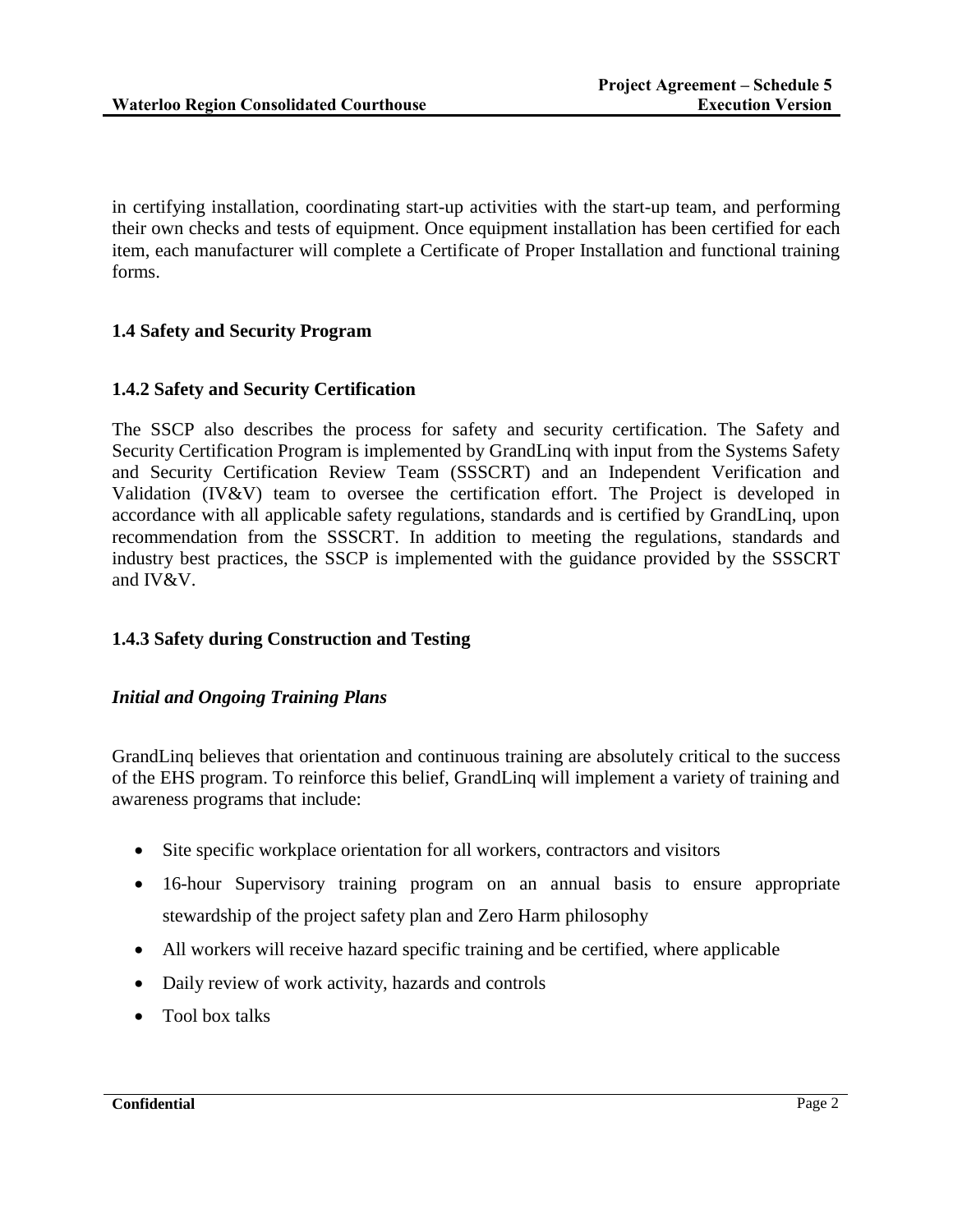# **2.2 Civil Design Approach to Phase 1 and Phase 2**

## **2.2.1 Civil Design Submittal Reports, Submittal Lists, and Submission Checklist**

## *Phase 1 Design Development*

Without limiting the Region's rights under the Project Agreement in respect of its consideration and pursuit of value engineering opportunities, Phase 1 is also the period where GrandLinq will work with the Region to implement any possible Value Engineering opportunities prior to finalizing the design approach through the Indicative Design submittal.

### **2.3 Civil Design**

## **2.3.3 Geotechnical Design Criteria and Parameters**

| <b>LRT</b> Elements | <b>Proposed Boreholes</b>                                                                                            | <b>Purpose of Boreholes</b>                                                                                                                                                                     |
|---------------------|----------------------------------------------------------------------------------------------------------------------|-------------------------------------------------------------------------------------------------------------------------------------------------------------------------------------------------|
| <b>Stops</b>        | 3-4 boreholes per Stop (total<br>61 boreholes).                                                                      | Boreholes to provide subsurface<br>information for design of Stop structures<br>and related facilities. Geotechnical                                                                            |
|                     | Boreholes programmed to<br>nominal depth of 6m, but will<br>extend deeper if necessary<br>where fill is encountered. | parameters will be provided for<br>foundation design, concrete slabs, and<br>pavements.                                                                                                         |
| <b>TPSS</b>         | 1 borehole per TPSS location<br>to a nominal depth of 5m                                                             | Boreholes to provide subsurface<br>information for design of TPSS<br>foundations and related facilities.<br>Geotechnical parameters will be<br>provided for foundation design and<br>pavements. |

# **Table 2: Proposed Borehole Locations**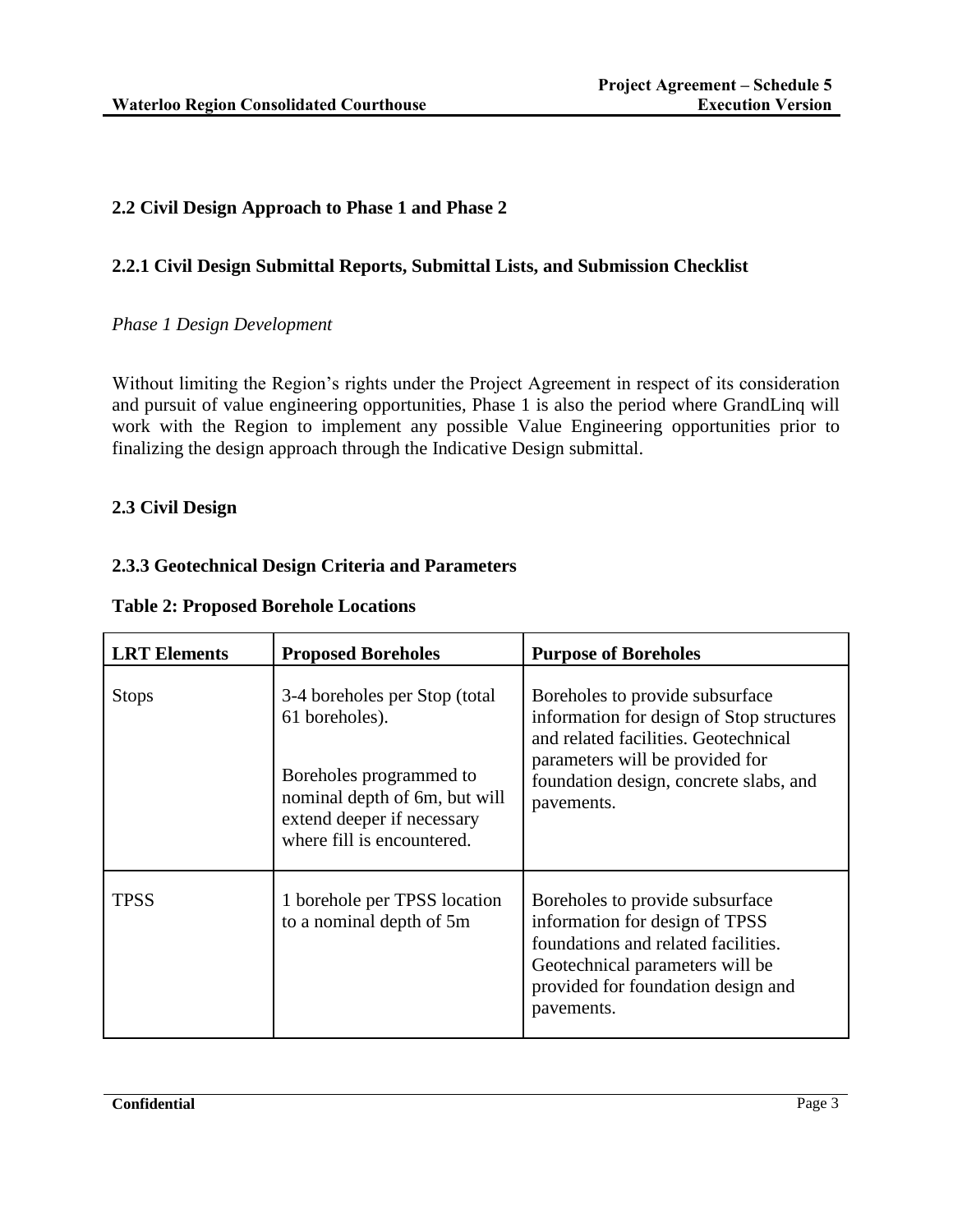| <b>LRT</b> Elements                              | <b>Proposed Boreholes</b>                                                                                                                               | <b>Purpose of Boreholes</b>                                                                                                                                                                                                             |
|--------------------------------------------------|---------------------------------------------------------------------------------------------------------------------------------------------------------|-----------------------------------------------------------------------------------------------------------------------------------------------------------------------------------------------------------------------------------------|
| <b>OMSF</b>                                      | 10 boreholes to nominal depth<br>of 6m                                                                                                                  | Boreholes to provide subsurface<br>information for design of the OMSF<br>facilities. Geotechnical parameters will<br>be provided for foundation design,<br>concrete slabs, track and pavements, and<br>site servicing                   |
| Structures (bridges)                             | Typical 2 boreholes per<br>structure (total 11 boreholes).<br>Boreholes programmed to<br>depth suitable for pile<br>foundations (typ. $15$ to $25m$ )   | Boreholes to provide subsurface<br>information for design of bridge and<br>culvert structures. Geotechnical<br>parameters will be provided for<br>foundation design, earth retaining<br>structures, and excavations/backfilling.        |
| <b>King Street Grade</b><br>Separation           | 6 boreholes to depths of 15 to<br>20m                                                                                                                   | Boreholes to provide subsurface<br>information for design of bridge and<br>retaining wall structures. Geotechnical<br>parameters will be provided for<br>foundation design, earth retaining<br>structures, and excavations/backfilling. |
| Alignment (track,<br>pavement, and OCS<br>poles) | Boreholes spaced at avg. 200m<br>(total 78 boreholes)<br>Boreholes programmed to<br>nominal depth of 6m to<br>provide soil data for pole<br>foundations | Boreholes to provide subsurface<br>information for track and pavement<br>structures, and OCS pole support.                                                                                                                              |
| Public<br>Infrastructure                         | 10 boreholes to depths of 6 to                                                                                                                          | Boreholes to provide subsurface<br>information for PIW underground works                                                                                                                                                                |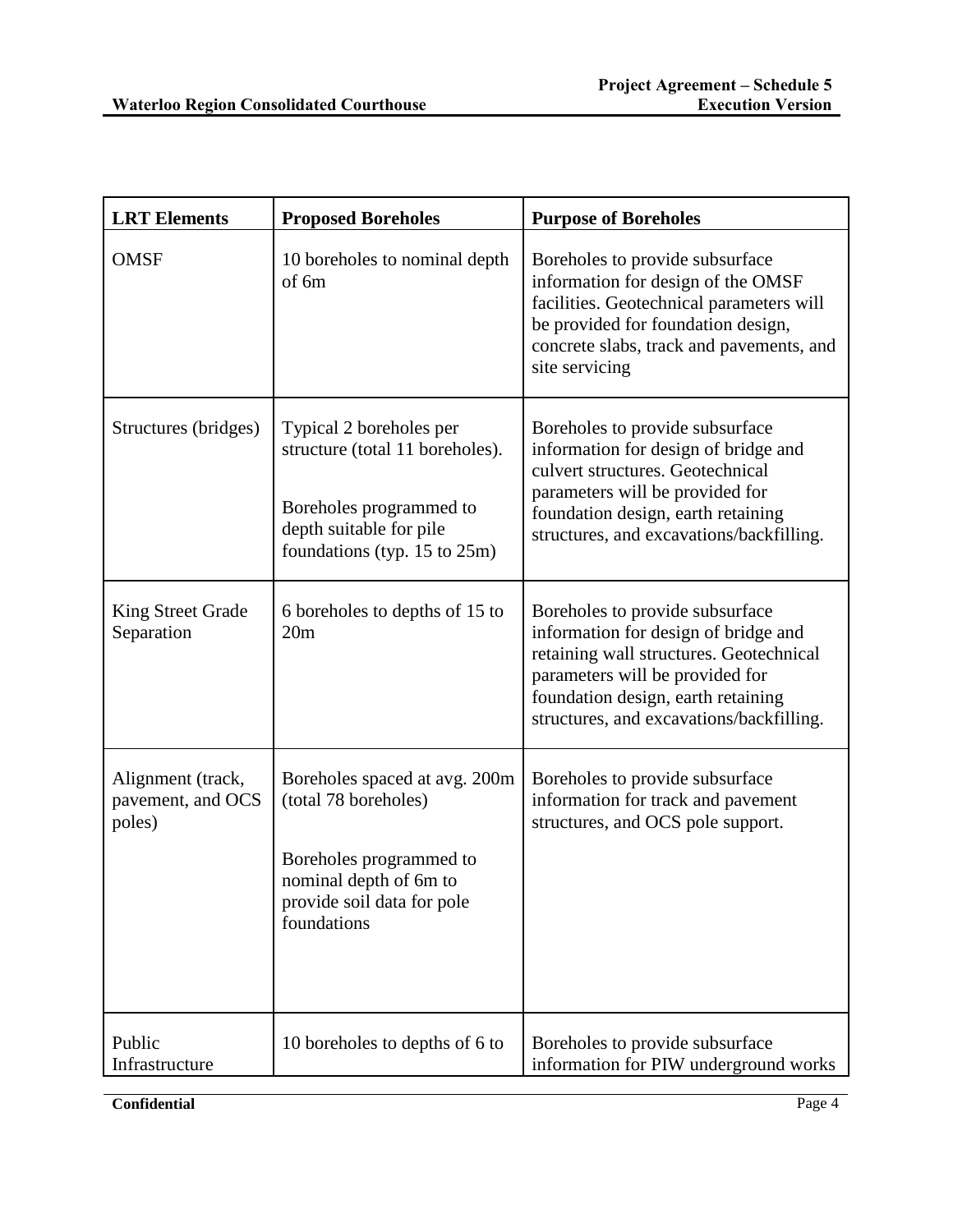| <b>LRT</b> Elements                                                                  | <b>Proposed Boreholes</b>                                                                   | <b>Purpose of Boreholes</b>                                                                                                                                                                                                                             |
|--------------------------------------------------------------------------------------|---------------------------------------------------------------------------------------------|---------------------------------------------------------------------------------------------------------------------------------------------------------------------------------------------------------------------------------------------------------|
| Works<br>(PIW)<br>(those not along or<br>immediately<br>adjacent<br>to<br>alignment) | 8m are planned                                                                              | and pavement<br>rehabilitation/reconstruction.                                                                                                                                                                                                          |
| Environmental                                                                        | 4 boreholes planned on King<br>Street between tracks and<br>Moore Avenue to 8-10m<br>depth. | Boreholes to provide soil samples for<br>environmental laboratory testing and<br>assessment of contamination of soil to be<br>excavated from this area. Monitoring<br>wells will be installed to sample and test<br>perched groundwater if encountered. |

## **2.4 Utility Infrastructure**

### **2.4.4 Sanitary Sewer**

### *Maintenance of Sanitary Services Adjacent Residential and Commercial Properties*

As part of the design of the storm, sanitary and watermain design, the Region has specified that the utilities should be sized to accommodate future growth. The Design Team, using population growth forecasts, location mapping, catchment areas, and drainage areas provided by the Region will review the need to "upsize" existing utilities to accommodate future growth.

Prior to the construction phase, GrandLinq will provide each of the adjacent businesses or commercial properties with a notice outlining the proposed Project Schedule. Advanced notification will be provided for any potential disruptions. Each of the services to adjacent residential and commercial building will be maintained by "pumping around" and/or provide temporary chemical toilets during critical tie-in work. This will require that the existing sanitary flows will be pumped from an upstream manhole to a recently constructed downstream manhole thereby reducing or localizing any possible disruption of service. Within the localized area, GrandLinq will install the sanitary sewer and reconnect existing services immediately to reduce any further disruption of service. This methodology will be consistently followed throughout construction.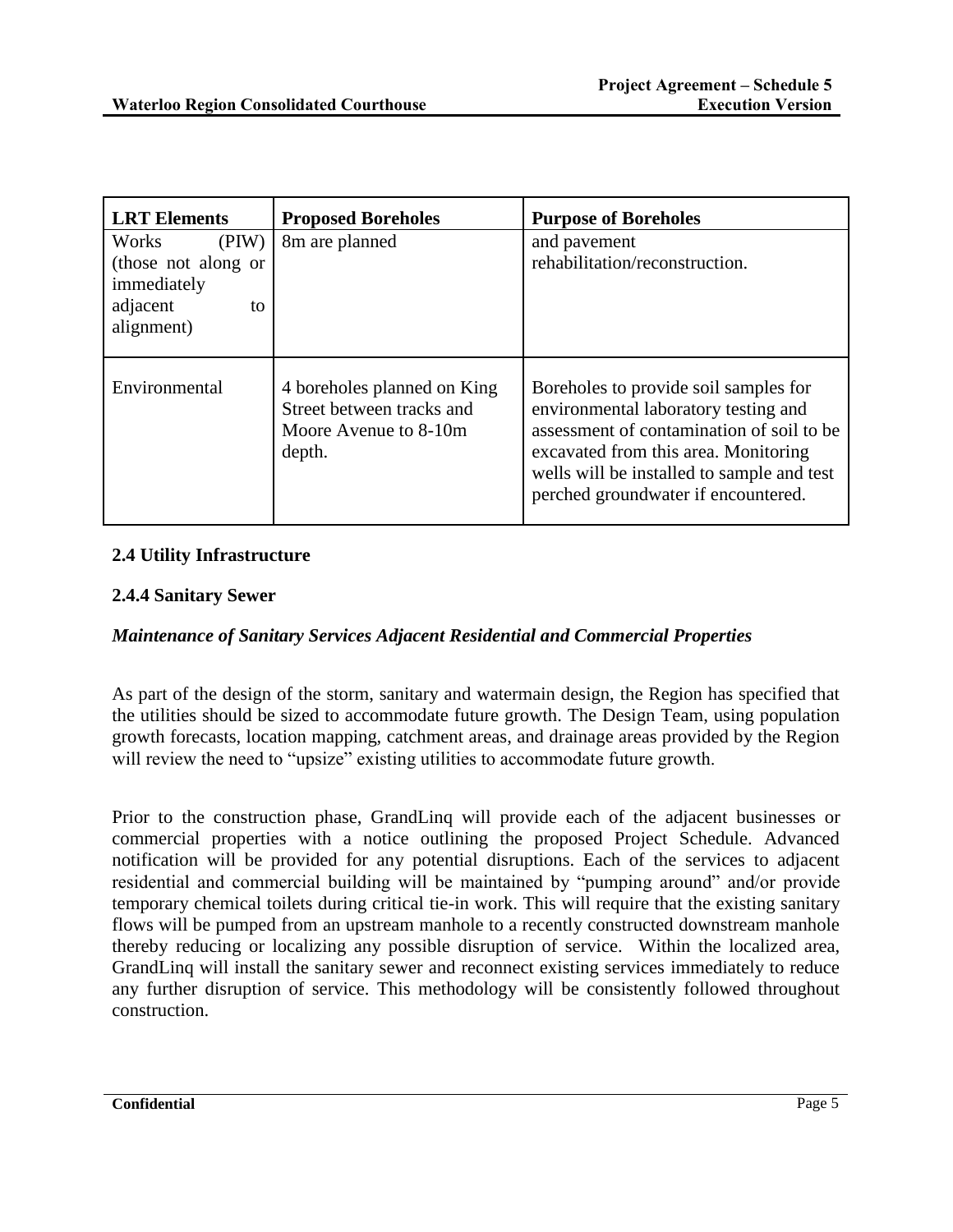## **2.6 Energy Management Plan**

## **2.6.2 Energy Efficiency**

### *High Efficiency Materials and Components*

An Energy Management System (EMS) capable of reliably collecting and storing the real time energy and water consumption data is extremely important to help the Region monitor and control system-wide demands. An EMS represents the Information Technology (IT) component of the energy/utility infrastructure. Components of an EMS at a minimum include; a Building Automation System (BAS) and a Utility Meter Management and Reporting Framework.

### *Minimizing Energy Consumption*

The EMP will provide guidance, procedures and training recommendations on energy conservation related to both the operation and maintenance of the System. Drivers will be trained in energy conservation techniques such as minimizing unnecessary acceleration and braking and utilizing coasting between Stops where possible.

### **2.7 Track Alignment and Wayside Clearance**

### **2.7.2 Baselines**

### *Survey Control Line*

GrandLinq will be responsible for the accuracy of the survey control and stakeout work (Figure 3) and will maintain all primary control monuments, reference benchmarks, control points, points, stakes, or other markers, throughout the term of the PA. Prior to Expiry, GrandLinq will re-establish, as required, and re-tie all control points and benchmarks. The final survey control will be suitable for confirming track alignment control points. GrandLinq will also provide these in an electronic format that is acceptable to the Region.

# **2.7.3 Horizontal Alignment Criteria**

### *Establishment Appropriate Design Speed Requirements*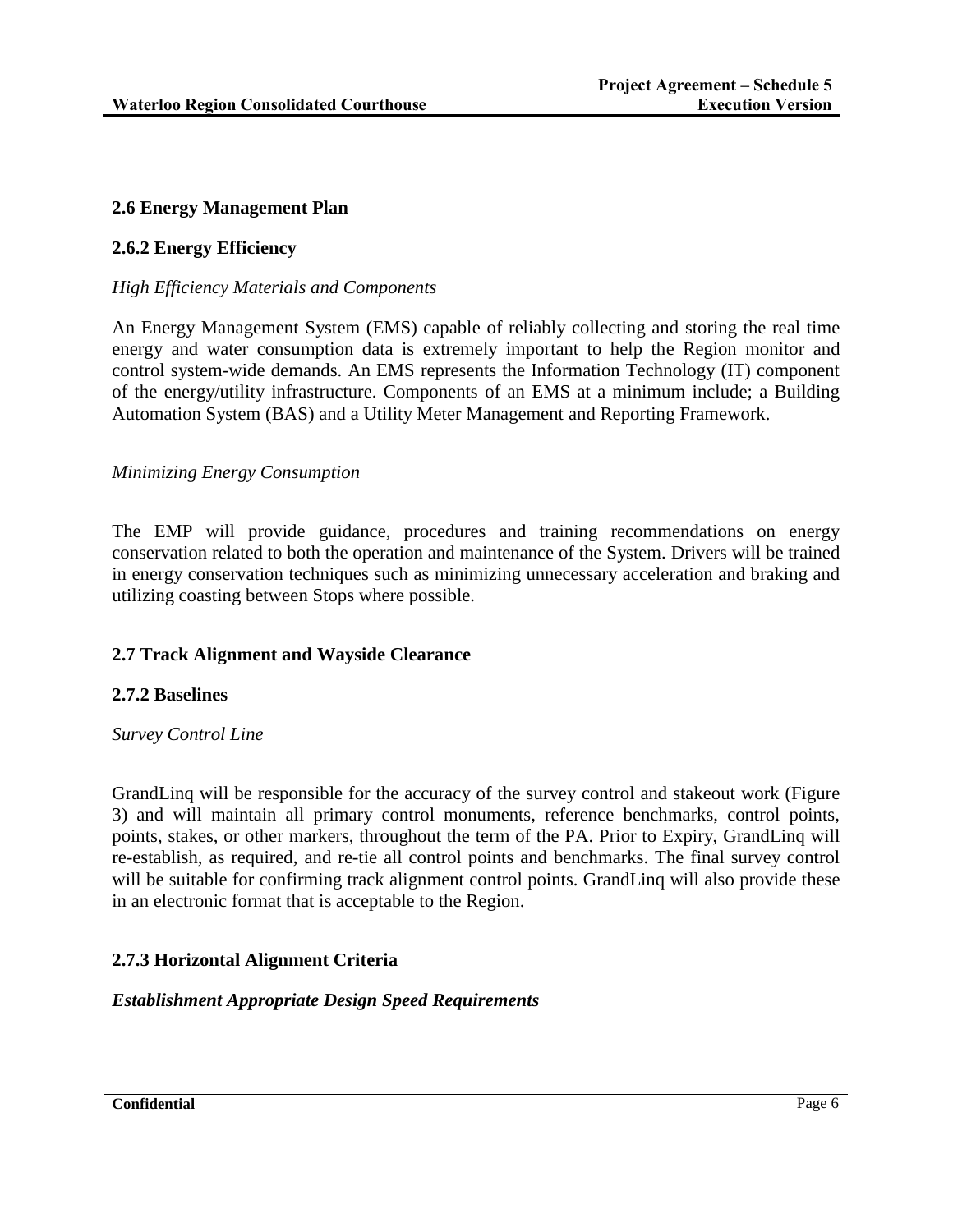The design speeds indicated in the RFP are based on speeds attainable within the geometric constraints of the road and property. A detailed train simulation, to be performed during detailed design, will allow GrandLinq to optimize the alignment in order to safely maximize both the freight and LRT train speeds. As a starting point, actual operating speeds, to the nearest 5km/h, will be used as design speeds for all curves.

# **2.8 LRT Stops and Stop Equiment**

# **2.8.1 Design Guidelines and Design Requirements**

*Design Guidelines and Design Requirements for LRT Stops and Stop Equipment*

The element which ties into the local community is the anchor wall, which uses a cladding that respects a particular neighborhood characteristic. These anchor walls are identifiable and act as beacons in the streetscape to guide the users to the Stop.

The Stop identification has been comprehensively assessed for the proposed System, given that the LRT alignment changes from a double track configuration to a single track configuration in three areas. This may create some confusion to the System User, as the common instinct for a departing System User is to return to the point of alighting from the LRV. As a result, GrandLinq proposes to employ the use of a color coded signage system, identifying one color per direction. The color coding strategy could also be used as part of the overall signage developed by the Region to direct the System Users to each Stop location.

Security is an important consideration in lighting design; however it can also improve the quality of the environment, providing a comfortable and attractive place for patrons. As a result, GrandLinq proposes a lighting system that is multifaceted, one that identifies a core path of travel and highlights pedestrian seating and information zones. The light will also function as a beacon that brands the character of the platform.

# **2.8.2 General LRT Stop Requirements**

*General Requirements of the Design of the LRT Stops and Stop Equipment*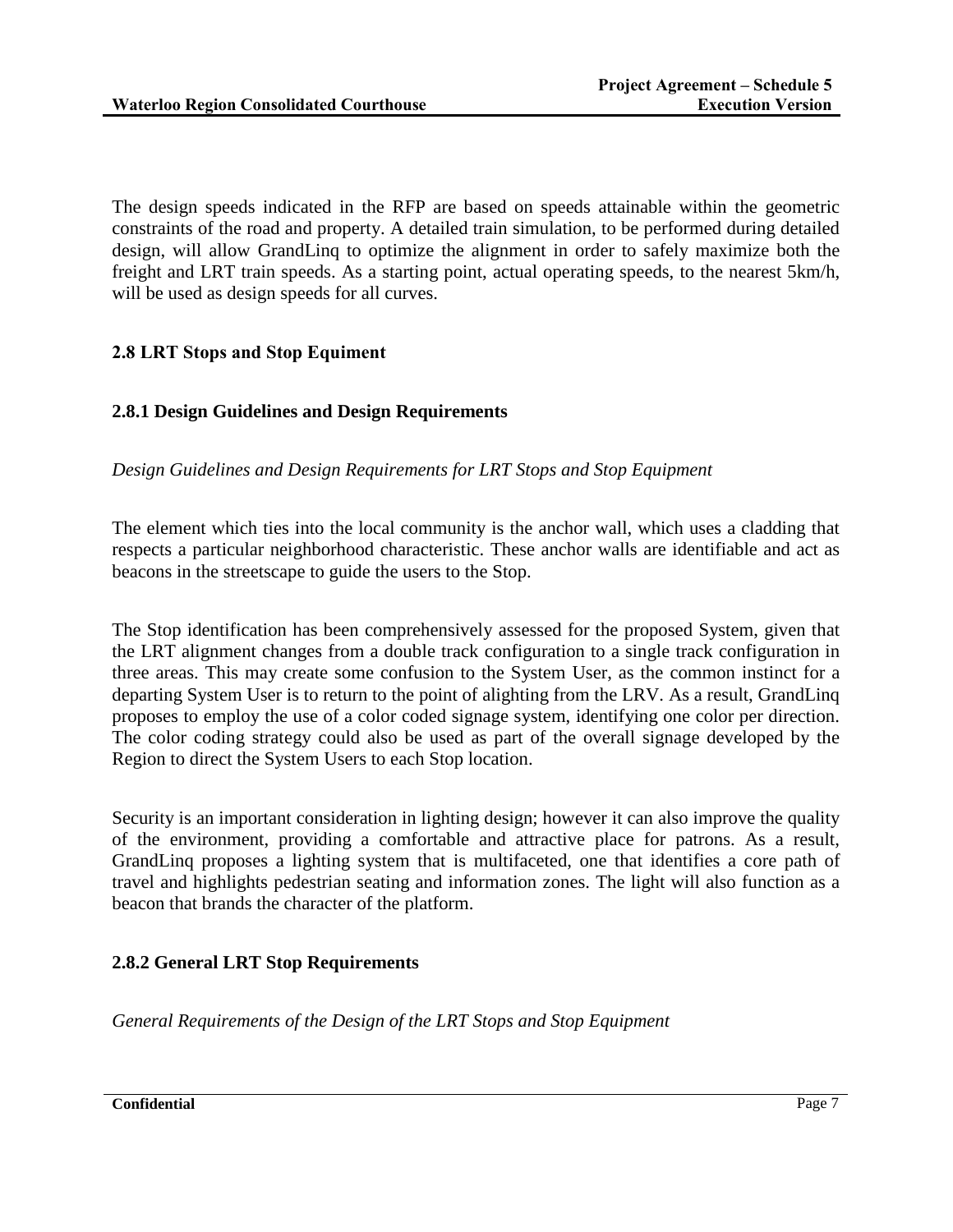LRT platform canopies will be equipped with lightning protection and touch protection grounding, an added level of safety for patrons during adverse weather conditions and when in proximity to electrified systems. This will provide the high level of safety expected of System Users when using the System.

Guiding System Users through the LRT Stops needs to be efficient, safe and user friendly. GrandLinq will design appropriate signage, including both fixed System User information and electronic displays. GrandLinq will institute an easy to understand, intuitive signage system that will assist System Users when using the Stops. The design will include a continuous colour coded signage frieze that will be implemented along the full length of the platform, just below the canopy where it is easily visible, repeating the Stop name and connection available. Display boards are provided in a series of locations on and external to the platform, in order to aid System User movements. This provision will be an integral part of the System that delivers critical information to the System Users, such as maps, network information and direction of travel. Variable Message Signs (VMS) are also provided, positioned at a strategic location along each platform. These electronic displays will be controlled at the CCF and will provide real-time information to the System Users, including disruptions to service, current time of day, anticipated arrival and departure times, and special events.

# **2.8.4 Platform and Shelter Design Requirements**



*Platform and Shelter Configuration*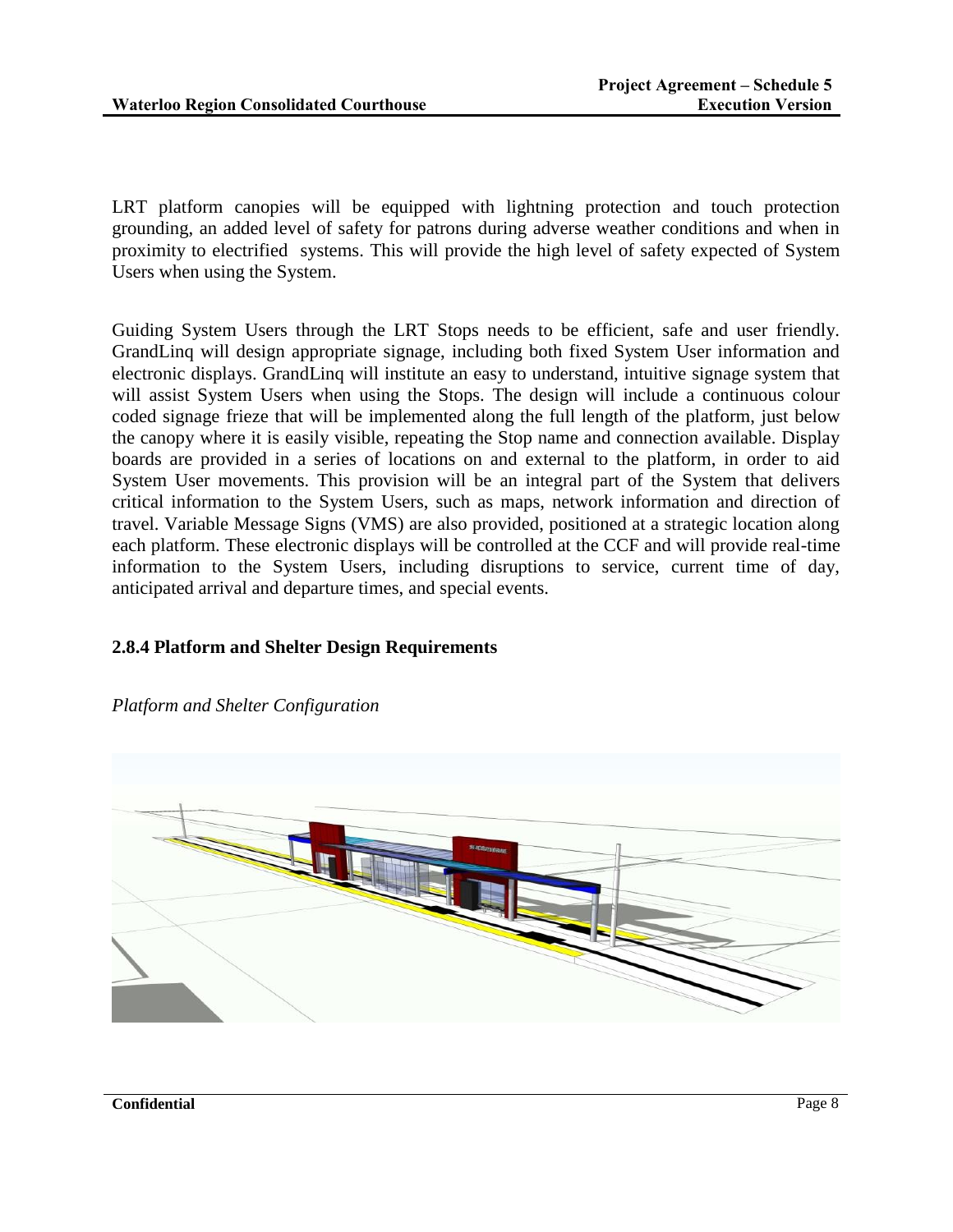**Figure 14: Conceptual layout of platform with addition of seating, VMS and platform based TVM's (The configuration of the amenities for each Station Stop will be tailored specifically to** each Station Stop.**)**

## **2.8.6 Specific LRT Stop Requirements**

### *Specific LRT Stop Requirements (by location)*

**Uptown Waterloo (Waterloo Town Square)** – Situated in the heart of Uptown Waterloo, the LRT Stop is poised in a well-developed urban hub, with shops, patios, restaurants and a civic plaza. Along the Waterloo Spur, running east/west is the Laurel Trail, the planned site for the LRT platform. The open plaza, in close proximity to the Stop, provides the opportunity to integrate the plaza directly into the LRT platform. This provides a seamless means of egress along the full length of the platform, without the need for stairs or ramps. This approach contributes promotes and maximizes barrier-free accessibility.

GrandLinq will ensure that safety is considered first and foremost when integrating the LRT Stop into a vibrant and busy public space. The urban environment surrounding the platform bestows a natural use for a contemporary pallet of architectural materials – glass and steel, selected to unify the LRT Stop with the surrounding landscape and architecture illustrates site plans for the Waterloo Town Square Stop.

### **2.8.8 Mechanical and Electrical Systems**

The LRT Stops that correspond to the Conestoga Mall Northfield Drive, Grand River Hospital, Block Line Road, and Fairview Park Mall will include a semi-enclosed System User shelter that includes electric infrared heaters. The infrared heaters will be located to provide adequate space coverage of the shelter and to deter tampering. The heaters will be controlled by means of push button for "on-demand" heating and will be de-energized by means of a timer. The remaining Stops include sufficient rough-ins for the future addition of electric infrared heaters.

### **2.9 Structures**

# **2.9.4 Materials**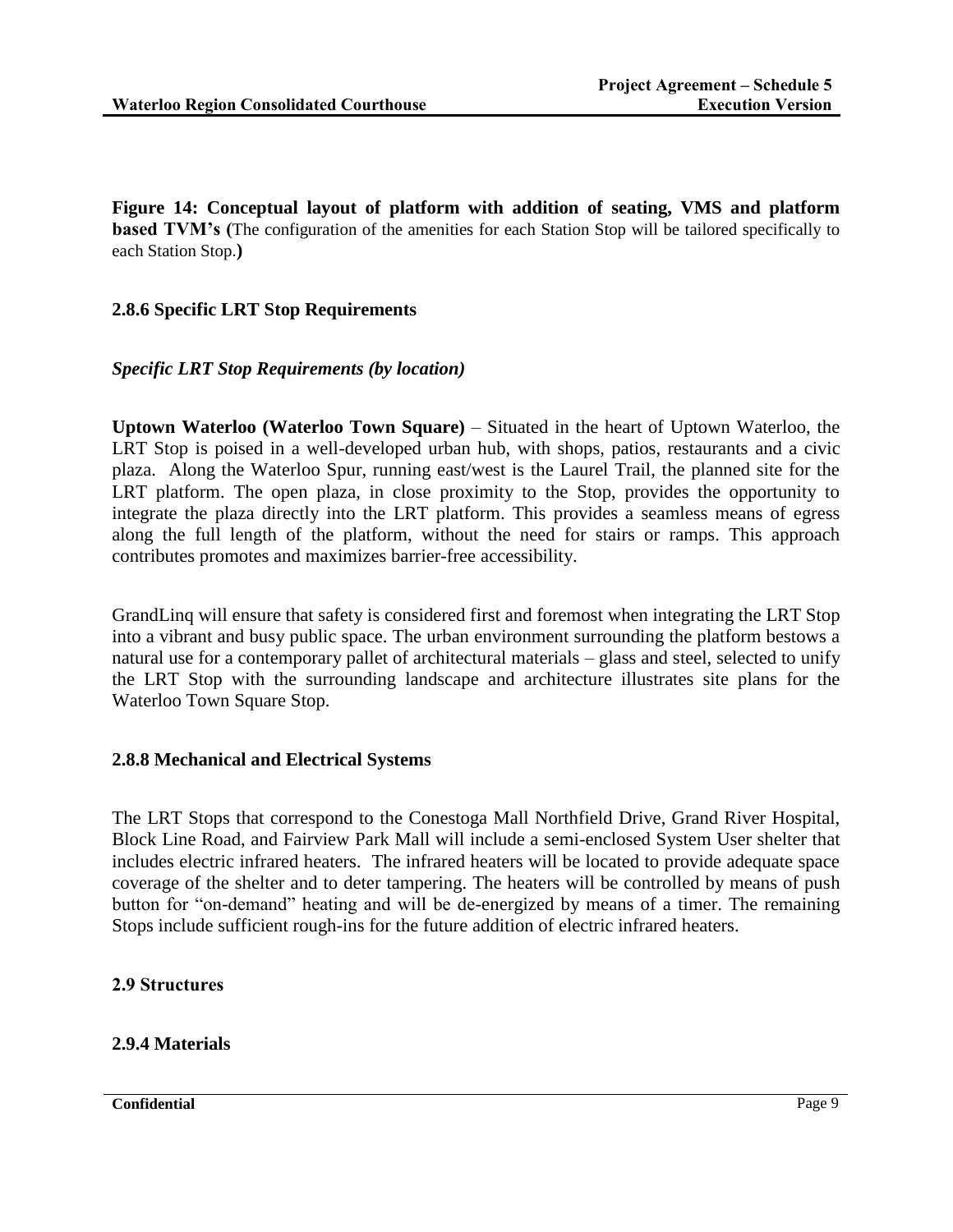Concrete cover will meet the requirements of Schedule 15-2 Article 17, the CHBDC, or the Structural Manual, whichever is more stringent.

# **2.11 Corrosion Control and Grounding – Basis of Design**

## **2.11.4 Soil Corrosion Prevention Systems**

GrandLinq will avoid utilizing pre-stressed concrete cylinder piping in the LRT corridor if other materials of construction are suitable, primarily due to its susceptibility to stray current corrosion damage.

If non-native fill is to be used for backfilling concrete or ferrous structures, it will meet the following criteria:

- pH value of 6 to 8 (ASTM G51)
- Maximum chloride ion concentration of 250 ppm (ASTM D512 and ASTM D4327)
- Maximum sulfate ion concentration of 200 ppm (ASTM D516 and ASTM D4327)
- Minimum resistivity of 10,000  $\Omega$ -cm (ASTM G57)"

Use of fill material, which does not meet the preceding criteria, may be acceptable after review and approval by Corrosion Control Engineer

# **2.12 Fire/Life Safety**

# **2.12.4 Vehicle Yard and Maintenance Facilities**

*Separate operations and maintenance spaces*

The OMSF is designed to segregate the space for the System operator and maintainer. Although GrandLinq will fulfill both roles for the first 10 years of the concession, it is possible that the operations scope will transfer to another company following a retender of this element of the Project. As such, the OMSF is being designed to make the necessary provisions for the potential future separation of these functions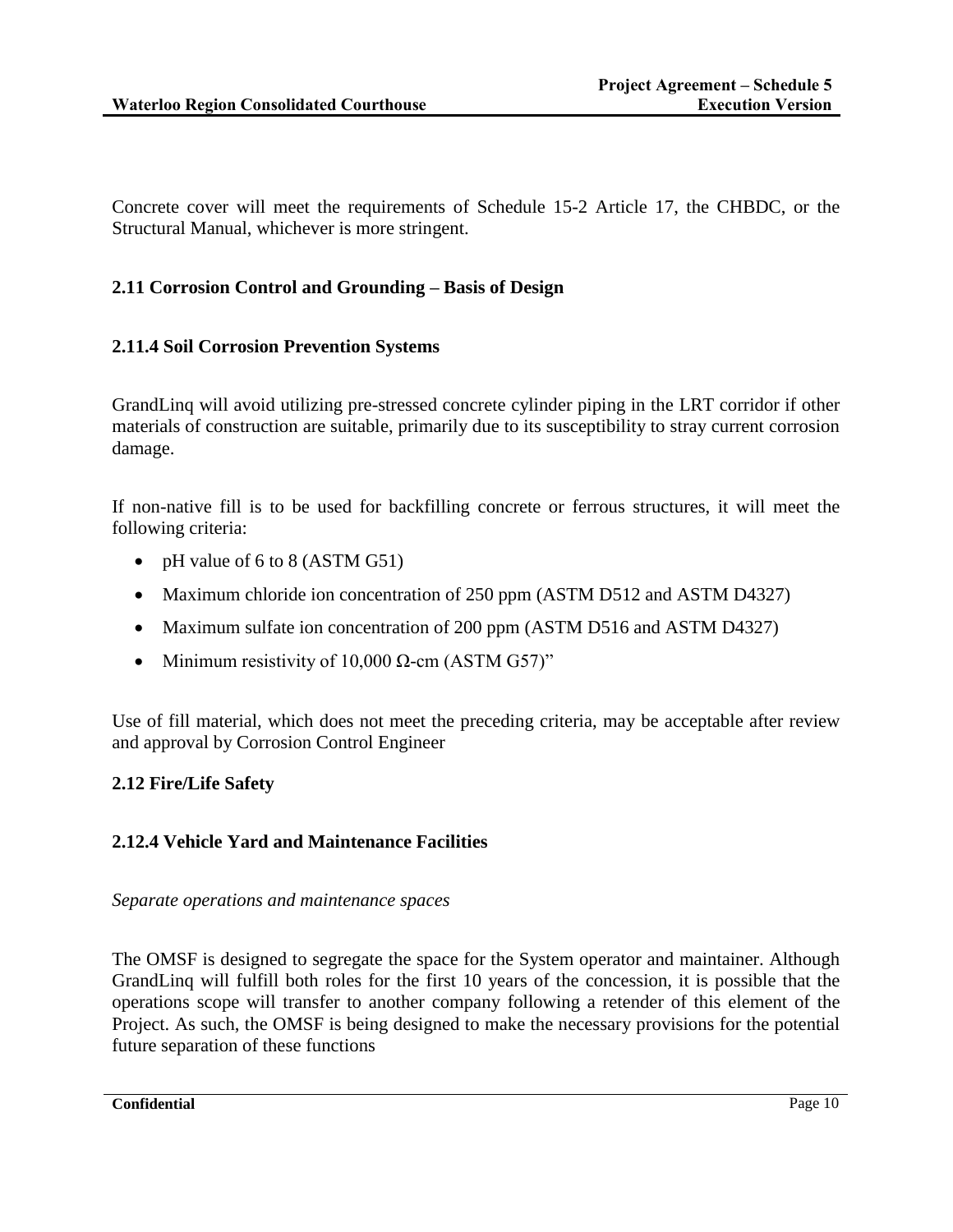*Why a backup CCF is not needed*

Remote access will be provided at the GRT Operations Control Centre (OCC). This remote access will allow operators secure access to the CCF servers to allow an operator to provide basic System monitoring and communications functions.

### **2.12.5 System Fire/Life Safety Procedures**

### *Approach to establishing emergency procedures with emergency responders*

Training for the emergency services will continue after commissioning, and GrandLinq has agreed to make facilities available at the OMSF. GrandLinq will work with the emergency services and establish an agreed schedule of training. The EPG will be maintained after full service commencement and during operations, and continue to review and update procedures.

#### **2.12.6 Communications**

The CCF Operator will use the PA and passenger displays at the stops and on the vehicle to direct passengers and emergency responders in cases of emergency.

### **3.1 System Design Organization and Key Personnel**

### **3.1.2 Key System Design Personnel**

[Table 1](#page-11-0) identifies the Systems Key Personnel proposed for the Waterloo LRT project, including full or part-time status, when the role will be assumed and deployment schedule, and where the key personnel will be located.

#### <span id="page-11-0"></span>**Table 1: Key Personnel**

| Key<br>Personnel<br>T<br><b>Key Personnel</b><br><b>Position</b> | Level<br>оt<br>Location<br><b>Involvement</b> | <b>Deployment</b><br>Date |
|------------------------------------------------------------------|-----------------------------------------------|---------------------------|
|------------------------------------------------------------------|-----------------------------------------------|---------------------------|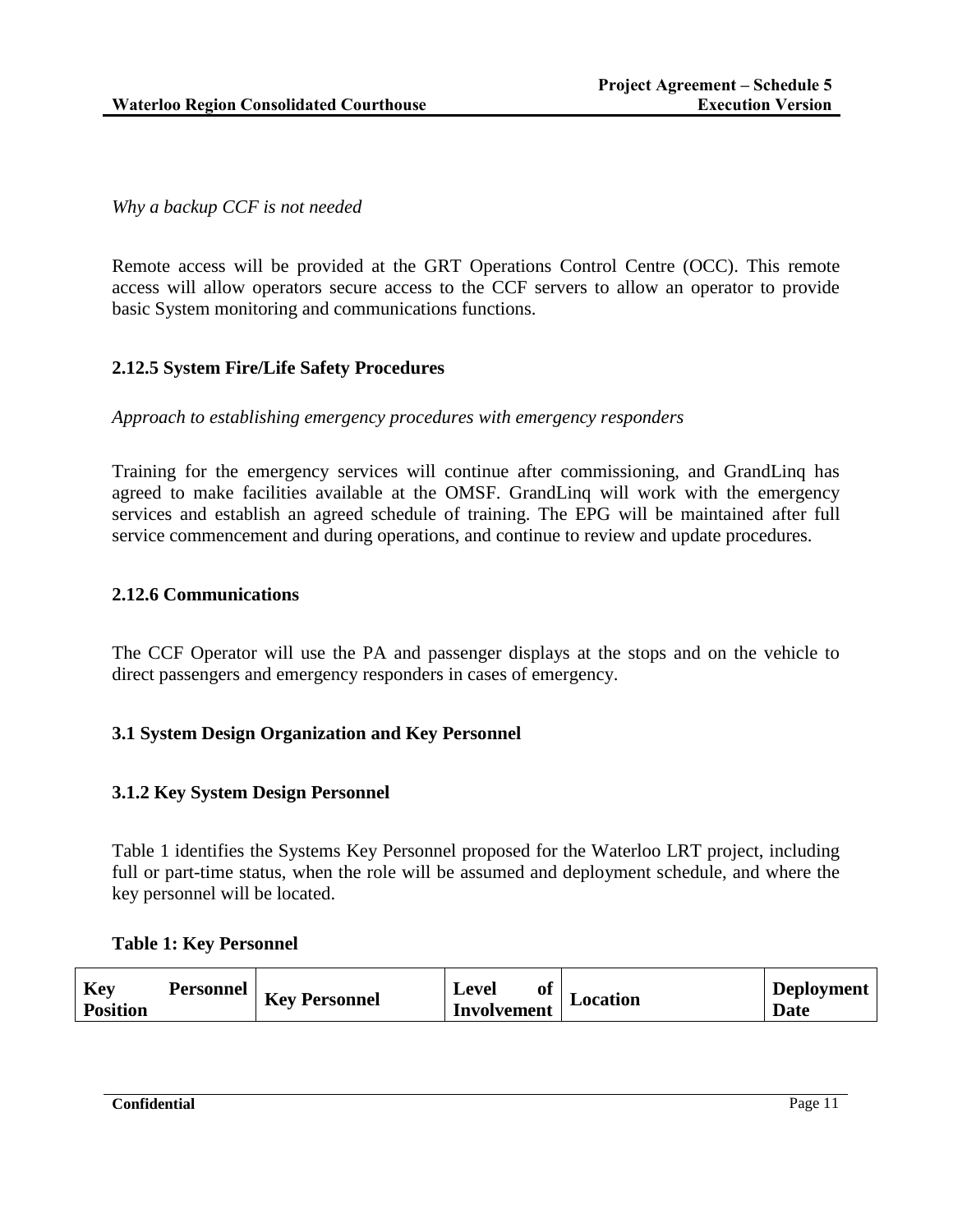|                                                                                                                                                                                                                                                                                                                                                                                                                                                                                                                                                                                                                                                                                  |                      | <b>Full</b><br><b>Time</b> | Part<br><b>Time</b> | <b>Region</b><br><sub>of</sub><br><b>Waterloo</b> | <b>Greater</b><br><b>Toronto</b><br>Area |                |
|----------------------------------------------------------------------------------------------------------------------------------------------------------------------------------------------------------------------------------------------------------------------------------------------------------------------------------------------------------------------------------------------------------------------------------------------------------------------------------------------------------------------------------------------------------------------------------------------------------------------------------------------------------------------------------|----------------------|----------------------------|---------------------|---------------------------------------------------|------------------------------------------|----------------|
| <b>B3: Systems</b>                                                                                                                                                                                                                                                                                                                                                                                                                                                                                                                                                                                                                                                               |                      |                            |                     |                                                   |                                          |                |
| <b>Chief Systems</b><br>Engineer                                                                                                                                                                                                                                                                                                                                                                                                                                                                                                                                                                                                                                                 | <b>Eric Root</b>     | $\mathbf X$                |                     | $\mathbf X$                                       |                                          | March,<br>2014 |
| Mr. Root has more than 15 years of experience in transportation, utility, and power generation projects.<br>His expertise includes systems project management, electric power systems, system start-up, and<br>interfaces for commuter and light rail systems. Mr. Root also has experience with voltage analysis and<br>simulations, value engineering, and construction inspection and management. Mr. Root has served in<br>progressively responsible roles, including Traction Power Engineer, Chief Systems Engineer and Lead<br>Systems Engineer for multi-billion dollar LRT projects that stretch from Ontario, Canada down the<br>eastern coast of the United States.   |                      |                            |                     |                                                   |                                          |                |
| Lead Vehicle<br><b>Integration Engineer</b>                                                                                                                                                                                                                                                                                                                                                                                                                                                                                                                                                                                                                                      | <b>Steve Mudge</b>   | $\mathbf{X}$               |                     | $\mathbf X$                                       |                                          | March,<br>2014 |
| Mr. Mudge has more than 20 years of experience directing and monitoring the safe and efficient<br>operation of mass transit vehicles. During his tenure with the Massachusetts Bay Transportation<br>Authority (MBTA), Mr. Mudge served in various roles and levels of responsibility within the agency,<br>including Director for the multimillion-dollar procurement, maintenance, and operations programs for<br>heavy rail and light rail vehicles. Mr. Mudge is experienced in all phases of vehicle procurement and<br>maintenance, and led the development of MBTA's \$400 million PTC initiative, to improve safety,<br>reliability, and service delivery for customers. |                      |                            |                     |                                                   |                                          |                |
| Lead Train Control<br>Signals Engineer                                                                                                                                                                                                                                                                                                                                                                                                                                                                                                                                                                                                                                           | <b>James Collier</b> | $\mathbf{X}$               |                     | $\mathbf X$                                       |                                          | March,<br>2014 |
| Mr. Collier has more than 30 years of experience as an engineering manager specializing in railroad<br>signaling systems. He has led engineering design, installation, and modification of signaling systems for<br>numerous metropolitan commuter agencies, including the Charlotte Area Transit System, Metropolitan                                                                                                                                                                                                                                                                                                                                                           |                      |                            |                     |                                                   |                                          |                |

numerous metropolitan commuter agencies, including the Charlotte Area Transit System, Metropolitan Atlanta Rapid Transit Authority, Washington Metropolitan Area Transit Authority Niagara Frontier Transportation Authority and Dallas Area Rapid Transit. In addition, Mr. Collier has assisted in factory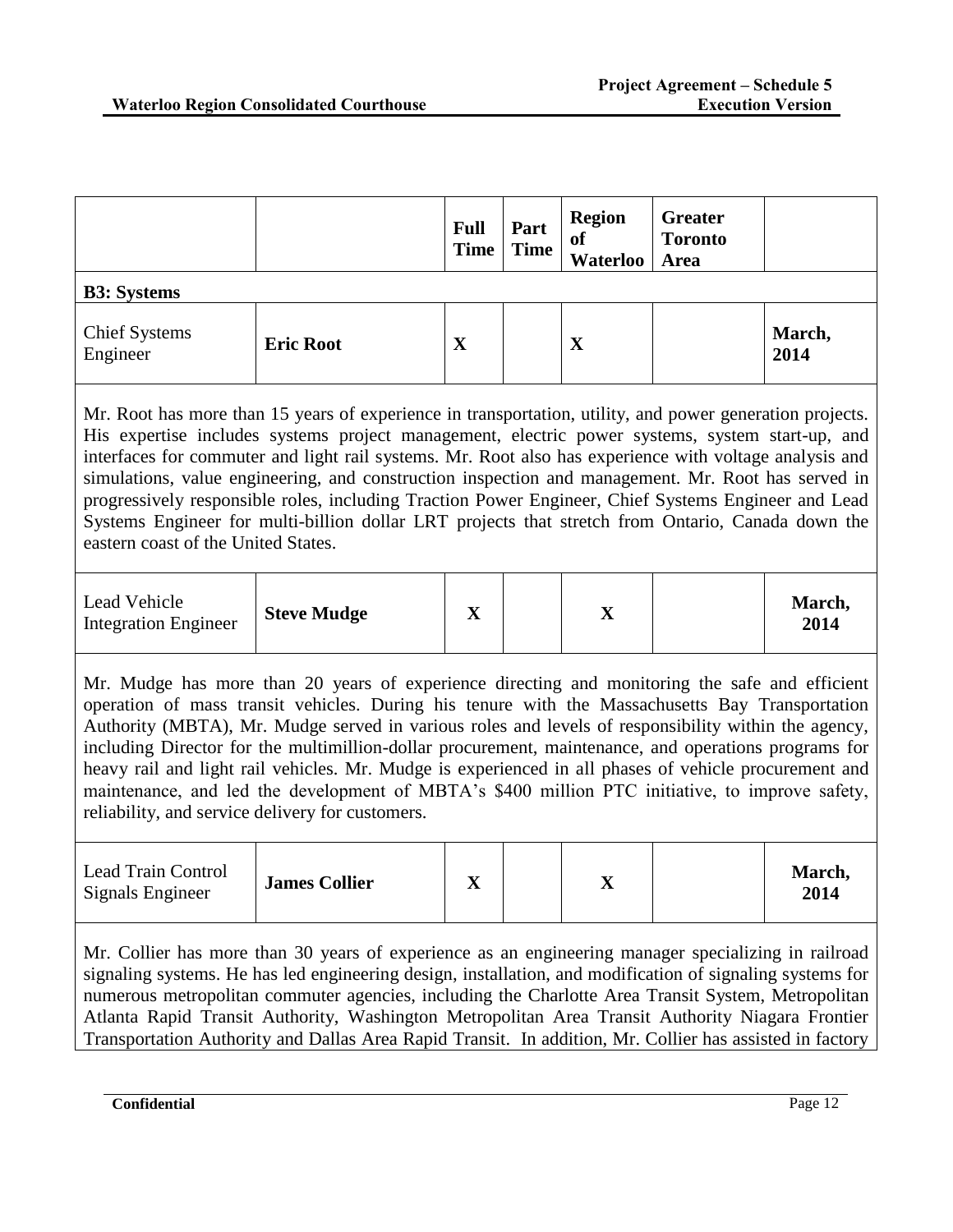|                                                                                                                                                                                                                                                                                                                                                                                                                                                                                                                                                                                                                |                                                                                                      | Level                      | <b>of</b><br><b>Involvement</b> | Location                                          |                                          |                                  |
|----------------------------------------------------------------------------------------------------------------------------------------------------------------------------------------------------------------------------------------------------------------------------------------------------------------------------------------------------------------------------------------------------------------------------------------------------------------------------------------------------------------------------------------------------------------------------------------------------------------|------------------------------------------------------------------------------------------------------|----------------------------|---------------------------------|---------------------------------------------------|------------------------------------------|----------------------------------|
| <b>Key</b><br><b>Personnel</b><br><b>Position</b>                                                                                                                                                                                                                                                                                                                                                                                                                                                                                                                                                              | <b>Key Personnel</b>                                                                                 | <b>Full</b><br><b>Time</b> | Part<br><b>Time</b>             | <b>Region</b><br><sub>of</sub><br><b>Waterloo</b> | <b>Greater</b><br><b>Toronto</b><br>Area | <b>Deployment</b><br><b>Date</b> |
| <b>B3:</b> Systems                                                                                                                                                                                                                                                                                                                                                                                                                                                                                                                                                                                             |                                                                                                      |                            |                                 |                                                   |                                          |                                  |
|                                                                                                                                                                                                                                                                                                                                                                                                                                                                                                                                                                                                                | and field testing and managed preventive and corrective maintenance for large commuter rail systems. |                            |                                 |                                                   |                                          |                                  |
| <b>Lead Traction Power</b><br><b>Equipment Engineer</b>                                                                                                                                                                                                                                                                                                                                                                                                                                                                                                                                                        | <b>Ben Stell</b>                                                                                     | $\mathbf X$                |                                 | X                                                 |                                          | March,<br>2014                   |
| Mr. Stell has more than 25 years of experience in the planning, design, and construction of railway<br>electrical systems throughout the United States. His expertise includes system planning studies for<br>electrified railway traction, signal and auxiliary power, and utility and industrial power distribution<br>systems, as well as load-flow analysis programs for direct current (DC) traction power systems. His<br>extensive systems planning experience has been complemented by numerous electrified railway design<br>projects performed for Amtrak and other rail transportation authorities. |                                                                                                      |                            |                                 |                                                   |                                          |                                  |
| Lead Overhead<br><b>Contact System</b><br>Engineer                                                                                                                                                                                                                                                                                                                                                                                                                                                                                                                                                             | <b>Glen Chang</b>                                                                                    | $\mathbf{X}$               |                                 | $\mathbf X$                                       |                                          | March,<br>2014                   |
| Mr. Chang has more than 35 years of experience managing and providing preliminary through final<br>design and installation of a wide range of power transmission and distribution systems, including<br>systems for rail traction power, rail electrification, and power plants. He has a thorough knowledge of<br>systems and high- and low-voltage substations, as well as transmission lines. Mr. Chang has on-site<br>experience on testing and commissioning, including renovations. He is also adept at providing design<br>review and cost estimates and has extensive experience preparing             |                                                                                                      |                            |                                 |                                                   |                                          |                                  |
| Lead Communication<br>Engineer                                                                                                                                                                                                                                                                                                                                                                                                                                                                                                                                                                                 | <b>Chris Hertz</b>                                                                                   | X                          |                                 | X                                                 |                                          | March,<br>2014                   |
| Mr. Hertz is a Project Manager and Communications Systems Engineer with more than 10 years of<br>experience working on major rail transportation projects. He has proven expertise in supervisory control                                                                                                                                                                                                                                                                                                                                                                                                      |                                                                                                      |                            |                                 |                                                   |                                          |                                  |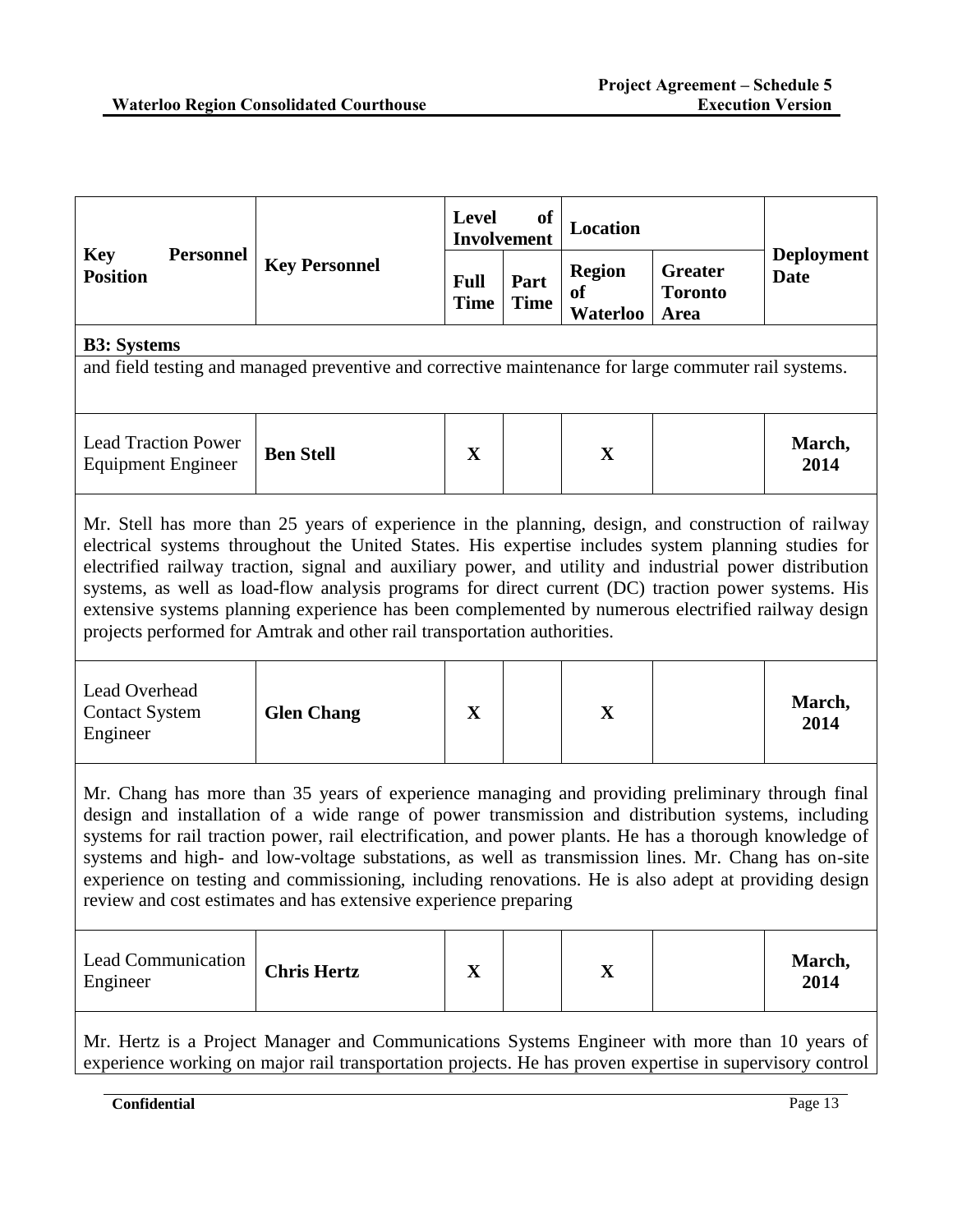|                                                                                                                                                                                                                                                                                                                                                               |                                          | <b>Level</b>               | of<br><b>Location</b><br><b>Involvement</b> |                                 |                                          |                           |
|---------------------------------------------------------------------------------------------------------------------------------------------------------------------------------------------------------------------------------------------------------------------------------------------------------------------------------------------------------------|------------------------------------------|----------------------------|---------------------------------------------|---------------------------------|------------------------------------------|---------------------------|
| <b>Key</b><br><b>Position</b>                                                                                                                                                                                                                                                                                                                                 | <b>Personnel</b><br><b>Key Personnel</b> | <b>Full</b><br><b>Time</b> | Part<br><b>Time</b>                         | <b>Region</b><br>of<br>Waterloo | <b>Greater</b><br><b>Toronto</b><br>Area | <b>Deployment</b><br>Date |
| <b>B3</b> : Systems                                                                                                                                                                                                                                                                                                                                           |                                          |                            |                                             |                                 |                                          |                           |
| and data acquisition system (SCADA), synchronous optical networking (SONET), CCTV, public<br>address (PA), telephone, fire alarm, access control, and passenger information display (PID) systems.<br>Mr. Hertz has particular skill in providing designs that successfully integrate and interface new systems<br>with existing rail communications systems. |                                          |                            |                                             |                                 |                                          |                           |
| Corrosion<br>Lead<br>Control<br>Engineer<br>(Stray Current)                                                                                                                                                                                                                                                                                                   | <b>Robert Vail</b>                       | $\mathbf{X}$               |                                             | $\mathbf{X}$                    |                                          | March,<br>2014            |
|                                                                                                                                                                                                                                                                                                                                                               |                                          |                            |                                             |                                 |                                          |                           |

Mr. Vail has extensive experience in corrosion engineering for transit, pipeline and industrial projects, including stray current/corrosion control design and specifications for new construction rail transit systems. Mr. Vail served as the Corrosion Control Specialist MARTA's Track and Systems GEC where he updated the corrosion control program through development and implementation of procedures/policies that ensure the stray current and cor\_VHrosion mitigation systems installed on the system are properly monitored and maintained for optimum effectiveness.

# **3.4Traction Electrification System – Basis of Design**

### **3.4.1 Understanding of Functional Requirements**

The design is based on two 13.8kV feeders being provided to each TPSS by both Hydro companies.

### **3.4.2 Traction Power Systems**

*TES Equipment Details and Potential Equipment Provider*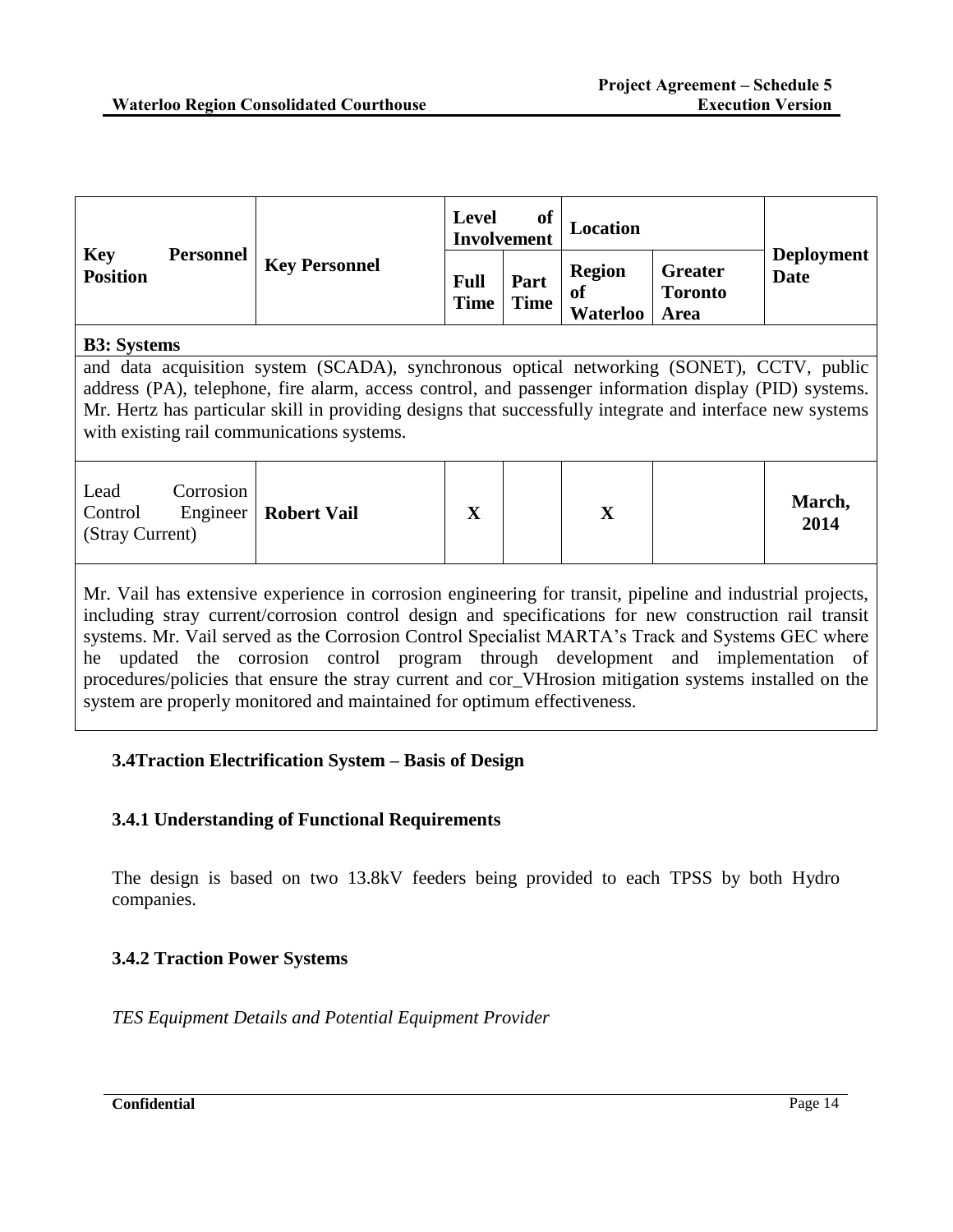As mentioned, potential suppliers and products that have been identified by GrandLinq through this pursuit, are listed in Table 2. From this list, GrandLinq will work with the Region to determine the appropriate technology solution to provide the above listed product, or a compliant equivalent.

**Table 2: TES Details and Equipment Providers**

| <b>Major TES Components</b> | <b>Powell Industries</b>                                   | <b>Siemens Transportation</b>           | <b>ABB</b>              |  |
|-----------------------------|------------------------------------------------------------|-----------------------------------------|-------------------------|--|
| <b>AC Breakers</b>          | <b>PowellVac</b>                                           | Open - Square D, ABB, Siemens           |                         |  |
| <b>DC</b> Breakers          | <b>Hawker Siddley NDK</b><br>MBS05                         |                                         | <b>Secheron MBS05</b>   |  |
| <b>Transformers</b>         | <b>SGB-SMIT</b>                                            | <b>Open Virginia Transformer or MTC</b> | <b>ABB Transformers</b> |  |
| <b>Rectifiers</b>           | <b>Powell Diode Rectifier</b><br><b>Siemens Sitras REC</b> |                                         | <b>Enviline TDR</b>     |  |
| <b>OCS</b>                  |                                                            |                                         |                         |  |

# **3.4.5 Traction Power Feeder System Design Requirements**

The sectioning will also include pad mounted disconnects at each substation, and there will be a dedicated disconnect for each substation feeder and two tie switches that will allow bypass of the substation, should a maintenance requirement arise.

The installation of the feeder and section break bypass disconnects on at-grade pads, rather than on the OCS poles, greatly reduces the "visual clutter" of the OCS feeder system, and also simplifies feeder switching, as all of the switches for a TPSS are found at one location. This design also improves system safety, as operations personnel are not required to enter the LRT right-of-way to perform OCS feeder or section break bypass switching.

# **3.4.7 Overhead Contact System**

The OCS poles will be tapered tubular poles for the embedded track alignment, while wide flange columns will be used for all ballasted track alignment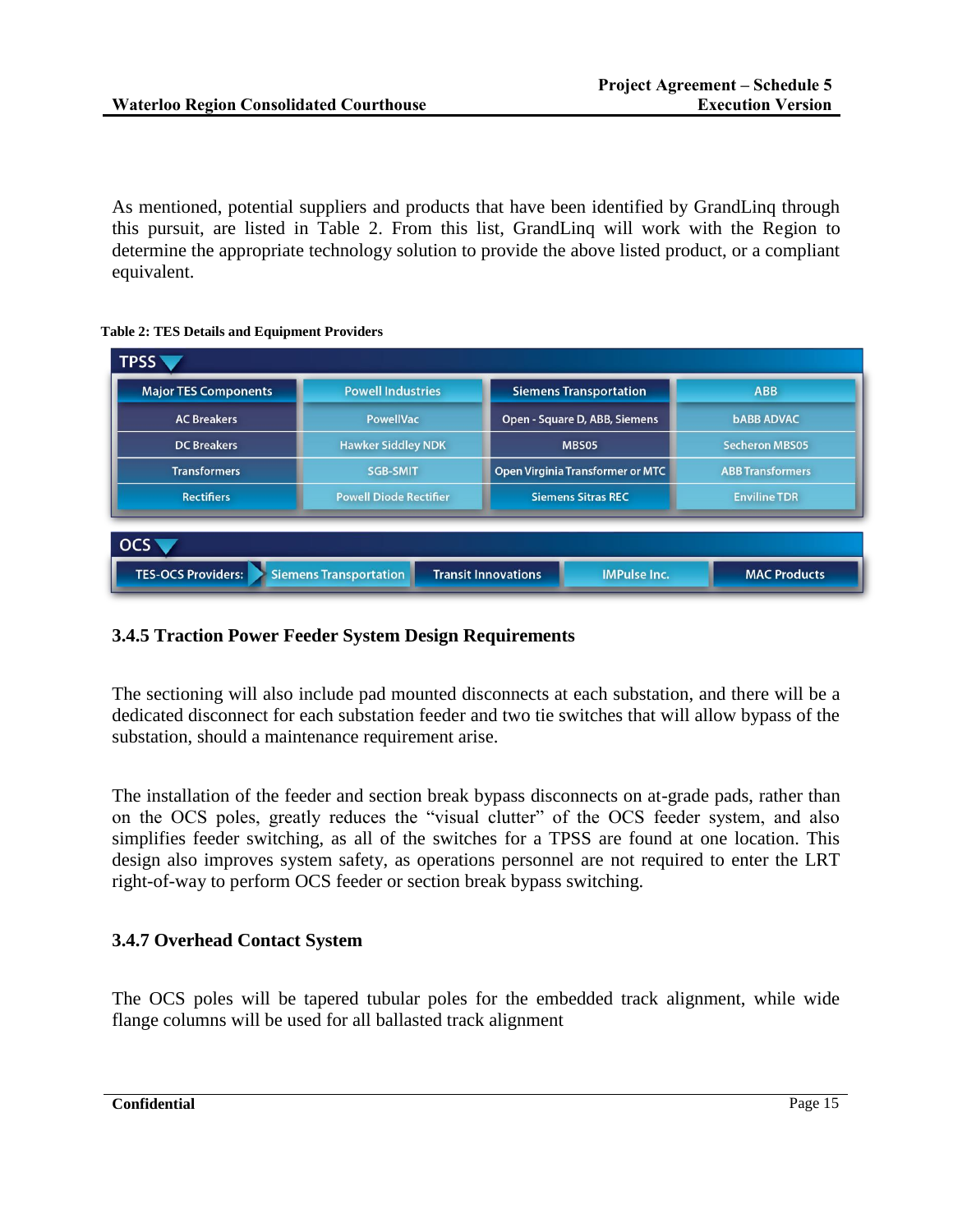## **3.4.8 Traction Power Distribution System**

In designated areas by the Region, tubular poles will be of an ornamental style to provide for joint use with street lighting or traffic services, and be suitable for internal installation of balance weight assemblies.

# **3.5 Train Control System – Basis of Design**

## **3.5.1 Understanding of Functional Requirements**

In the ATP areas, GrandLinq's approach to the design will be to provide a cab signaling system, which includes Audio Frequency (AF) track circuits on the main line and single rail Power Frequency (PF) track circuits in the crossovers and turnouts for train and broken rail detection. The cab signaling system will provide safe train separation, positive speed enforcement, and absolute stop enforcement. The cab signaling system will communicate speed commands along the ATP alignment (including the hand-off between ATP areas and LOS areas, and ATP areas and yard areas) to the LRV onboard ATP equipment via AF track circuits on the mainline and cab loops through the PF track circuits in the crossovers. The cab signaling system will be designed to enforce all civil speed restrictions imposed along the alignment and all maximum speeds of the alignment in ATP areas. Wayside dwarf signals will be located at all interlocking areas to convey to the train operator the status of the interlocking.

In the LOS areas, civil speed restrictions will be governed by wayside signs. Vital loop detectors will be provided for switch protection using a check-in/check-out philosophy. Wayside LRT train signals and switch indicators will convey to the operator the status and direction of travel through the interlocking areas. Traffic loop detectors will be utilized for interface with the traffic signal controllers. The traffic controller will interface with the LRT (bar) traffic signals for train control at intersections. In both ATP and LOS areas, Train-to-Wayside Communication (TWC) loops will interface with the LRV TWC antennae, in order to support automatic routing, train identification, route cancellation and track switch calls.

The Waterloo Spur ATP area (Figure 2) is shared with the CN freight railroad. The operation of Train Control System is essential to support the movement of the freight trains. In the area of the LRT Stops, gauntlet tracks will be utilized to route the freight trains on a track with clearance of the platform. Wayside signal aspects will be utilized to govern the movement of both the freight trains and LRVs through the gauntlet tracks and crossovers/turnouts. Prior to entering the joint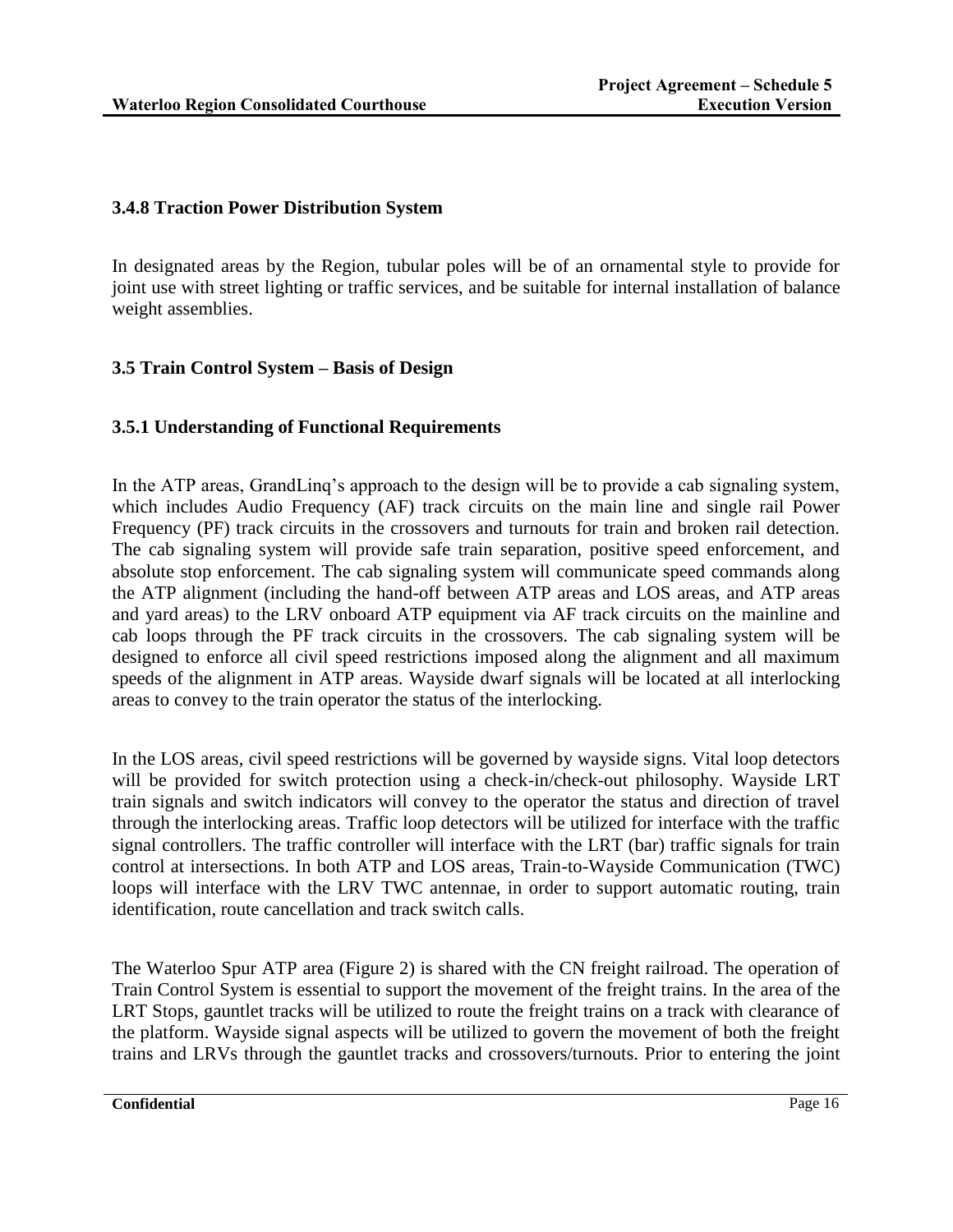track on the Waterloo Spur, the freight train will pass through a high/wide detector. This information will be conveyed to the CCF. The freight train will stop at the hold out signal located prior to the fright vehicle crossing Northfield drive and call CCF. CCF will align all switches along the Waterloo Spur for the freight train, de-energize the OCS for the appropriate track as required by CN and after all requirements are met, the motorized derail will be removed and the hold out signal will upgrade to a favorable aspect.

GrandLinq's understanding is that the Train Control System is one of the critical elements in achieving the operational headway requirement of five minutes, along with supporting a the round trip time including dwell time at LRT Stops along the alignment and layover time at the terminal LRT Stops. Vital microprocessors will interface with the cab signaling equipment, wayside apparatuses, adjacent interlocking locations, highway crossing locations, and with the non-vital microprocessor to ensure that all gated and pedestrian crossings are properly warned and traffic signal intersections are coordinated for the LRV movement authority. The non-vital processor will communicate with CCF and with the TWC equipment to ensure that the routes are properly aligned and train tracking is achieved.

The train control system will be based upon CENELEC industry standards to determine the level of system safety. In the ATP areas SIL4 will be used, In the LOS areas SIL3 will be used and SIL2 will be used in the yard and for non-vital purposes.

The Automatic Train Supervision (ATS) system will indicate back to CCF and to the local control panel the following:

- Status of switches
- Status of signals
- Train direction and locking
- Track circuit occupancy and highway crossing status along the alignment.

# **3.5.2 Automatic Train Supervision**

The ATS system will monitor and manage the operations of the Train Control System. The ATS subsystem will monitor train traffic along the alignment in two different ways: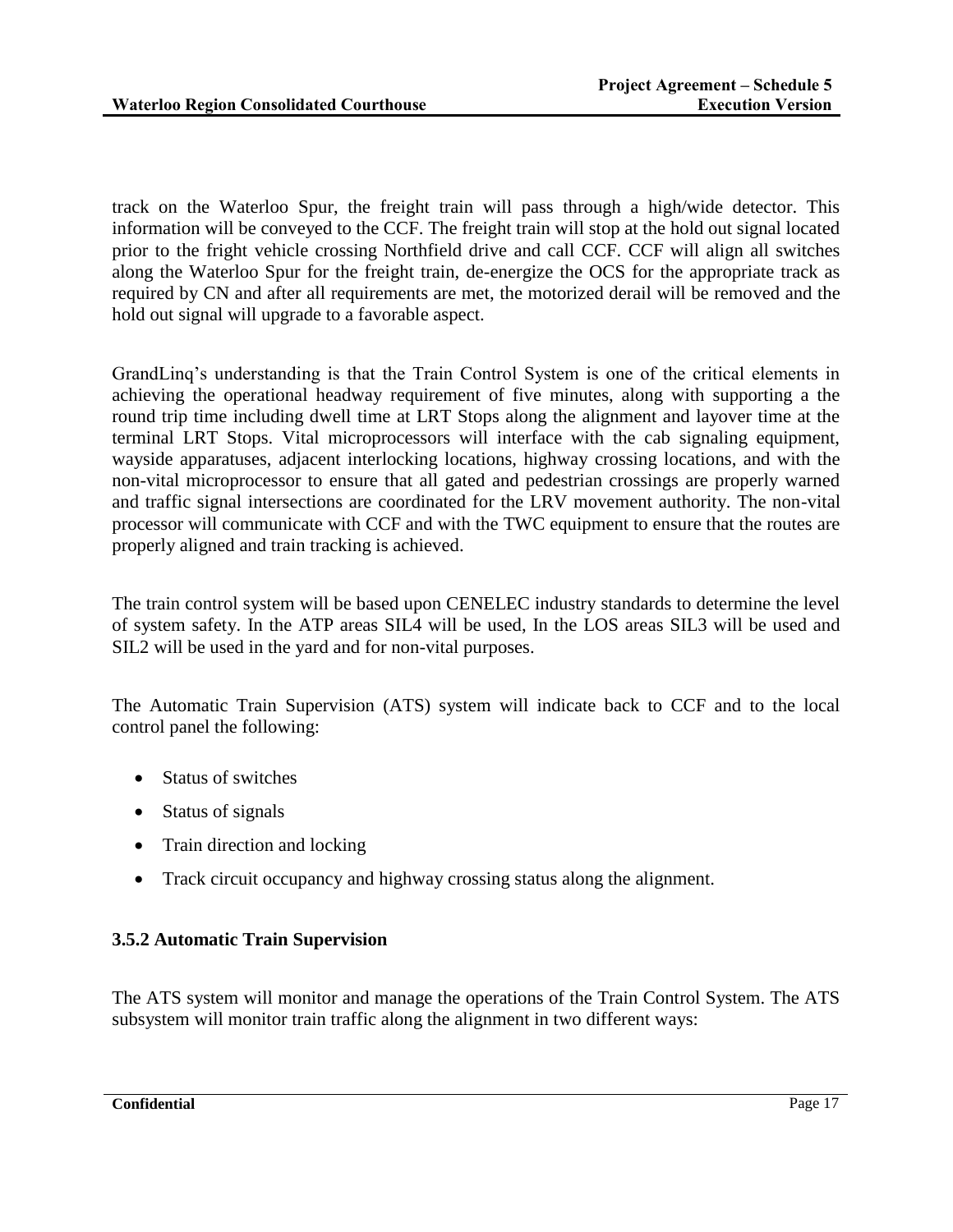- GrandLinq will utilize a radio based GPS system for train location along the entire alignment.
- In the ATP area, in conjunction with the GPS system, track circuits will be utilized.

The train location information received from the LRVs GPS subsystem will be conveyed to the CCF via the onboard data radio. In the ATP areas, the track circuit occupancy will be transmitted to CCF via a non-vital processor. TWC loops located along the alignment will be utilized to provide train identification and destination routing to CCF, which will allow the CCF to manage the overall system.

The ATS system will include non-vital processors, GPS system and TWC equipment to provide the following information at a minimum:

- Location of LRV and freight vehicles
- The mode of operation
- Direction of travel and destination
- Position of all switches
- Routing information for crossover or turnout
- Signal aspects
- Highway crossing/pedestrian crossing status
- Local control panel controls and indications
- Alarm indication
- Train control system status

The train control ATS subsystem will have three different modes of operation: remote control, local control, and automatic control. When the ATS subsystem is in remote control, CCF has complete control of the routing of the LRVs through the alignments. During adverse conditions or for testing purposes, an interlocking location can be placed in local control, whereby the local control panel or workstation at that location has control of LRV routing. Although the location is in local control, CCF can monitor all indications. When the ATS subsystem is in automatic mode of operation, TWC loops along the alignment will process the trains routing destination information, and the local control panel and CCF can monitor all indications.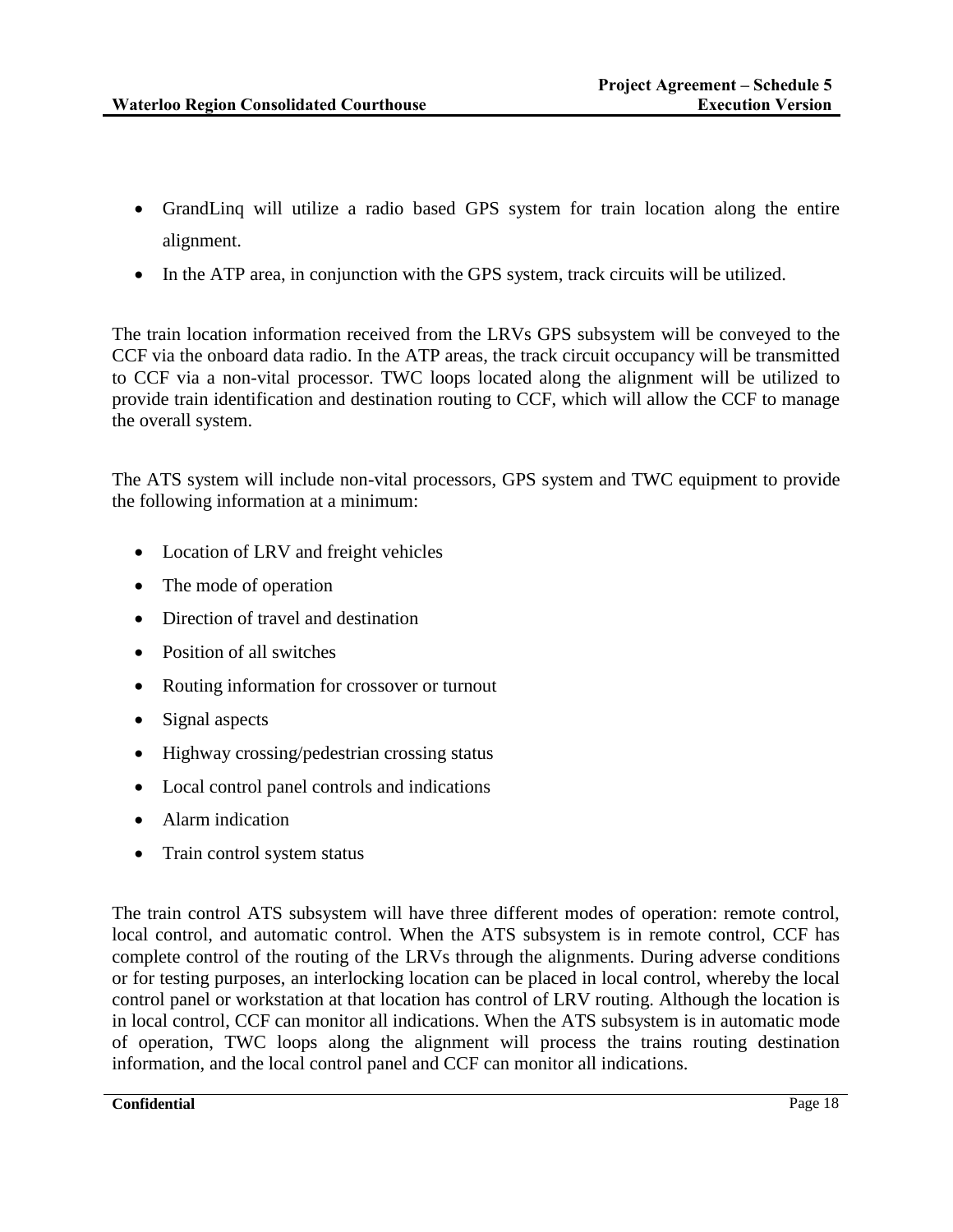The train control non-vital processor will initiate all controls and indication information to and from the Local Control Panel LCP and/or CCF. This includes route initiation, switch call initiations, direction of travel, highway and pedestrian crossing status, mode of operation status of train control system and alarms.

# **3.5.3 Operational Design Requirements**

Under normal operations, the train control system will run in automatic mode of operation. TWC loops will convey train routing information through the ATS system to the interlocking, non-vital processor so that proper routing is aligned.

## **3.5.5 Growth and Expansion**

GrandLinq's design of the signal system will include provisions for future growth and expansion. Included in the design will be the 25 percent spare capacity in the signal houses/cases and rack spaces. The power system for the houses will also have a 25 percent spare capacity. The vital and non-vital processors will include 50 percent spare capacity and at least two spare serial ports. The ATS system will include 100 percent spare capacity for additional controls and indication to CCF. The non-vital serial communication between SCADA and TWC equipment will include additional capacity for future growth. The spare capacity of the Train Control System along with the spare fiber capacity provided by communication system will ensure that the Light Rail System will be easily expandable for future phases.

### **3.5.7 Train-to-wayside Communications**

The TWC subsystem will have the capability to request and cancel normal operating routes, change track switch positions, interface with the Automatic Highway Crossing Warning (AHCW) Systems where necessary, provide destination routes, and provide train identification information. A Cab Control Box (CCB) onboard the LRV will interface with an antenna/transponder mounted underneath the vehicle. The antenna will transmit the TWC information to detection loops installed along the alignment. The LRVs CCB will include the following functions:

- Train ID, train destination
- Normal and reverse switch calls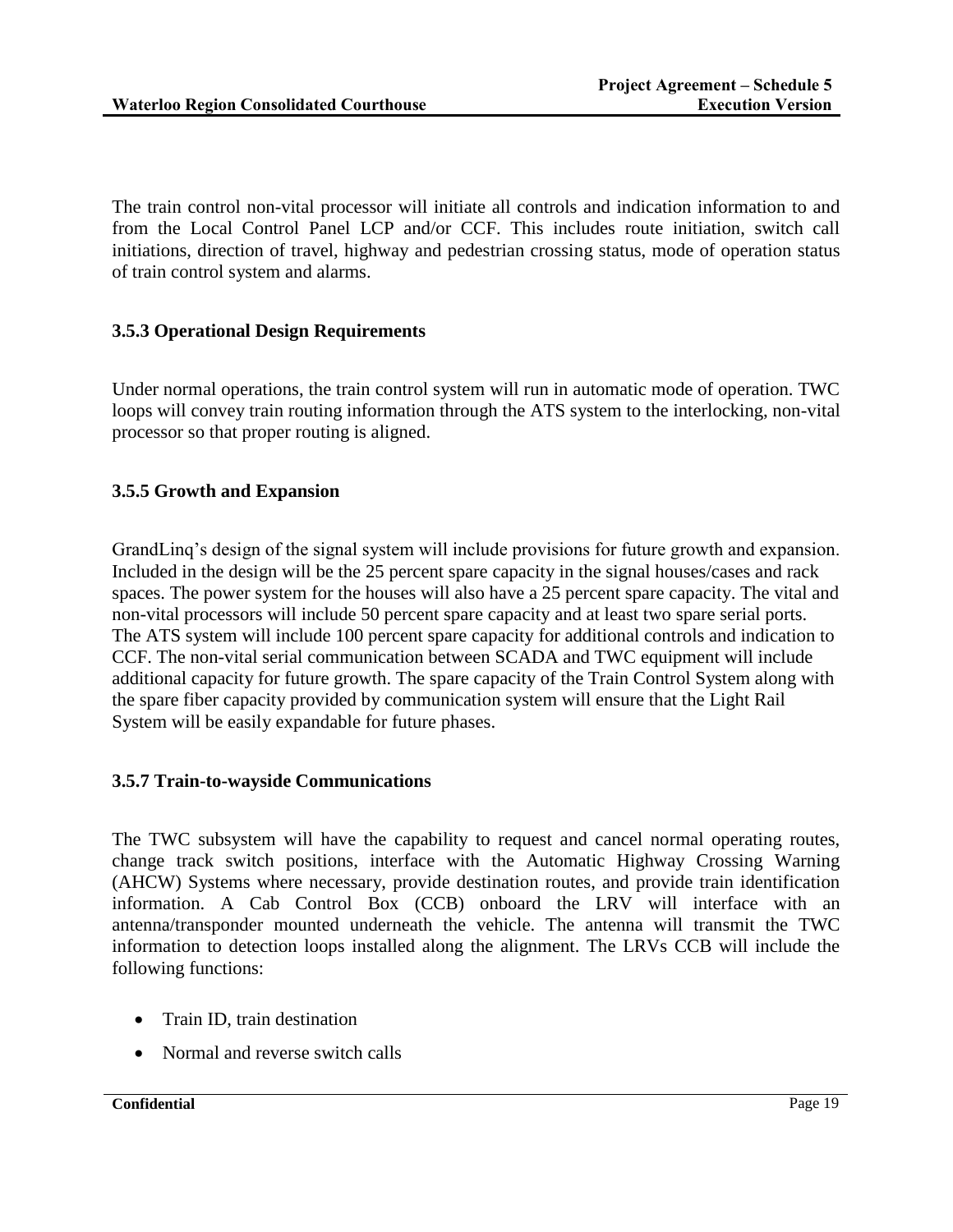- Route/crossing cancel
- Route/crossing start
- The TWC subsystem will be used as follows:
- Establish routes to enter and exit the OMSF
- Establish routes through an interlocking
- Cancel established routes
- Request a route after cancelation
- Request track switch alignment
- Identify LRV vehicles to CCF
- Activated and deactivate AHCW system during station dwells

### **3.6 Intelligent Transportation System- Basis of Design**

### **3.6.4 Traffic Signal Control/Transit Priority Systems**

The vendor of the new system will also provide all required set ups, installation and training to staff at the Region's Traffic Control sites and to Grandlinq staff at the CCF.

### **3.7 Communications – Basis of Design**

#### **3.7.3 Light Rail Communicaiton Systems**

The cabinets will be 84" inches height and 24" inches in depth. The enclosures will be stainless steel NEMA 4x-rated construction with 3-point lockable doors for front and back access. An air condition unit will be installed for heating and cooling to maintain temperature between 15 and 32 degrees Celsius.

### **3.7.5 Communications Transmission Systems (CTS)**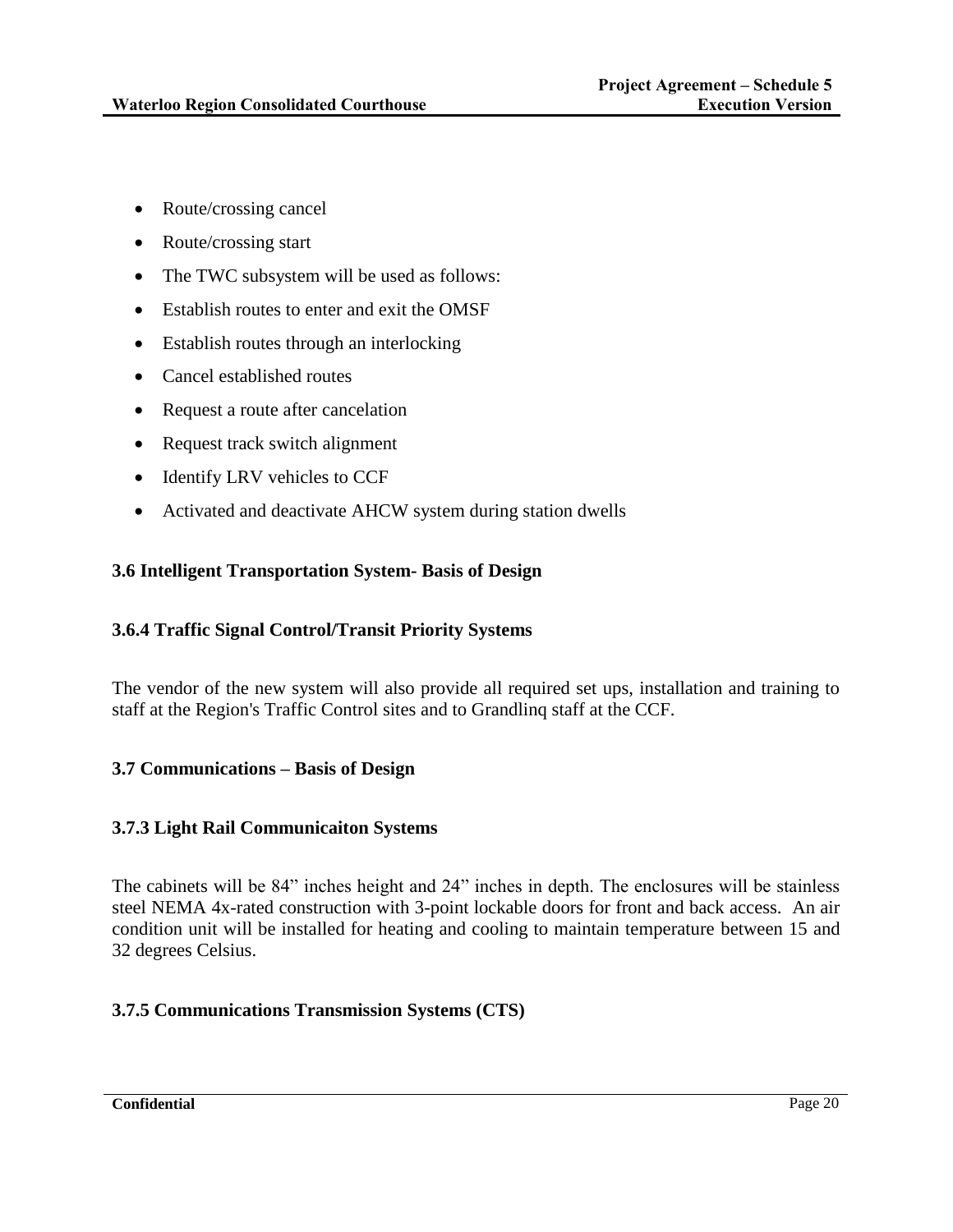GrandLinq will provide fibre-optic cable plants to serve each major node along the right-of-way. The fibre backbone will consist of loose tube single mode fibres. The overall CTS will be selfhealing counter rotating ring topology.

GrandLinq's approach to the CTS is to provide a fibre-optic plant cable along the alignment to connect the various field voice, data and video signals between the field and CCF. The CTS will be a minimum gigabit Ethernet system with redundant Layer 3 switches at each major node. The Ethernet switches provided will be industrially rated and sized for a minimum of 50 percent spare capacity. The CTS will be designed to consist of a minimum 96 fibres, which includes 100 percent spares. The CTS will be a self-healing counter rotating ring topology in case of operational failures and major nodes. Dark fibres will be installed for intra-system connections, for example transfer trip between TPSS units.

The 96-strand fiber-optic backbone cable will be spliced at each station communications cabinet. From the station communications cabinet, 24 strand fiber optic cabling will splice at each TPSS and CIH for providing connectivity to the CTS. Any stop field devices, including TVMs and VMS signs that require fiber optic connectivity, a minimum 6 strand fiber optic cable will be installed.

### **3.8 Trackwork – Basis of Design**

### **3.8.8 Standard Track Construction Types**

### *Embedded Track*

Once the alignment is set, the rail is fully embedded in concrete using a foundation slab and one or two pours to the top-of-rail level.

### **3.8.11 Highway and pedestrian grade crossing materials**

Where LRT curve radii are less than 150 metres, a fully embedded track solution is proposed.

### **3.9 Corrosion Control and Grounding – Basis of Design**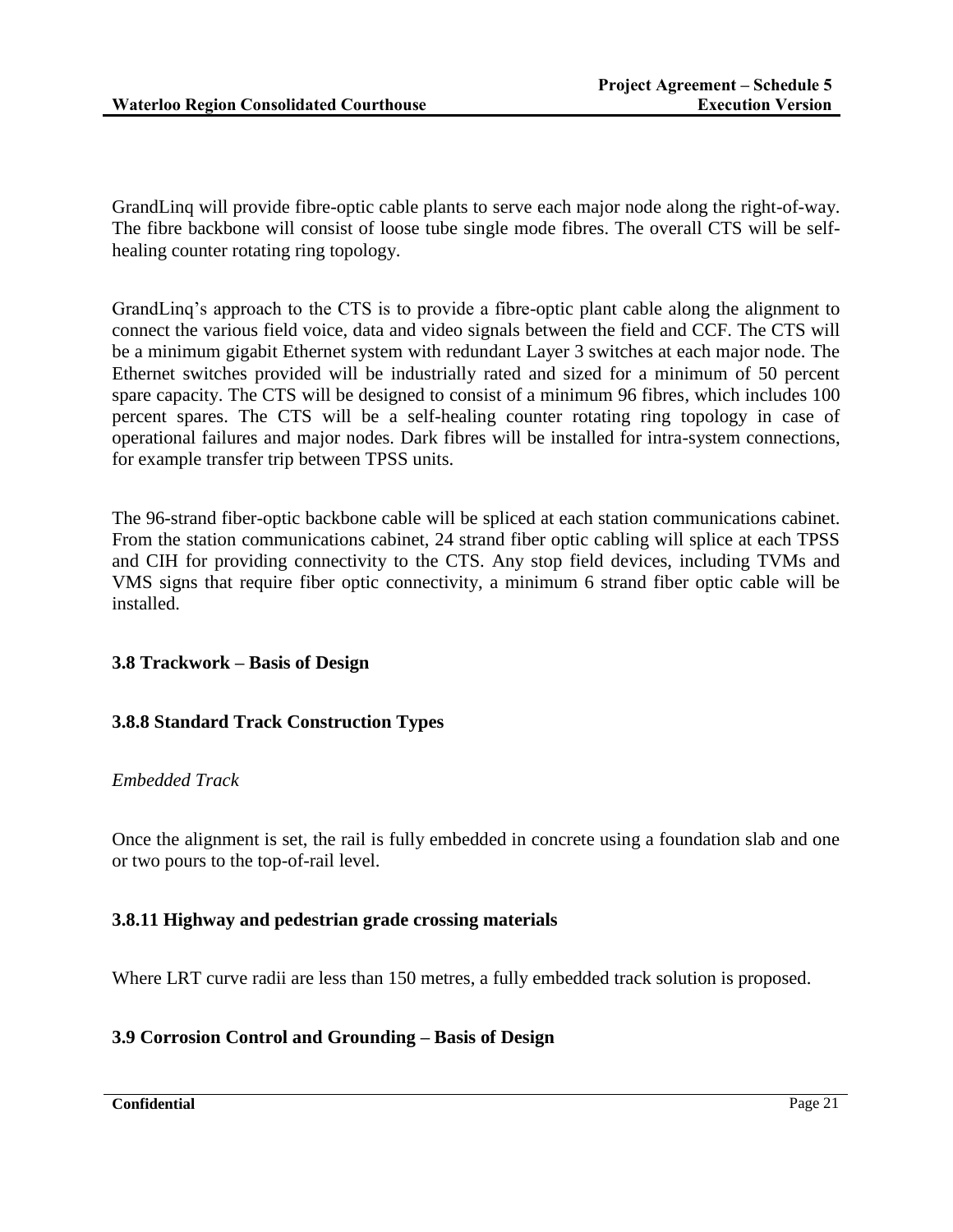# **3.9.5 Stray Current Corrosion Prevention Systems**

The most basic monitoring procedures are to monitor the track-to-earth voltage at the traction power substations negative bus and periodically analyze the data to identify significant changes or redistribution of voltages that may indicate a change in the track-to-earth resistance.

# **4.2 Construction Criteria**

## **4.2.3 Access & Protection of Property**

GrandLinq will work with affected businesses and property owners to improve off-street parking through limited construction improvements to existing off-street parking lots by reconfiguring existing parking and providing improved access. Where alleys exist behind businesses, GrandLinq will work with affected property owners and businesses to enhance access to alleys and laneways and refurbish pavements where warranted to make off-street parking in these areas readily accessible and available.

### **4.2.14 Noise and Vibration Monitoring and Control**

Construction Noise & Vibration will be monitored and controlled through the Construction Noise & Vibration Management Plan (CNVMP). The CNVMP will detail noise and vibration criteria, predict noise and vibration levels, identify affected persons and sensitive receptors, define mitigation measures, state monitoring requirements and develop communication and complaint procedures that will be implemented during construction of the LRT.

The objective of this plan is to provide a framework for the management of construction noise and vibration through better work practices and consultation with affected parties to ensure that noise and vibration levels at sensitive receptors remain within reasonable limits throughout the construction of the LRT.

The CNVMP will be prepared by a suitably qualified acoustics/vibration specialist experienced in identification of sensitive receptors, prediction, measurement, analysis and assessment of noise and vibration and further experience in ground-borne vibration and ground-borne noise in buildings adjacent to construction activity sources of vibration.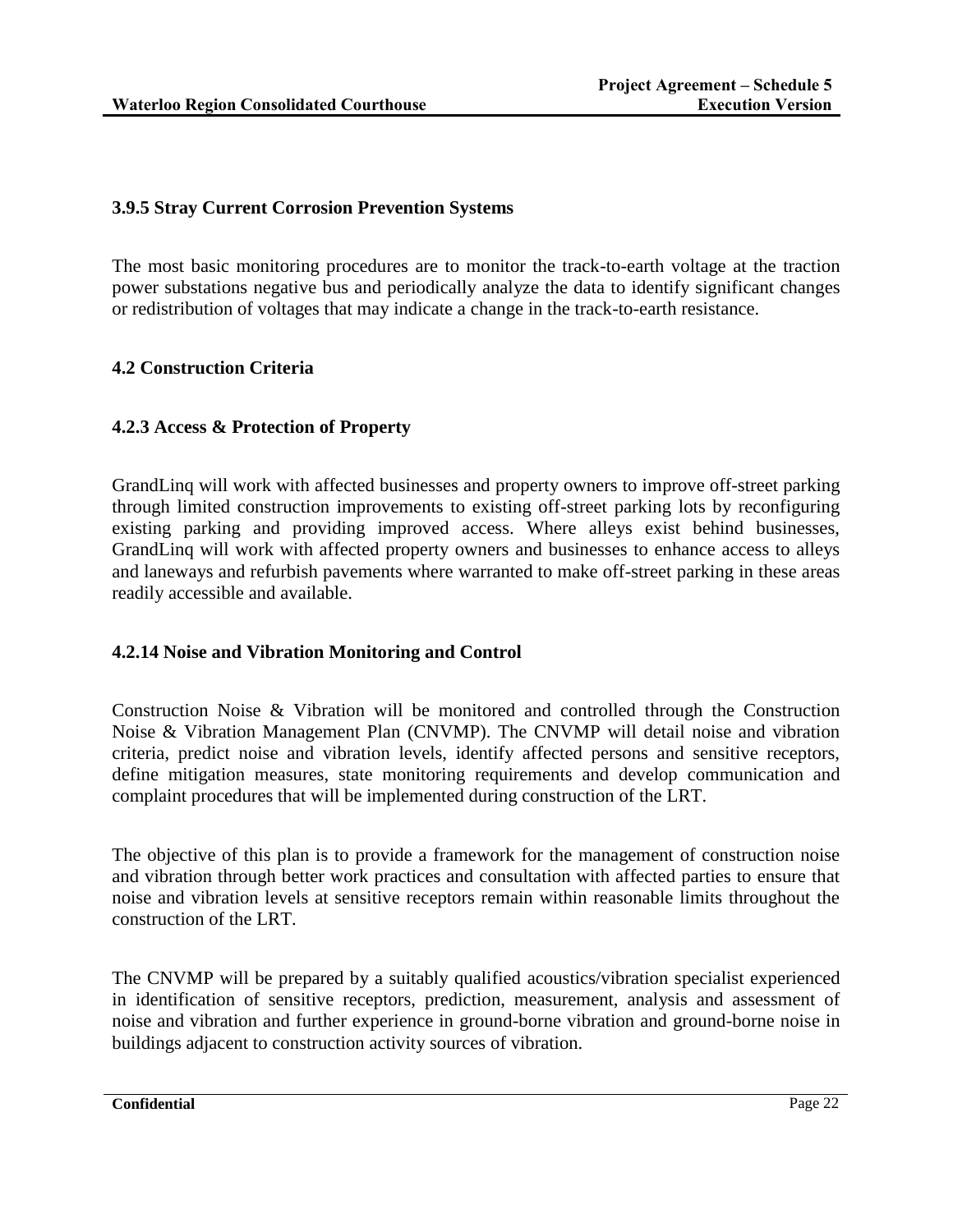The Environmental Manager will be responsible for ensuring the CNVMP is correctly implemented and will review all documentation prepared under this plan.

All site personnel will be required to read and sign the construction noise and vibration induction form appended to this plan. If required, specific training will be provided for site personnel.

## *Hours of Operation*

To comply with the noise and vibration criteria described herein, work at site will be conducted during Monday to Friday between the hours of 7:00 AM and 7:00 PM, and on Saturday from 7:00 AM and 7:00 PM. No work is presently scheduled to be undertaken on Sunday or on any Statutory Holiday. Should it be necessary to schedule work on Sundays and/or Statutory Holidays, prior approval will be sought from the Region.

# *Night Work*

All construction work proposed outside of normal hours between the hours of 7:00 PM to 5:00 AM, will require documented justification for undertaking the works at night as well as noise mitigation options and consultations with affected parties. This will be provided in the form of a Night Works Management Plan (NWMP) prepared by an appropriately qualified Acoustical Engineer. The NWMP will contain the following:

- Justification for undertaking night works
- Work activity durations
- Identification of noise and vibration generating activities.
- Prediction modeling of noise and vibration levels
- Consultation Plan
- Mitigation measures to ensure noise and vibration levels meet the criteria/target levels

Where it can be demonstrated that disturbances due to construction activities can be minimized or eliminated altogether and furthermore where noise and vibration emanating from certain activities can be more easily managed and the impacts more easily mitigated through night work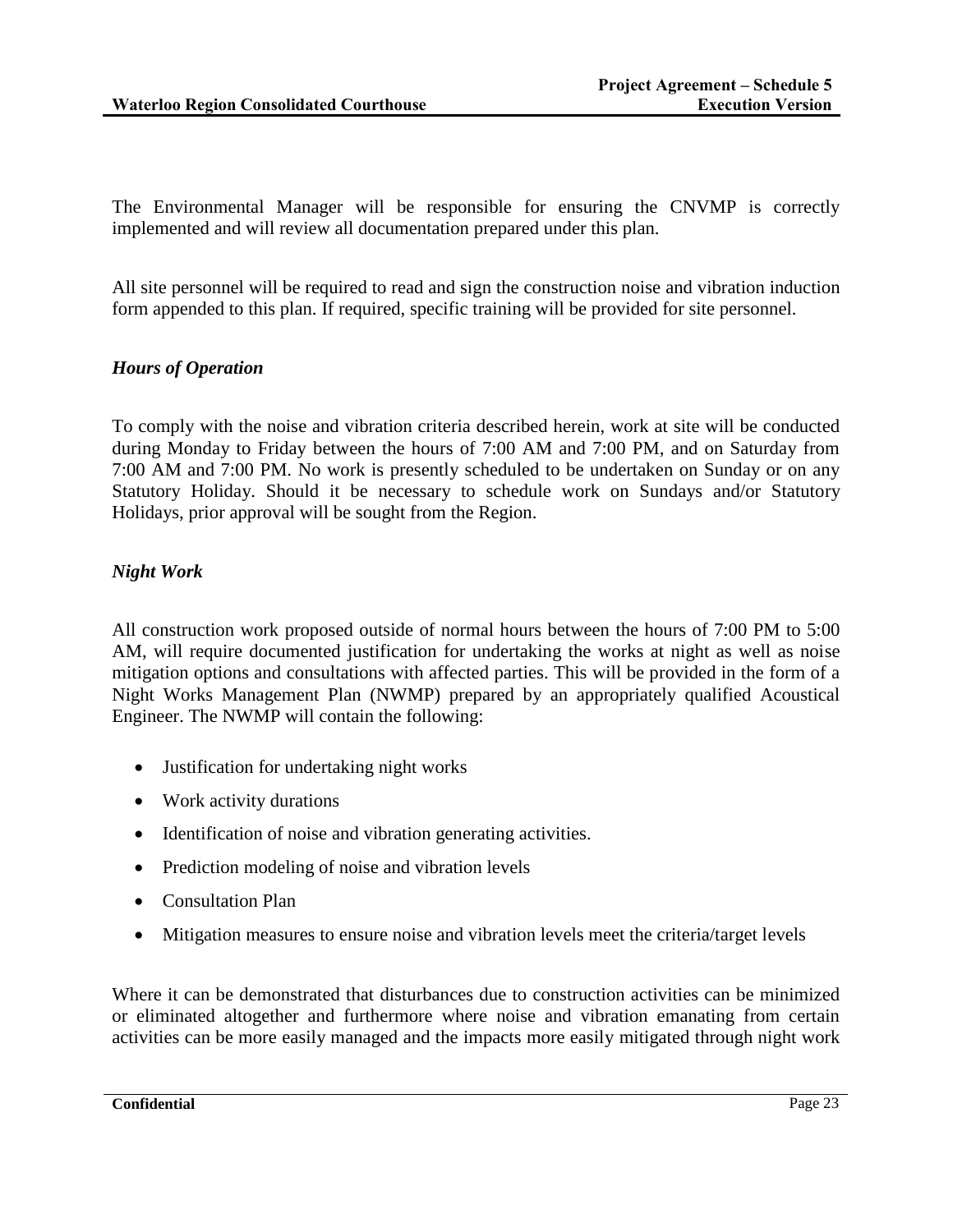then application will be made to the Region to undertake prescribed construction activities at night

## *Exemptions to the Noise By-Laws*

Without having undertaken detailed Noise & Vibration assessments of construction activities at key sensitive receptors and without having finalized construction methodologies, it is GrandLinq's intention at this time to work within the noise target level guidelines of the noise by-laws and to implement the provisions of the CNVMP.

However, where noise monitoring indicates that Project noise criteria are being exceeded where this was not anticipated for the activity at a specific location and mitigation measures cannot ensure compliance to the CNVMP, then consideration will be given to seeking an exemption to the noise by-laws. The approach will follow that prescribed in the by-laws and will closely follow the methodology detailed herein for the development of the CNVMP. The application for noise exemption will state the reasons for seeking the exemption and will state reset noise and vibration criteria, predict noise and vibration levels, identify affected persons and sensitive receptors, define mitigation measures, state monitoring requirements and develop communication and complaint procedures that will be implemented

### *Sensitive Receptors*

There is mixed use development along the LRT alignment with residential developments, industrial plants, commercial buildings, schools, hospitals, nursing homes, retirement homes and academic institutions, all of which can be classified as sensitive receptors with residential developments being the primary sensitive receptor. Attention will be given to academic research facilities and manufacturing facilities that contain equipment sensitive to impact from vibration levels.

The CNVMP will include all previously identified sensitive receptors identified in Appendix F "Noise and Vibration Impact Assessment Report" as well as well as the heritage and historically significant structures identified in Appendix H "Cultural Heritage Resource Assessment Report of the Environmental Project Report. Included also will be the list of heritage and historically significant structures detailed in Schedule 15-2; Article 18, Exhibit 18.6-1 of the Output Specifications.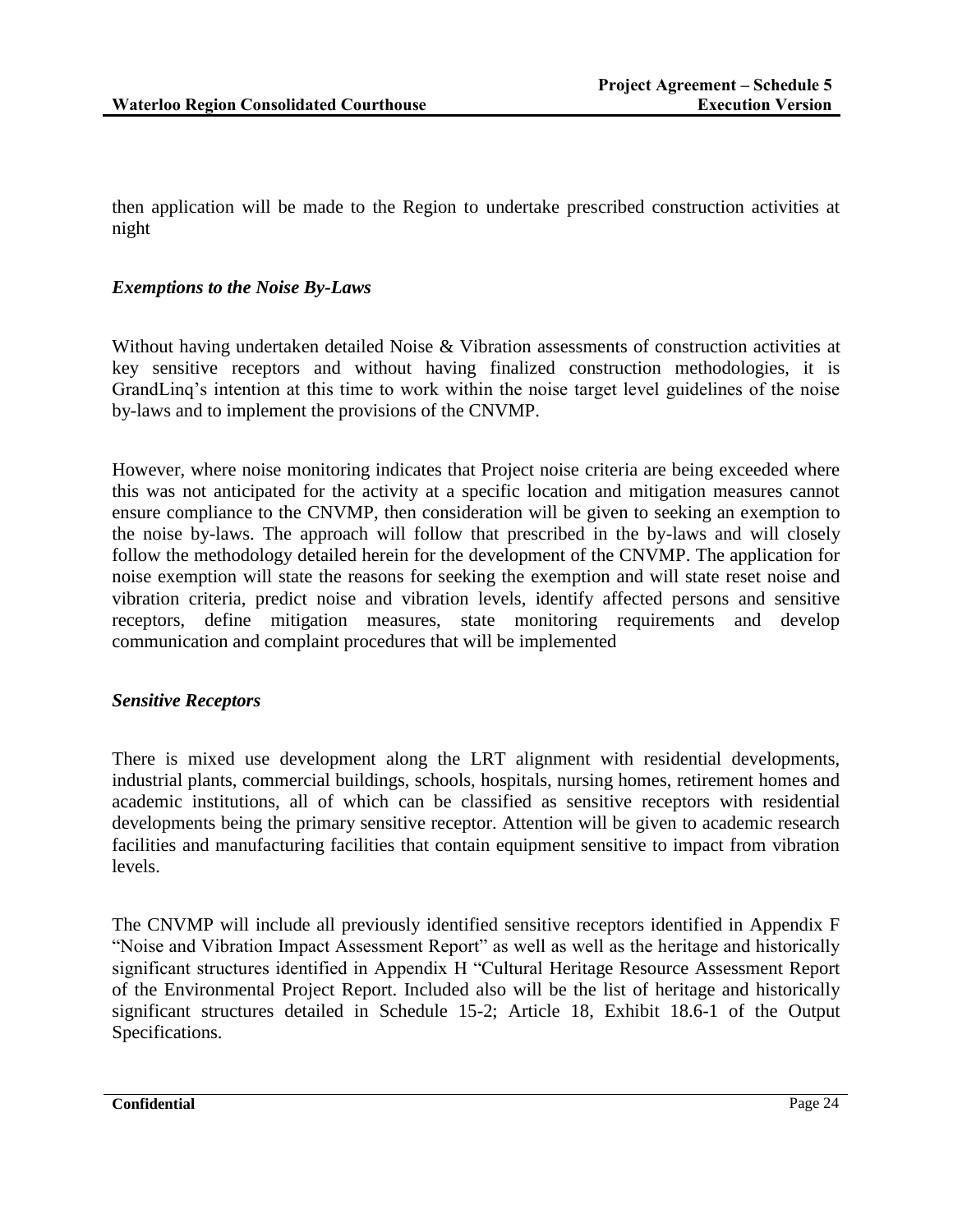## *Stakeholder Engagement*

A key aspect of this CNVMP is stakeholder engagement. Where site specific noise and vibration plans are developed, locally affected stakeholders will be identified and presented with the specific plan upon completion. They will be kept informed and consulted as the work of each specific plan progresses.

Communication with stakeholders and the wider community regarding construction noise and vibration issues will be conducted within the following framework:

Owners and occupants of properties within the zone of influence of the scheduled construction activity will be notified before the commencement of construction activity that may cause noise and vibrations.

The notice will include the following:

- An explanation of the proposed construction activity and its potential to produce noise and vibrations
- A statement of the levels of construction noise and vibration that are prohibited
- The location of the construction site where the construction activity will occur
- The date and time that the work will occur
- Duration of the work
- Contact information through which a person affected by noise and vibrations may contact GrandLinq
- Complaints protocol

# *Construction Noise Management Plan*

*Noise Impact Criteria*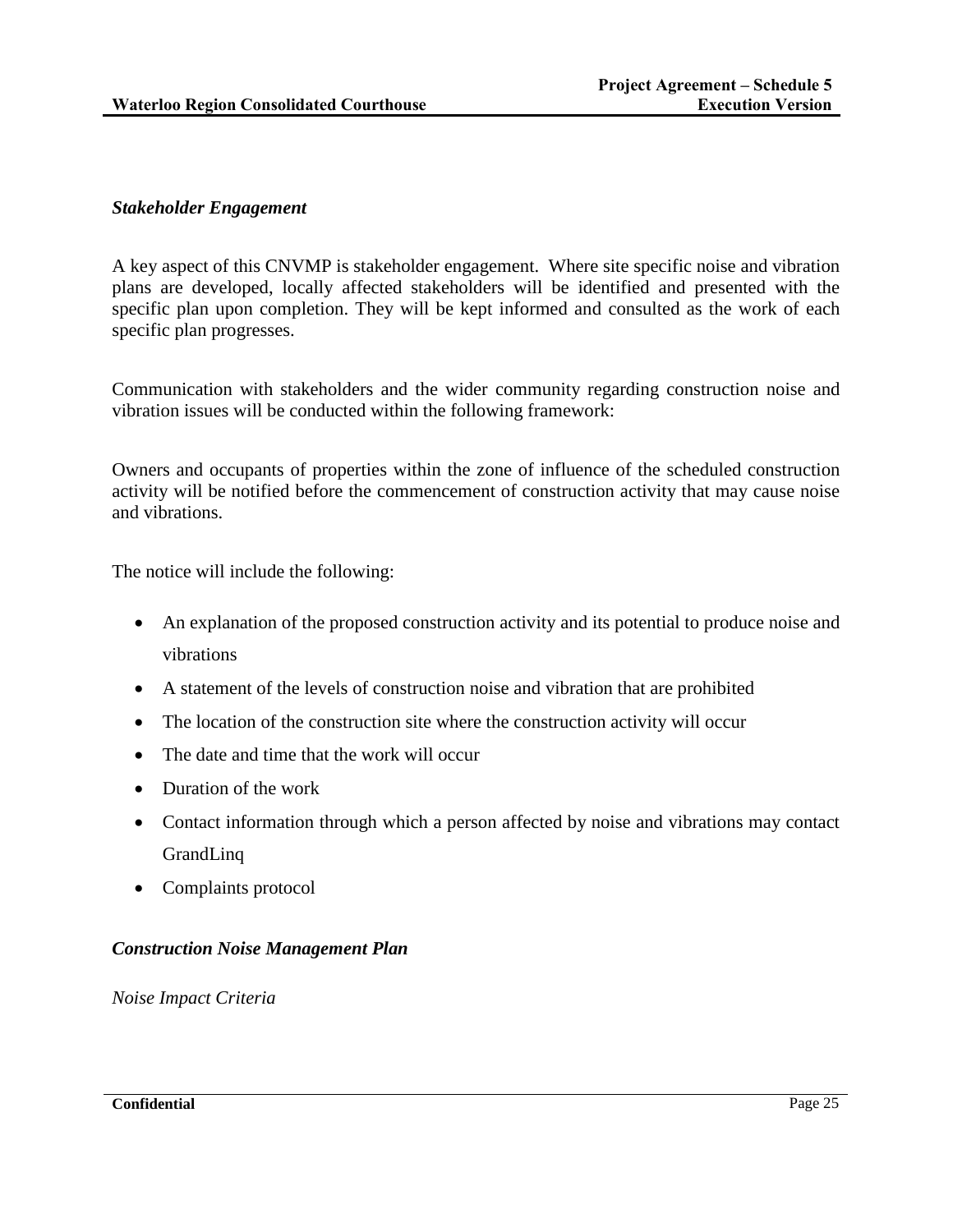Noise impact assessment criteria are derived from the Corporation of the City of Waterloo By-Law No. 2010-073 and the City of Kitchener, Municipal Code Chapter 450, Noise. Reference is also made to MOE Publications NCP-101, 102, 103 and 206. The MOE does not stipulate receptor-base sound level limits for construction activity but rather places restrictions on the sound levels from common construction equipment as stated in its publication MOE NPC-115. Noise impact levels are developed from the specifics of the equipment to be used in the construction activities and the construction methodology. The MOE guidelines are written to restrict maximum allowable sound levels for equipment used in certain construction activities.

### *Noise Source*

Current information on sound levels for each significant piece of equipment proposed for use in the Work will be listed. Source based guidelines for much of this equipment is stated in NPC-115 "Construction Equipment". The validity of this data will be confirmed through noise monitoring and adjusted where necessary for major items of equipment once site works have commenced. All work activities likely to generate significant noise in the execution of the work will be stated. Equipment to be used during each activity will be listed and an estimate made of its use during the activity.

### *Predicted Noise Levels*

Noise levels for the main equipment items using the proposed construction methodology and located at the minimum distance to each of the nearest sensitive receptors will be calculated for each activity. Predicted noise level targets will be stated as those noise levels recorded at one meter from the most exposed building façade for the portion of the activity where the equipment is operating closest to the sensitive receptor.

#### *Noise Mitigation*

On this basis of predicted noise levels, when noise level targets are exceeded, general noise control measures (Table 5) will likely be required to maintain compliance with the construction noise criteria and conform to good practice.

#### **Table 3: Noise Mitigation**

|  | <b>Equipment/Process   General Noise Control Measures</b> |
|--|-----------------------------------------------------------|
|--|-----------------------------------------------------------|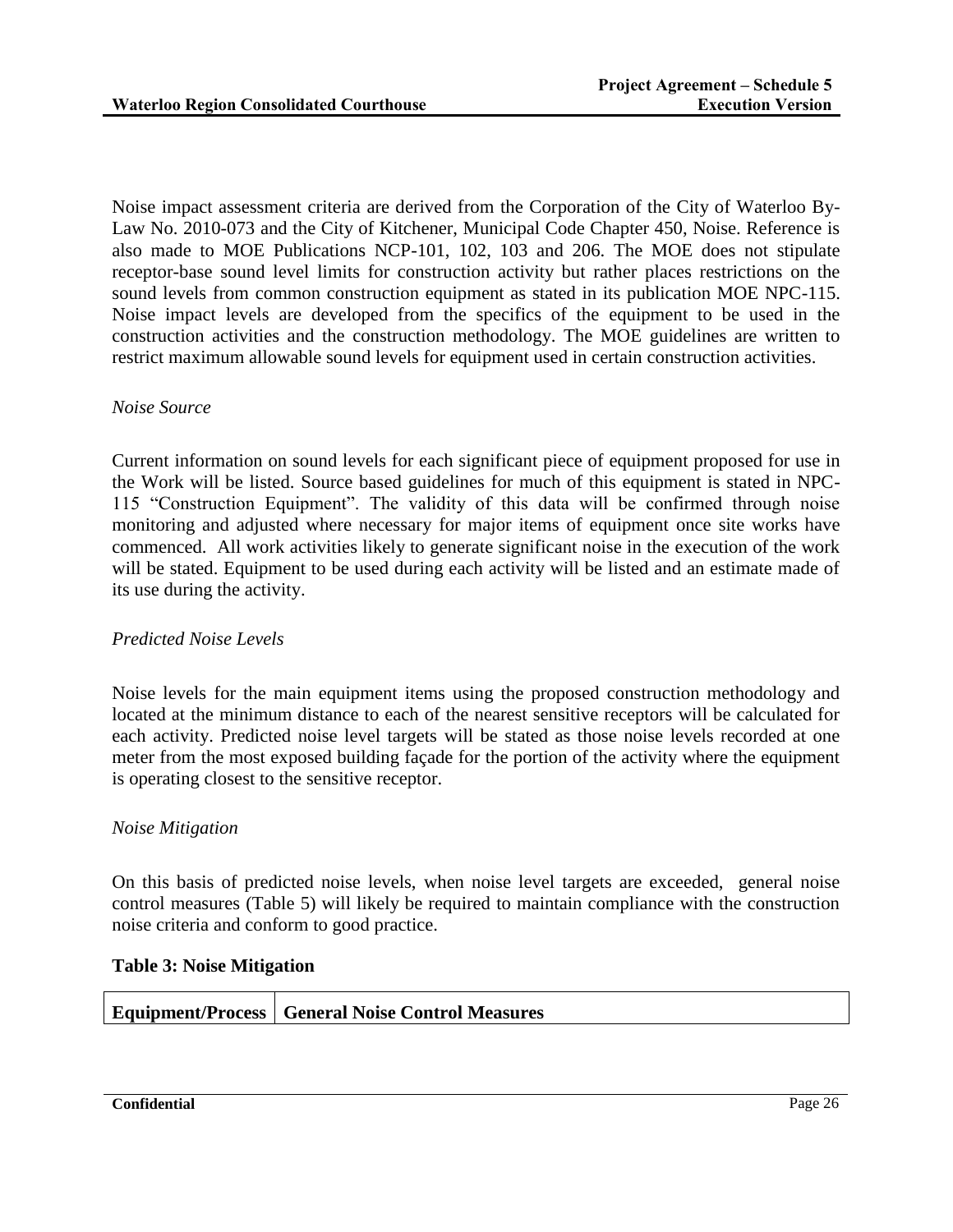| <b>Equipment/Process</b> | <b>General Noise Control Measures</b>                            |
|--------------------------|------------------------------------------------------------------|
| All                      | Select equipment with noise levels at the lower end of the range |
|                          | Only use the required power and size of equipment                |
|                          | Fit engine exhausts with mufflers                                |
|                          | Operate equipment in a quiet and efficient manner                |
|                          | Do not leave equipment idling unnecessarily                      |
|                          | Regularly inspect and maintain equipment                         |
|                          | If practical use non-tonal reversing alarms                      |
|                          | Avoid slamming doors and tailgates                               |
|                          | Minimize speed and engine revs                                   |
|                          | Turn off radios and audio equipment                              |
|                          | Minimize the use of horns                                        |
|                          | Place bedding layer in dump-truck boxes                          |
|                          | Adjust the time of day and the duration of activities            |
|                          | Use localized screening screening/enclosure where required       |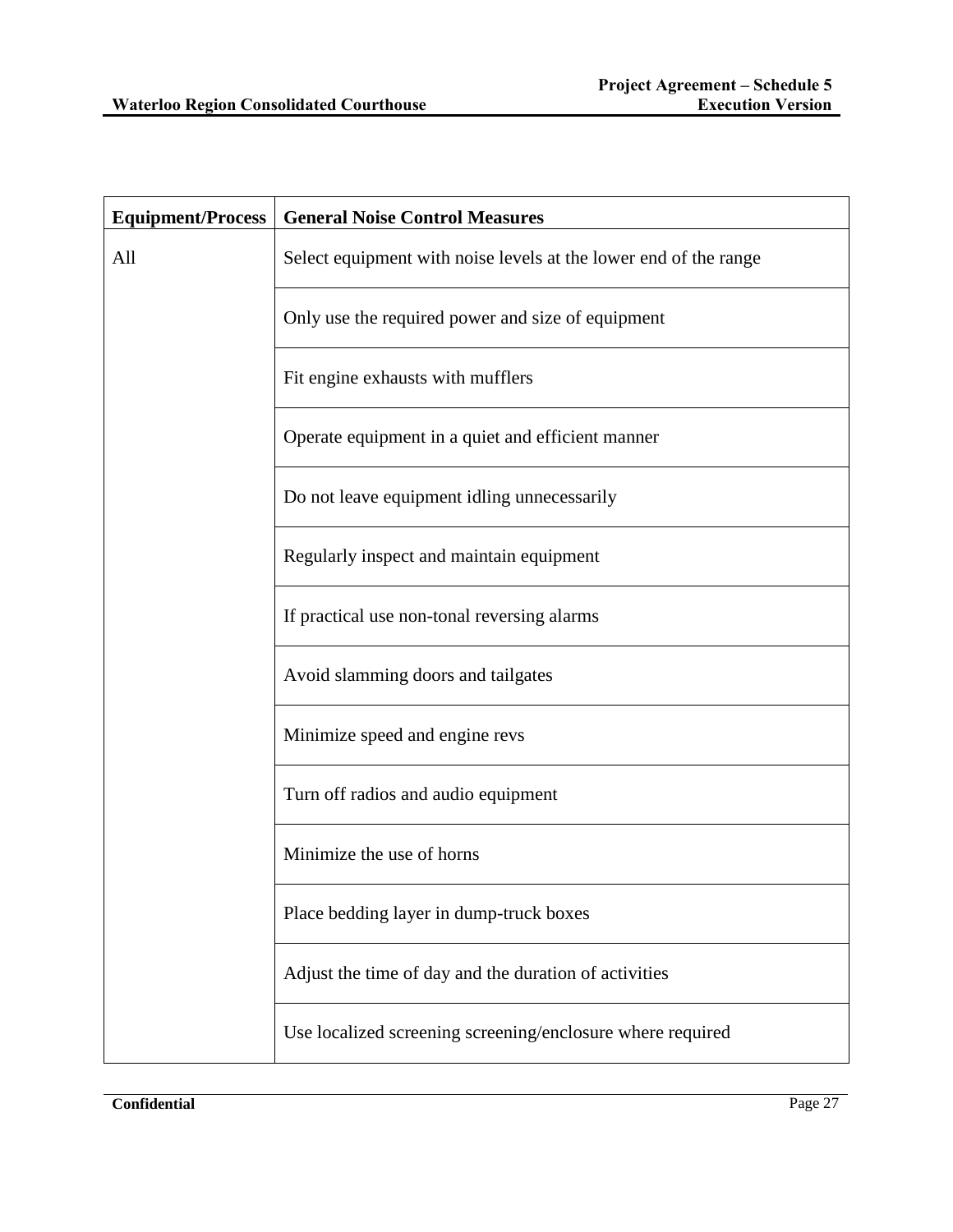|                           | <b>Equipment/Process   General Noise Control Measures</b> |
|---------------------------|-----------------------------------------------------------|
| <b>Tracked Equipment</b>  | Avoid tracked equipment where practicable                 |
|                           | Grease tracks regularly                                   |
| <b>Hydraulic Breakers</b> | Use low-noise bracket on concrete breaker                 |

## *Noise Monitoring*

Noise monitoring will be conducted by trained noise monitoring staff under the direction of the Environmental Manager using dedicated sound level meter kits that are calibrated and certified. The calibrator will be verified by an accredited laboratory annually and the sound level meter and microphone biannually.

Monitoring will be conducted as follows:

- When an activity commences, to verify the sound levels assumed for each of the major items of equipment in order to assess the effective of noise control measures and the implementation of the control plan
- At regular intervals during the execution of the Work to check ongoing compliance with the construction noise criteria
- During critical phases of construction, such as during the use of heavy earth moving equipment, ballast tampers, piling rigs, concrete breakers, and other noisy activities in close proximity to sensitive receptors
- As required by a specific construction noise management plan
- When required, in response to construction noise related complaints

Where noise monitoring indicates that project noise criteria are being exceeded where this was not anticipated for the activity/location, then the noise management plan will be reviewed and a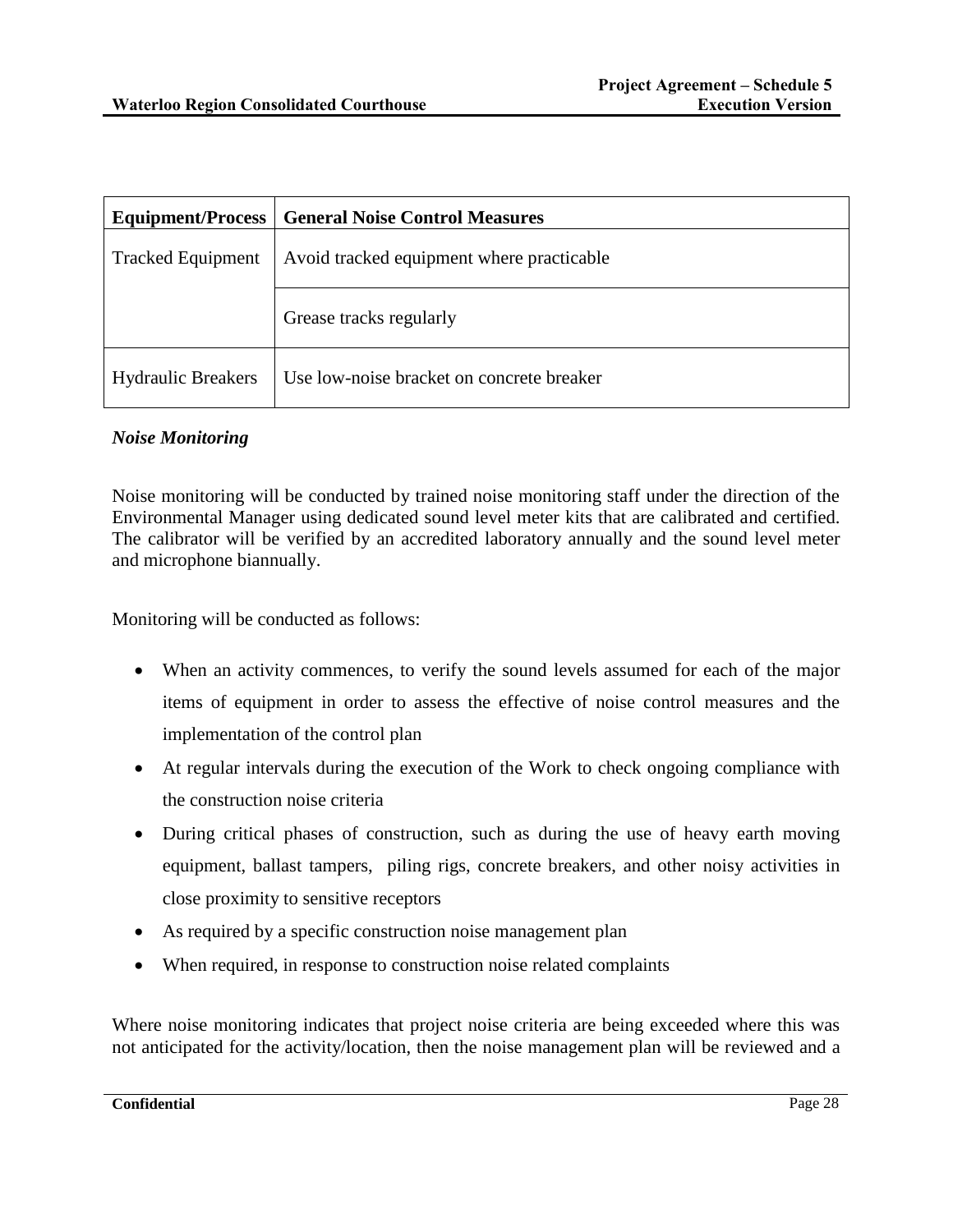plan will then be immediately prepared, since calculations or assessments assumed this was not initially required. It is at this point where consideration will be given to seeking an exemption to the noise by-laws.

Following each noise monitoring survey, the results will be reported and any issues discovered will be investigated.

### *Noise Assessment Locations*

The CNVMP will identify sensitive receptors which will be identified as controlling points for construction noise monitoring. Residential properties closest to the alignment will generally be the most impacted by noise levels and therefore assessing compliance at these controlling points will ensure compliances at residences and commercial properties further away.

Specific construction methodology and construction activities using specialized equipment will require greater assessment of noise levels, additional noise monitoring, and stringent management and mitigation measures. Examples include:

- Concrete demolition for existing bridges and culverts
- Piling for new culvert construction and new bridge construction
- Erection of bridge steel superstructures
- Night work for tie-ins to municipal utilities
- Night work for street paving

### *Construction Vibration Management Plan*

### *Vibration Impact Criteria*

Vibration impact assessment criteria to be used are derived from the Regional Municipality of Waterloo "Construction Activity Vibrations Specifications". The allowable peak particle velocity (PPV) for continuous vibration activity such as vibratory pile driving or vibratory compaction is 12.0mm/sec. The allowable peak particle velocity (PPV) for impact vibration activity such as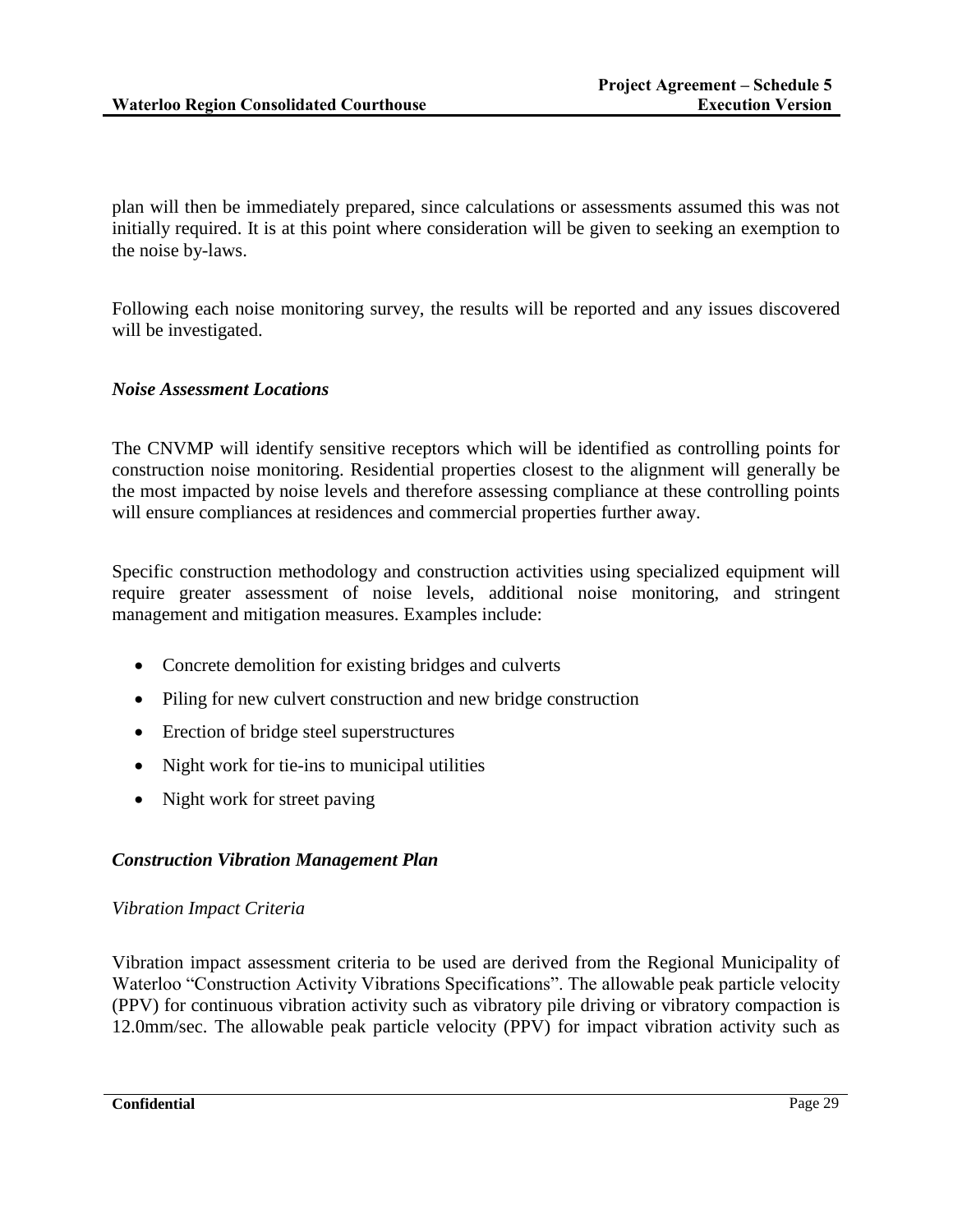diesel hammer pile driving or hoe ram activity is lower and dependent on a variety of criteria which must be assesses by the qualified acoustics/vibration specialist

Vibration impacts can be separated into two categories. The first category is levels at which the vibration may be felt to cause annoyance and concern; typically in the order of 0.35 to 0.5mm/sec. The second category comprises levels at which damage to buildings and infrastructure might occur; typically in the order of 3mm/sec for heritage listed buildings without modern foundations, 5 mm/sec for residential dwellings and 20mm/sec for commercial, industrial buildings.

Vibration limits will not be considered with respect to human comfort but solely for structural damage.

### *Vibration Sources*

Construction activities such as vibratory compaction of subgrade, pile driving and concrete demolition have the potential to generate high vibration levels. In such cases a vibration impact study will be prepared by a Professional Engineer to assess vibration levels, their impact and their zone of influence.

### *Zone of Influence*

The zone of influence will include infrastructure, structures and any buildings that have been designated under the Ontario Heritage Act that may be impacted by vibrations emanating from the construction activity where the peak particle velocity (PPV) measured at the point of reception exceeds a certain prescribed limit.

In determining the zone of influence the Engineer will consider the following:

- Soil conditions of the construction zone and adjacent land
- Weather conditions that will exist at the time of construction that may result in construction vibrations
- Whether the proposed construction will be above or below the water table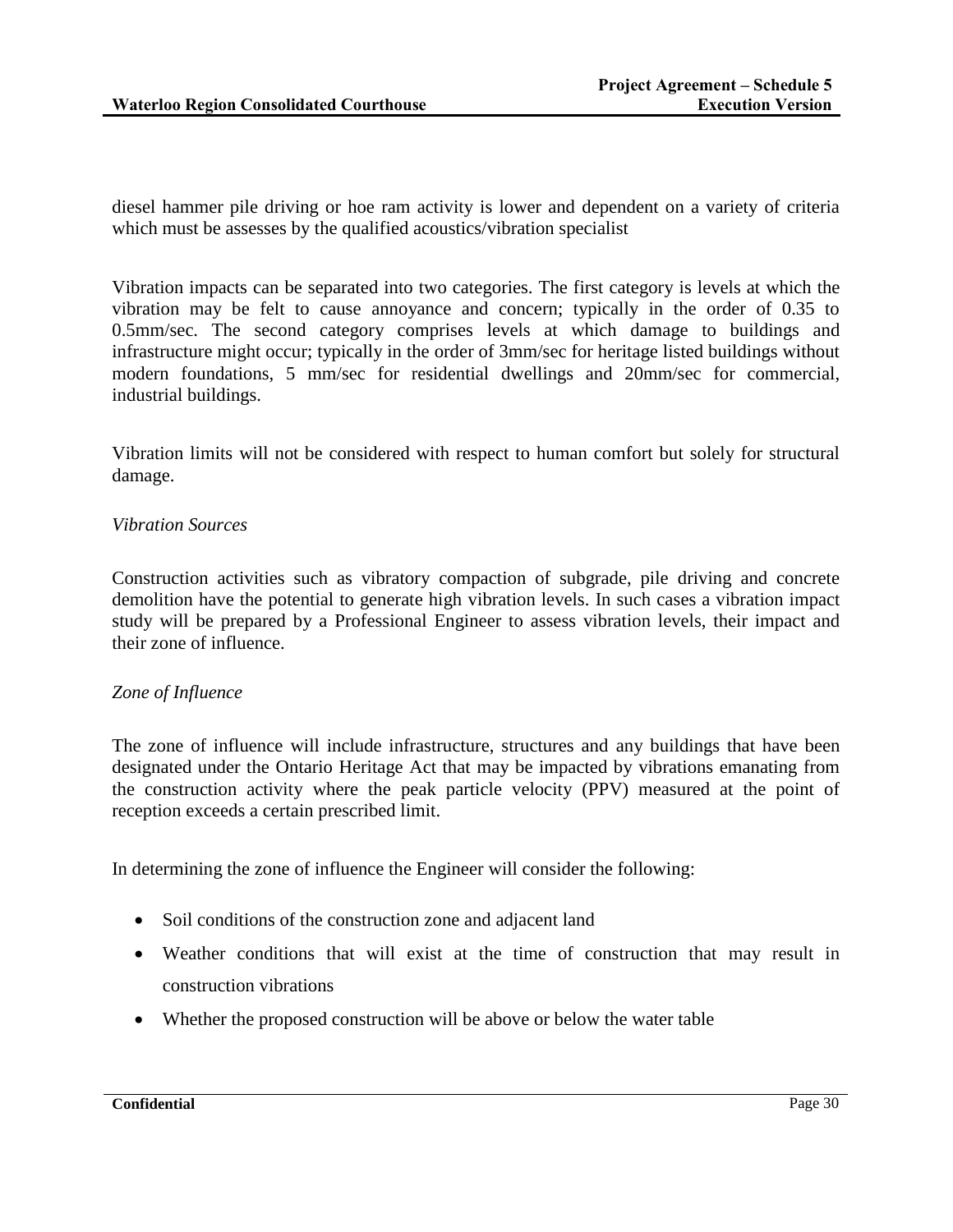- The presence of heritage designated properties, sensitive structures or buildings and infrastructure
- The precise location of the source of vibration
- Unique site conditions

The Regional Municipality of Waterloo "Construction Activity Vibrations Specifications" prescribes a zone of influence of a minimum 30 meters from the activity or the greater of 30 meters or two times the depth of the activity below ground level.

## *Predicted Vibration Levels*

With the zone of influence determined, vibration levels for the main equipment items using the proposed construction methodology and the minimum distance to each of the nearest sensitive receptors will be calculated for each activity. These indicative calculations will be generated from available information and guidelines. The validity of this data will be confirmed through vibration monitoring and adjusted where necessary for major items of equipment once site works have commenced. Predicted vibration levels will be stated as those levels recorded at one meter from the most exposed building façade for the portion of the activity where the equipment is operating closest to the sensitive receptor.

Predicted vibration levels for relative distances from the work site will be compared to the stated vibration criteria or allowable vibration levels to determine the potential for vibration induced structural damage. Where predicted vibration levels exceed the vibration criteria for damage to structures, then a pre-construction vibration monitoring and consultation program will be undertaken in order to refine the predicted vibration levels and to define the requirements for building condition surveys and public consultation in the vicinity of the works.

### *Building Condition Surveys*

Where pre-construction monitoring indicates vibration levels from construction activity exceeds the vibration criteria, then building construction surveys of all potentially affected structures within the zone of influence will be undertaken prior to commencement of the works. The survey work will be undertaken by an engineer specialized in conducting building condition surveys. A report will be prepared for each building surveyed and will identify existing cracks in walls, floors and exterior cladding of the first two floors above grade and interior finishes of all floors below grade in sufficient detail to facilitate comparison of pre and post construction condition.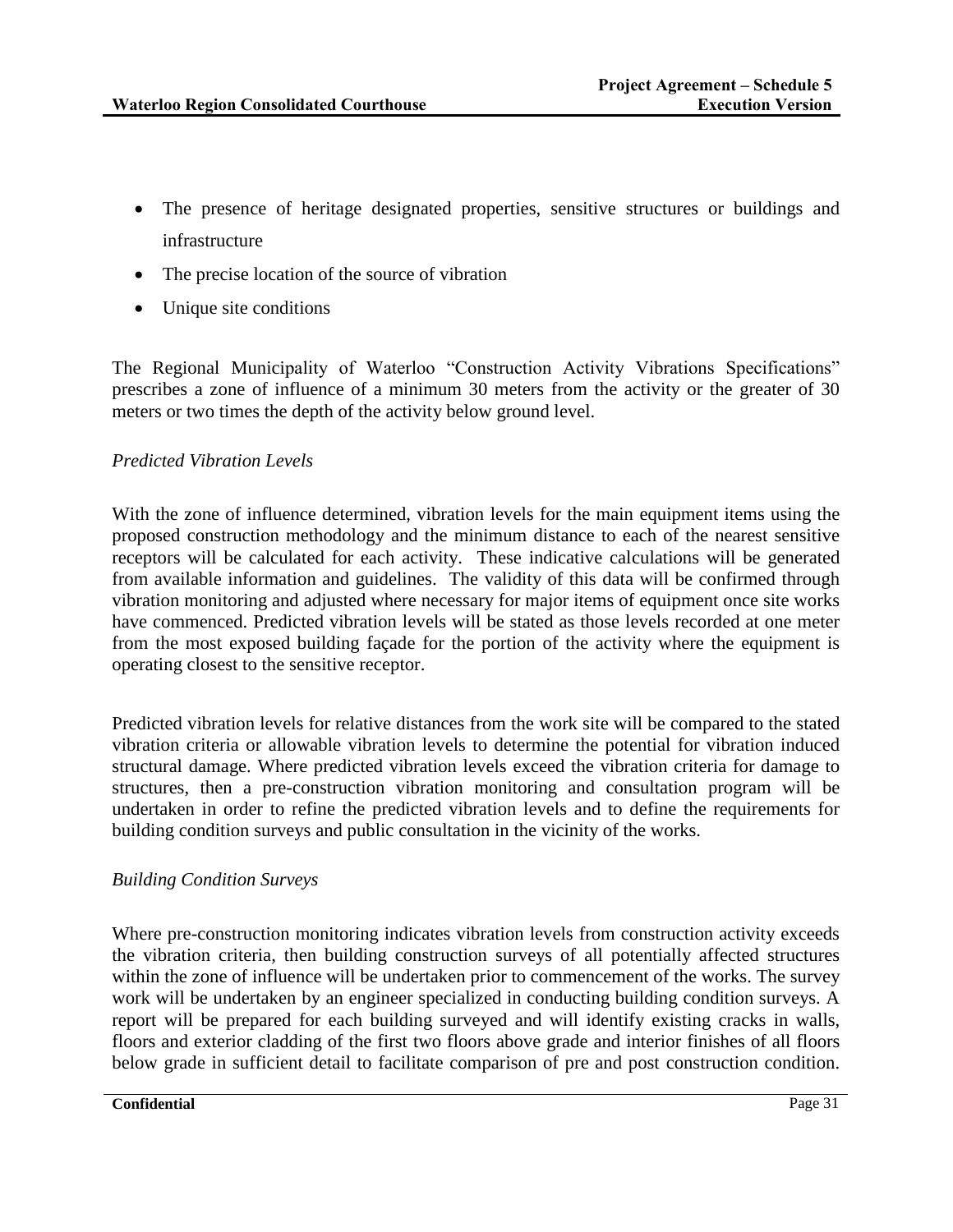Sketches and photographs will document the extent and location of existing damage. The engineer will seek verification of the report by the building owner. Where it is not possible to gain access for a pre-construction condition survey statements of the efforts made to gain access will be provided.

Following completion of the works all building condition surveys will be repeated. Reports will be prepared including sketches and photographs of any new damage as verified by the building owner.

## *Vibration Mitigation*

On this basis of predicted vibration levels, general vibration control measures will be identified as likely to be required to maintain compliance with the construction vibration criteria and conform to good practice.

Typical vibration mitigation measures are provided in Table 5 below.

**Table 5: Vibration Mitigation Measures**

| <b>Equipment/Process</b> | <b>General Vibration Control Measures</b>                                              |
|--------------------------|----------------------------------------------------------------------------------------|
| All                      | Select equipment with vibration levels at the lower end of the range                   |
|                          | Only use required power and size of equipment                                          |
|                          | Operate equipment in a smooth and efficient manner                                     |
|                          | Train operators in the correct use of equipment to minimize vibration                  |
|                          | Operate vibrating plant at the maximum practicable distance to a sensitive<br>receptor |
| Vibratory<br>Compactors  | Reduce compactor displacement settings to reduce vibration power levels                |

**Confidential** Page 32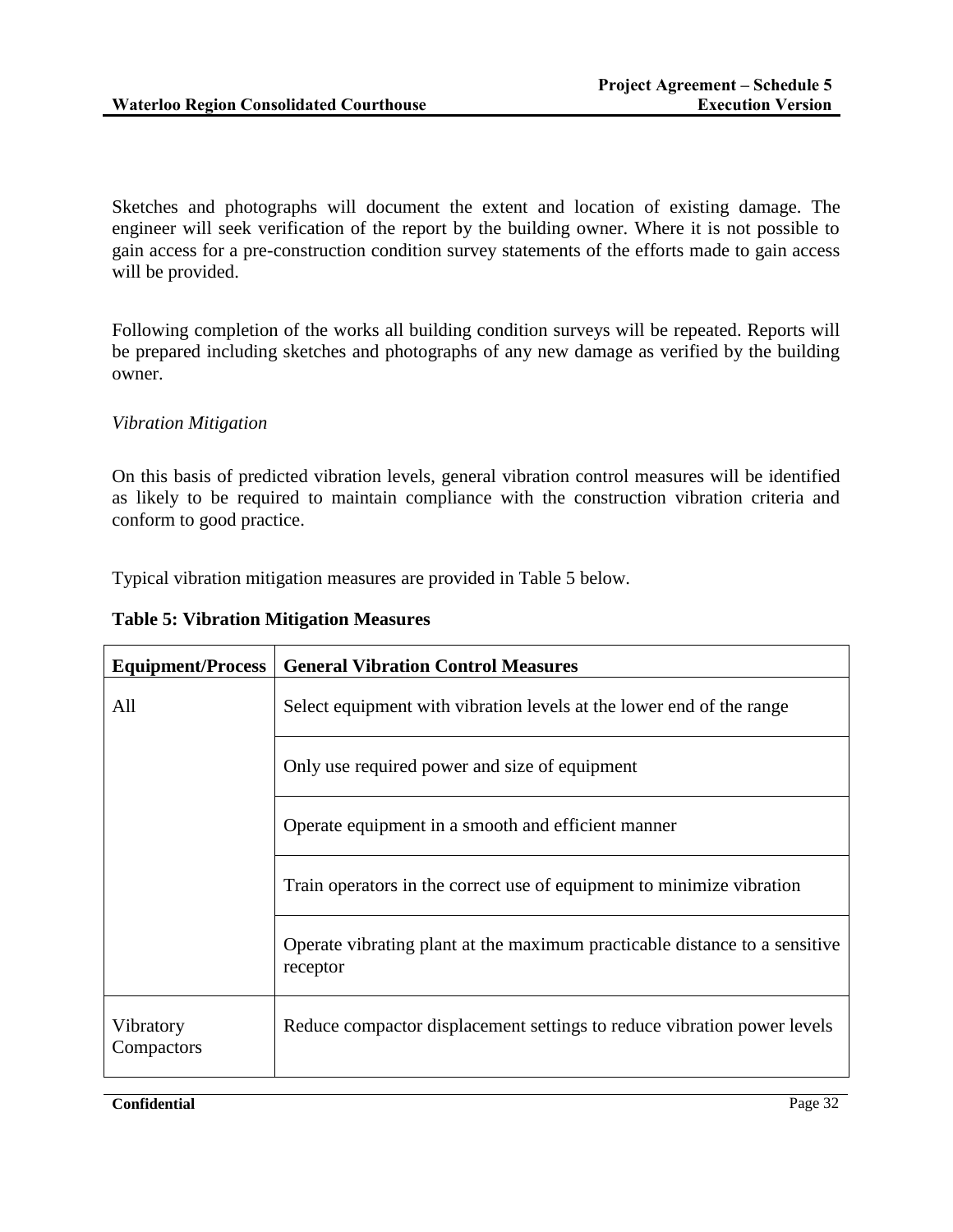| Concrete Breaker   Only use where concrete cannot be broken up using an excavator and<br>concrete saws |
|--------------------------------------------------------------------------------------------------------|
|                                                                                                        |

### *Vibration Monitoring*

Vibration monitoring will be conducted to measure variances in the vibration levels before and during construction activities in compliance with the Construction Noise & Vibration Management Plan. Readings will be taken by trained vibration monitoring staff under the direction of the Environmental Manager and all results will be verified by a professional vibration engineer

Vibration monitoring will be conducted using dedicated accelerometer/geophones or vibration meters calibrated and certified annually. Vibration will be conducted during piling operations, concrete demolition, where called for under a vibration management plan or in response to a construction vibration related complaint.

### *Vibration Assessment Locations*

The CNMP will identify controlling points for construction vibration monitoring of premises that are within a zone of influence and thus impacted by construction vibration levels. Designated heritage and historically significant structures subject to condition surveys will be also be monitored for construction vibration levels when works are conducted within 50 metres of these designated structures.

Specific construction methodology and construction activities using specialized equipment will require specific assessment of vibration levels, additional vibration monitoring, and stringent management and mitigation measures. Examples include:

- Concrete demolition for existing bridges and culverts
- Piling for new culvert construction and new bridge construction

### *Documentation*

The following will comprise the documentation and reporting requirements of the Construction Noise & Vibration Management Plan:

#### **Confidential** Page 33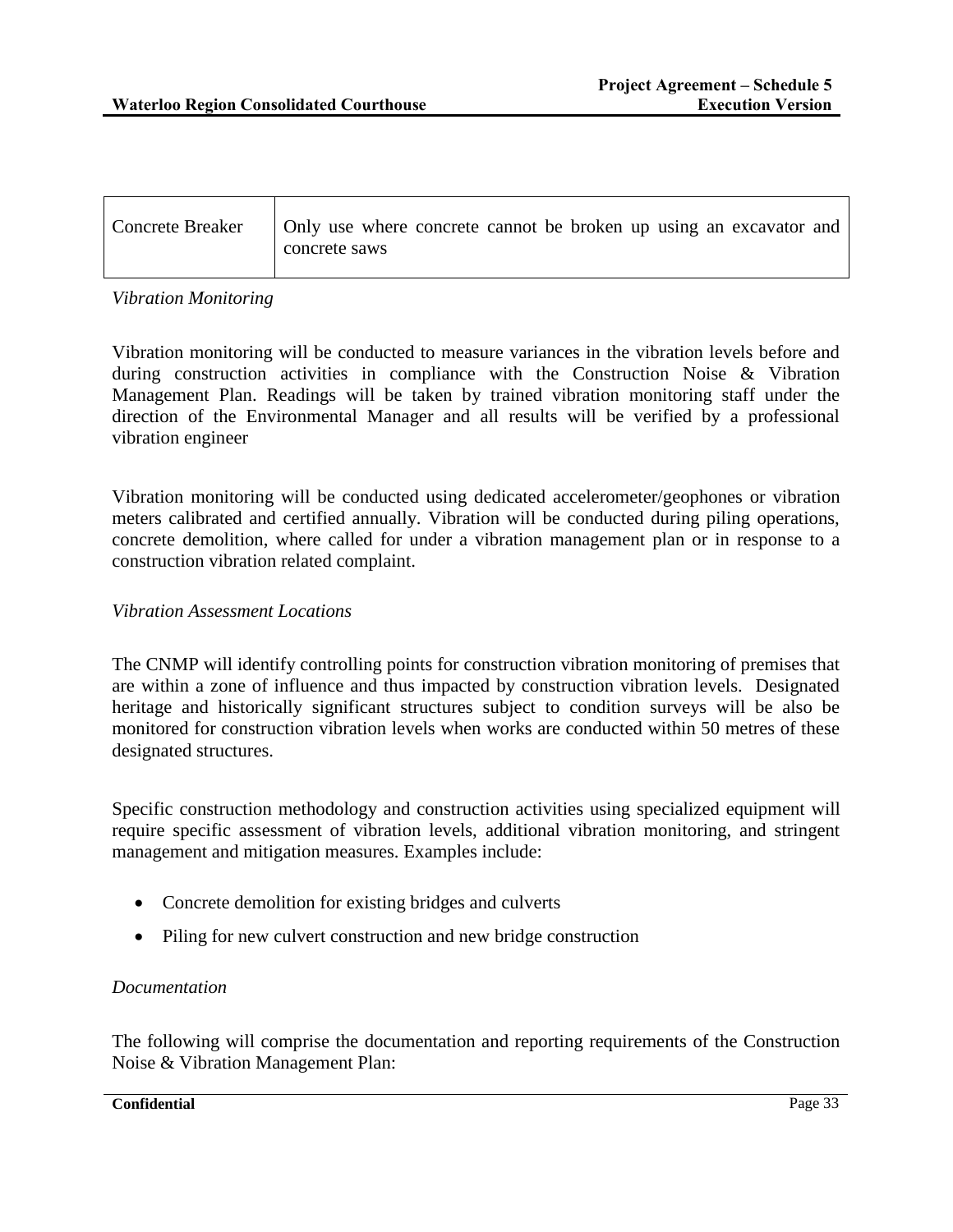- Construction Noise and Vibration Management Plan and all revisions
- All Construction Noise and Vibration Management Plan noise induction sheets and training records.
- Monitoring equipment kit details and calibration summary
- Copies of equipment calibration certificates
- Noise and vibration monitoring logs, field data and records
- Consultation and complaints registers
- Site survey sheets and associated aerial photographs
- Site survey summary sheets
- Building Condition Survey Reports

### *Reporting*

Table 6 identifies reporting deliverables that will be provided, along with the timeframes stated.

### **Table 6: Reporting Timeframe**

| <b>Information</b>                                                | Timeframe                                           |
|-------------------------------------------------------------------|-----------------------------------------------------|
| <b>Construction Noise and Vibration Management</b><br>Plan        | Before works commence                               |
| Localized Construction Noise/Vibration<br><b>Management Plans</b> | At least one week before specific works<br>commence |
| Noise/vibration survey reports                                    | Within one week of monitoring                       |
| Noise/vibration complaint initial report                          | Within twenty-four hours                            |
| Noise/vibration complaint closed                                  | Within one week of closing complaint                |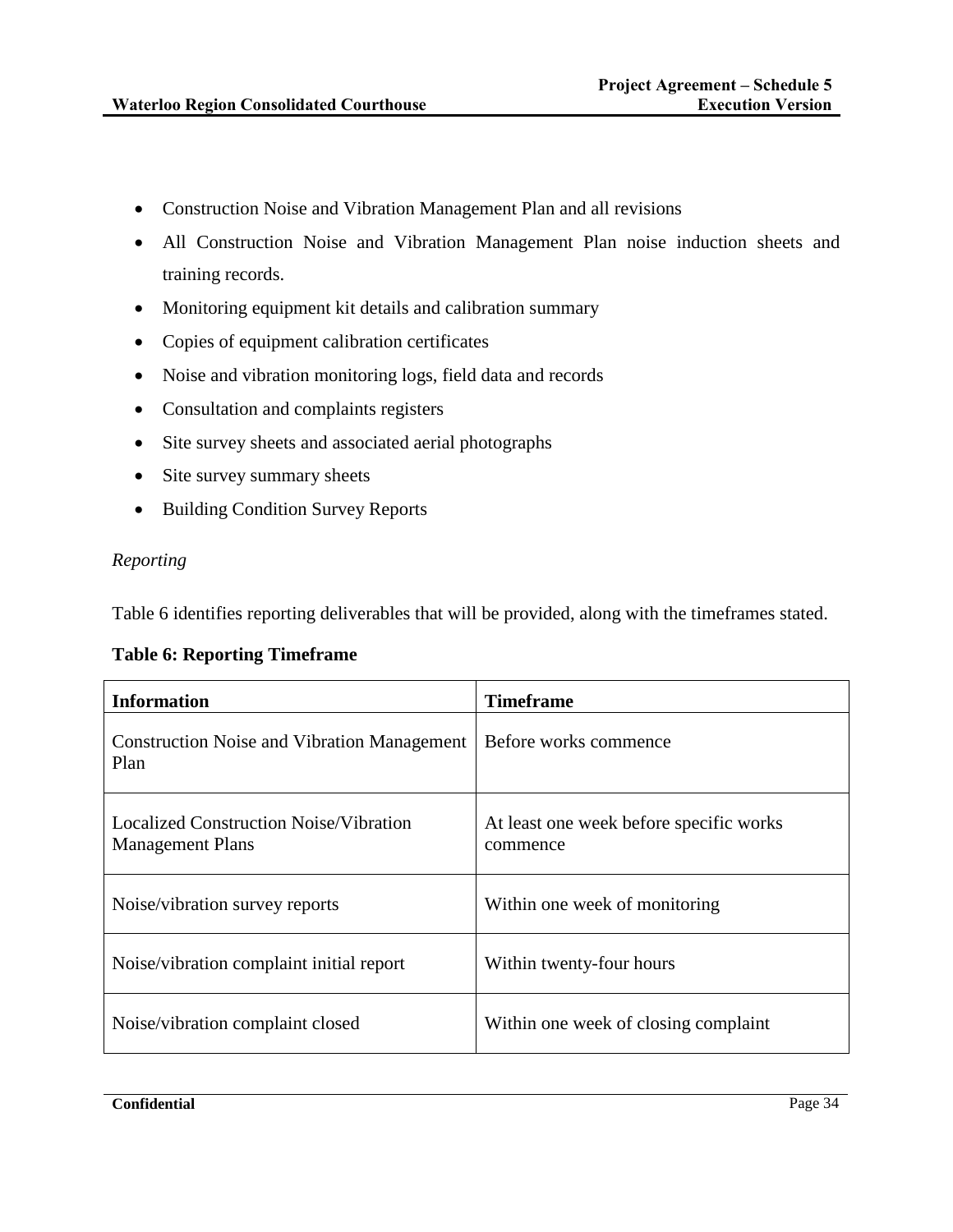# *Construction Noise & Vibration Plan Induction*

To ensure noise criteria are achieved at those residential and commercial sensitive receptors in close proximity to the work, all construction personnel are responsible for good noise and vibration management and will be instructed as follows:

- When arriving at work, drive slowly on site and keep revs to a minimum. Keep stereos off and do not slam doors.
- Equipment and vehicles should not be left running when not in use.
- Refrain from shouting or swearing on site. Either walk over and talk to somebody or use a radio/phone.
- Be careful with tools and equipment. Place them down and do not drop them.
- Do not drag materials on the ground. Place them down when you arrive at the work area.
- When loading trucks, refrain from dropping material from a height.
- Noise enclosures should always have all doors/hatches closed when the equipment is in use.
- Stationary equipment such as pumps and generators should be located away from sensitive receivers.
- All equipment is to be properly maintained at all times.
- No work that could cause noise and/or vibration disturbance will be conducted outside the hours of 7:00 AM to 7:00 PM Monday to Saturday and no work at all will be conducted outside the hours of 7:00 PM to 7:00 AM.
- Intervene in cases where unnecessary noise is being generated. If the source cannot be stopped then report it to your immediate supervisor to the Environmental Manager
- Always maintain good relationships with the local community; motorists, pedestrians, residents and business owners alike. Do not enter into debate or argue with members of the public.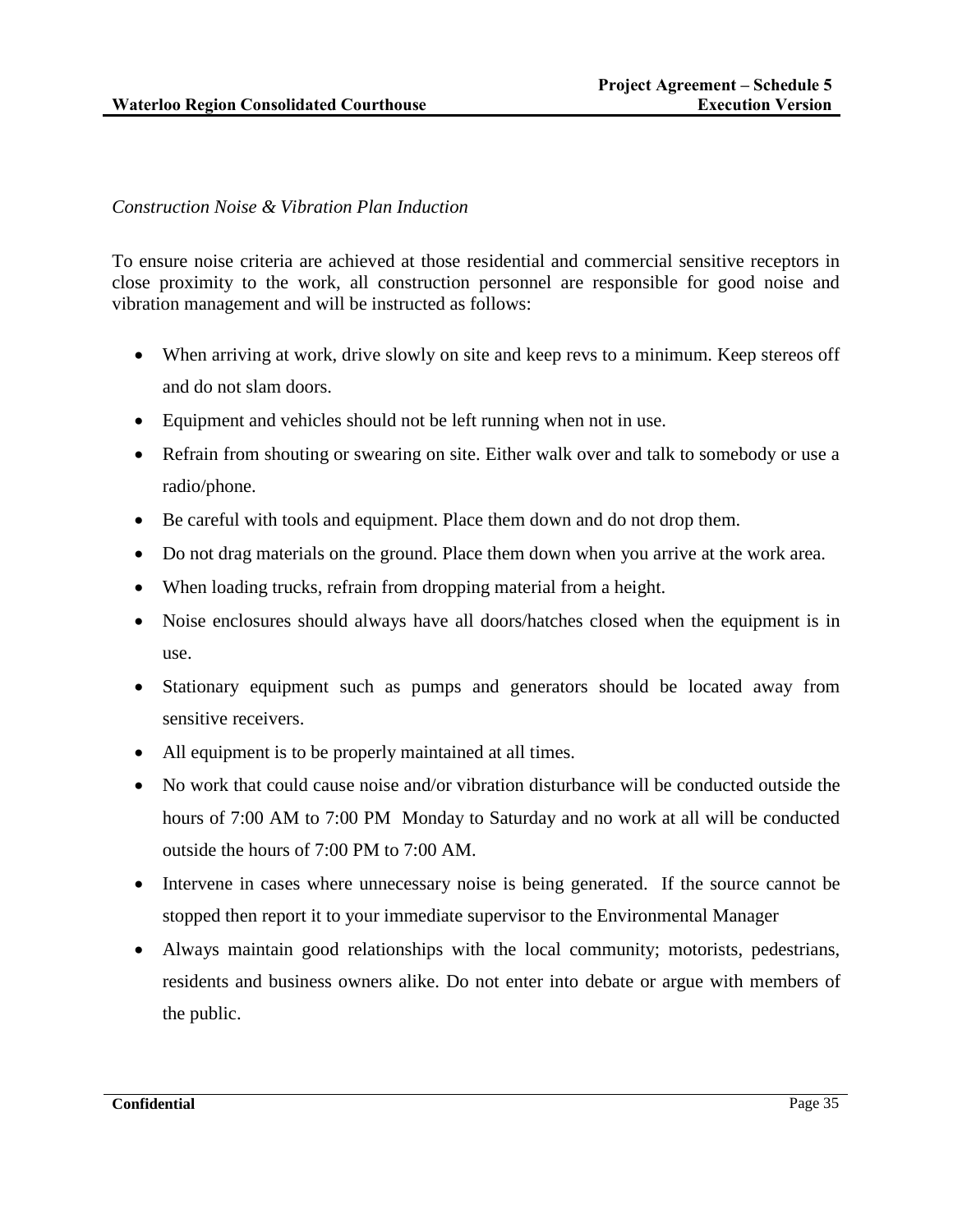- Any queries from members of the public should be responded to politely and referred to the Environmental Manager Staff will assist the public to make contact with this person.
- No work that could cause noise and/or vibration disturbance is to be conducted until all staff involved in the task have read and signed the specific Construction Noise/Vibration Management Plan for that specific task and its specific location.

# **4.3 Project Schedule**

# **4.3.1 General Requirements**

GrandLinq has provided a detailed plan showing the sequence and logic for the execution of the Works from Phase 1 to Phase 3. The Critical Path Method (CPM) is adopted, using Oracle's Primavera P6 software. While P6 version 8.3 or later is the backbone for its planning, monitoring and controlling process, the intention is to utilize an integrated and tailored approach to the scheduling process. This "best tool for the job" approach involves the integration of P6 with:

- Tilos for Linear activities
- Synchro 4D for Structures
- Deltek's Acumen for both schedule analysis and schedule risk qualification and quantification

# **4.3.4 Schedule Updates**

GrandLinq will develop a schedule recovery strategy by creating a Schedule Recovery Task Force. This is established to oversee the proper assessment of schedule slippage and to develop and successfully implement all Schedule Recovery Plans that mitigate potential slippage and recover schedule loss. The Schedule Recovery Task Force is headed by the Construction Manager and includes the Scheduling Manager, and all responsible Discipline Field Superintendents, assisted by other resources such as QA/QC, traffic management, engineering, permitting and communications. The Schedule Recovery Task Force analyzes the root cause of the schedule slippage, develops the strategies for mitigation of any further schedule loss as well as plans to recover any schedule loss. The Task Force oversees implementation of all strategies until such time as the schedule loss has halted and any schedule loss is recovered. Approval of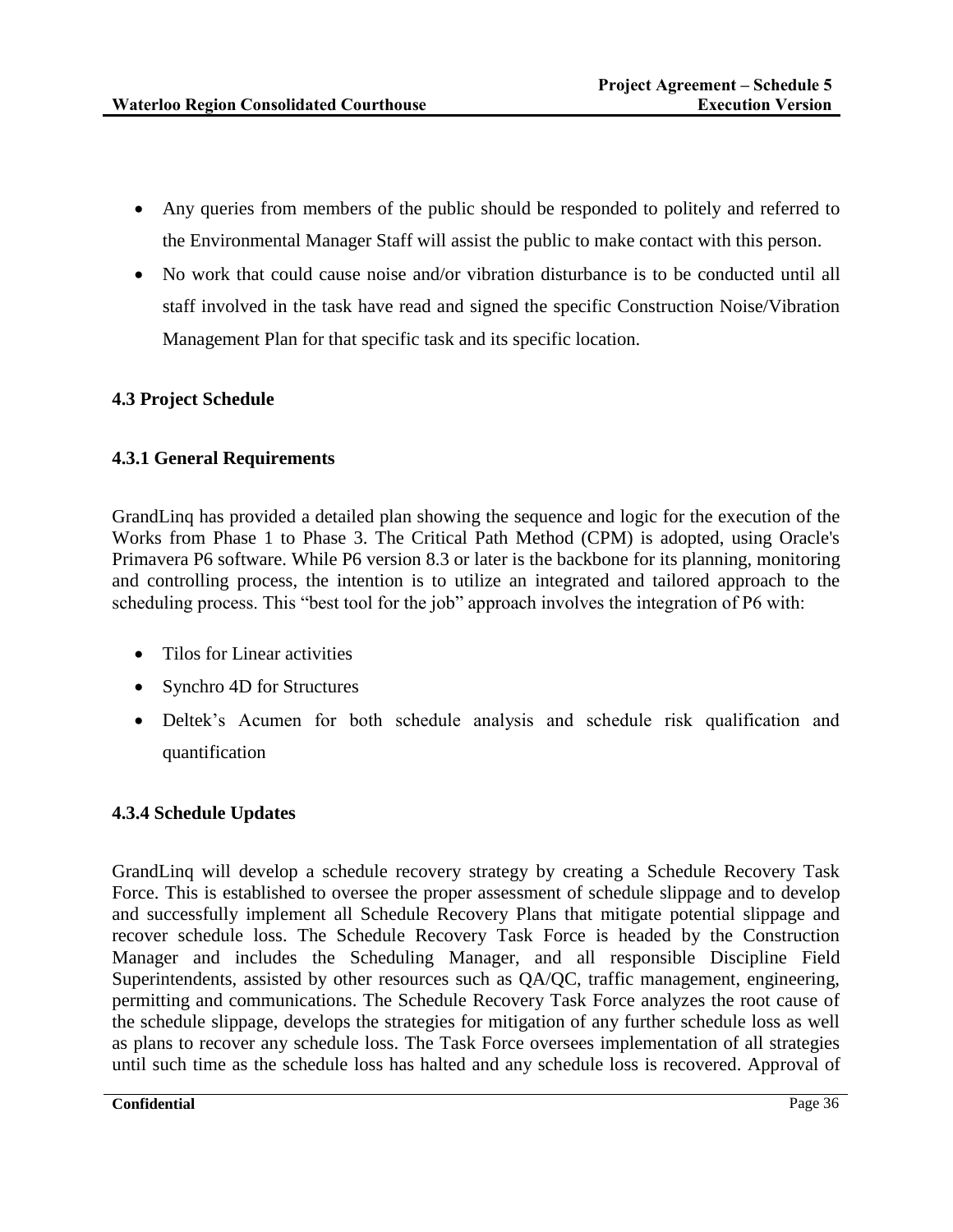the Recovery Plan is obtained from the Region before any actions aimed at mitigation or recovery of schedule slippages is implemented.

### **4.4 Construction Safety**

## **4.4.1 Zero Harm Policy and Construction Safety**

In respect of construction safety, workplace health and safety reps will be certified Joint Health and Safety members and EHS staff members will hold industry recognized certifications such as Construction Health and Safety Officer (CHSO), Gold Seal, or Certified Registered Safety Professional (CRSP). GrandLinq will promote continuous health and safety training to all project team members throughout the Project.

### **4.5 Construction Quality and Workmanship**

## **4.5.1 Approach to Construction Quality**

The Quality Management System (QMS) shown in Figure 1 below illustrates GrandLinq's commitment to quality at the highest levels of the organization. It emphasizes that quality starts during the bid phase of the Project and continues throughout Phase 1 and Phase 2 and into Phase 3. GrandLinq is committed to continual improvement; all GrandLinq team members, including staff, subcontractors and suppliers, will execute Project procedures and processes to attain Project Quality Objectives. It is the policy of GrandLinq to:

- Pursue high standards of Quality Management as an integral part of efficient implementation of the PA requirements and ensure that business decisions consider client and stakeholder requirements
- Implement a strong quality awareness and quality training program
- Review, develop and improve processes and procedures as work progresses to facilitate lessons learned and best practices
- Establish and maintain effective communication channels and tools with Project stakeholders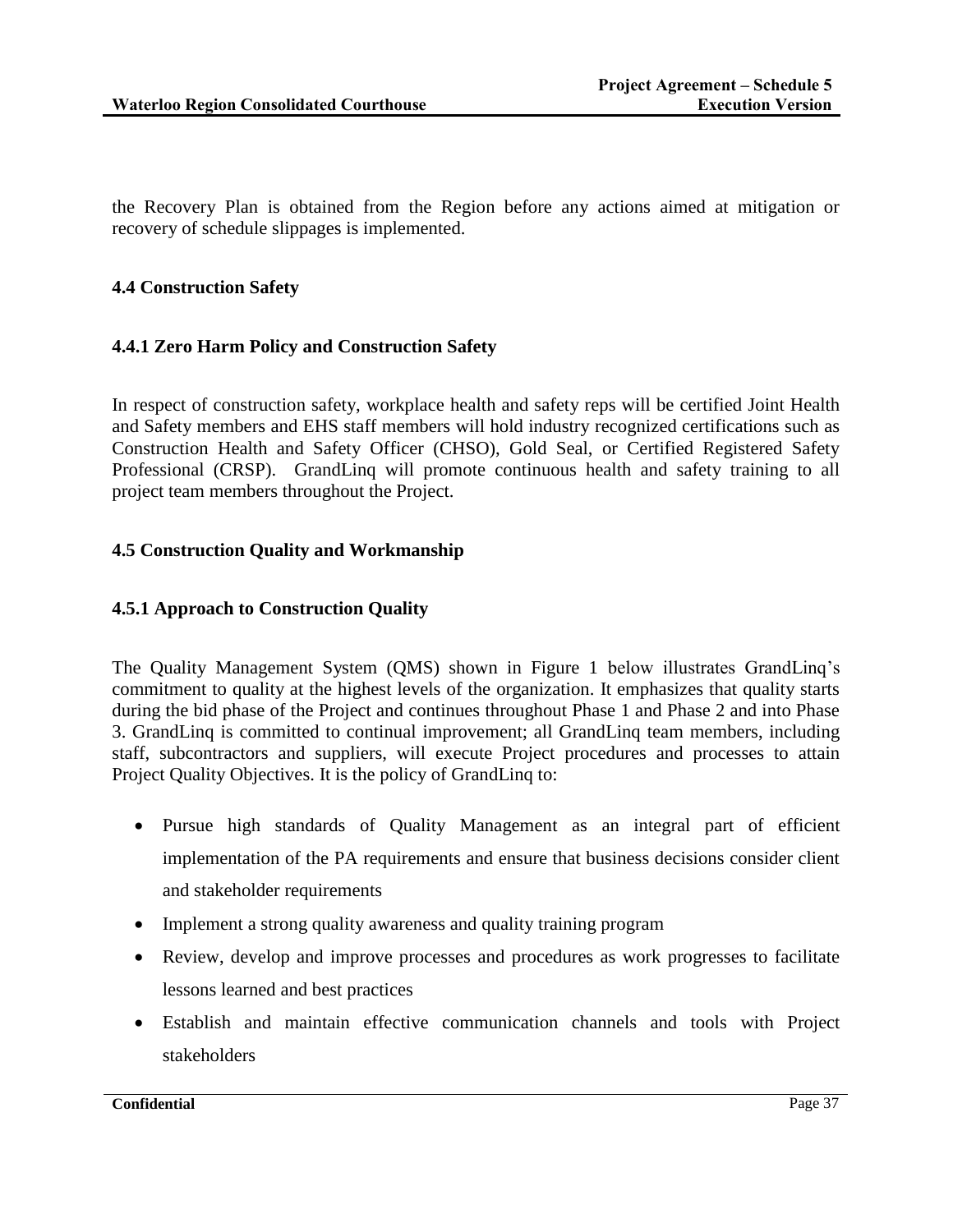- Depend upon strong internal control and a full scope audit program
- Develop and review at least annually our objectives, critical success factors and performance indicators to continuously strive for excellence in business performance
- Review and, if applicable, revise the GrandLinq policies on an annual basis



**Figure 1: Quality Management Plans** 

# **5.1 Maintenance & Rehabilitation Organization & Key Personnel**

# **5.1.1 Maintenance and Rehabilitation, Organization for Phase 3**

The Maintenance Team will be led by the Manager of Maintenance, Dominique Hetuin, who will serve as the single point-of-accountability to GrandLinq's General Manager, Carl Williams, for all maintenance activities.

# **5.1.2 Key Maintenance & Rehabilitation Personnel**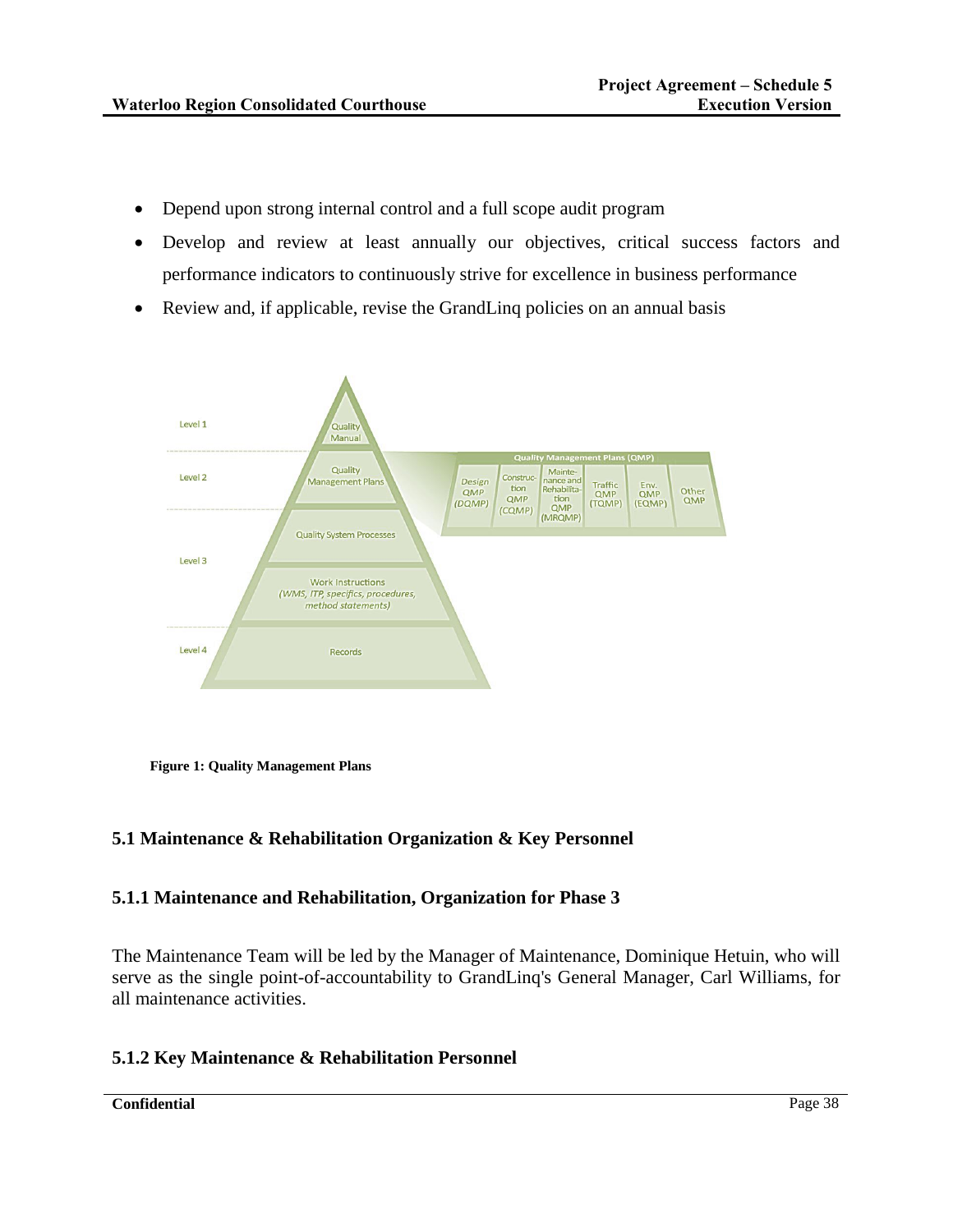|  | <b>Table 4: Key Maintenance and Rehabilitation Personnel</b> |  |  |
|--|--------------------------------------------------------------|--|--|
|  |                                                              |  |  |

|                               |                  | <b>Level</b>                                                                                                                                                                                     | of<br><b>Involvement</b>                   | Location                 |                                          |                                  |                   |
|-------------------------------|------------------|--------------------------------------------------------------------------------------------------------------------------------------------------------------------------------------------------|--------------------------------------------|--------------------------|------------------------------------------|----------------------------------|-------------------|
| <b>Key</b><br><b>Position</b> | <b>Personnel</b> | <b>Key Personnel</b>                                                                                                                                                                             | <b>Full</b><br>Part<br><b>Time</b><br>Time | Region<br>of<br>Waterloo | <b>Greater</b><br><b>Toronto</b><br>Area | <b>Deployment</b><br><b>Date</b> |                   |
|                               |                  | <b>B5: Maintenance and Rehabilitation</b>                                                                                                                                                        |                                            |                          |                                          |                                  |                   |
| Manager<br>Maintenance        | of               | <b>Dominique Hetuin</b>                                                                                                                                                                          | X                                          |                          | X                                        |                                  | <b>March 2014</b> |
|                               |                  | $\mathbf{M}_{\alpha}$ Health for $\mathbf{M}_{\alpha}$ and $\mathbf{L}_{\alpha}$ considered to consider and mathematically $\mathbf{L}_{\alpha}$ and an officially defined $\mathbf{M}_{\alpha}$ |                                            |                          |                                          |                                  |                   |

Mr. Hetuin has 27 years of experience in operations and maintenance of urban rail systems, with seven years as Maintenance Director, seven years as O&M Manager and 13 years in the management of new urban rail projects, bringing expertise in the design, safety and maintenance of LRT systems to the Region. His unique blend of expertise in both the development and launch of new metro and LRT lines and the revenue phase has been called upon for many greenfield rail projects in France, as well as worldwide (Australia, Taiwan, US, Italy etc.) for projects and at the request of public transport authorities and other operators. Mr. Hetuin has been involved in the design of stations and OMSF, and has created technical specifications for procurement processes and supervised design construction launch and operation phases.

| Lead<br>Maintainer | Vehicle | <b>Anthea Antonio</b> | ∡ъ |  | --<br>$\boldsymbol{\Lambda}$ |  | <b>March 2014</b> |
|--------------------|---------|-----------------------|----|--|------------------------------|--|-------------------|
|--------------------|---------|-----------------------|----|--|------------------------------|--|-------------------|

Ms. Antonio is an articulate engineering manager who possesses excellent inter-personnel skills with a proven record managing maintenance of tram and railway infrastructure and in particular developing multi-skilled maintenance teams. Recently, Ms. Antonio served as the Chief Engineer for the London Tramlink where she was responsible for developing maintenance standards and construction specifications for an expanding network. She was also responsible for assurance of all infrastructure engineering activities and development of asset management system. Ms. Antonio also served as the Engineering Manager for the Nottingham Tram Consortium. Key project successes included developing a competence assurance system in conjunction with diploma studies; persuading LRT maintainer to alter wheel turning processes to reduce wear on infrastructure and on tyres; developing ties with SEMITAN, Nantes to provide additional support to vehicle maintainer; and directing development of track and wheel wear monitoring processes to improve replacement forecasts.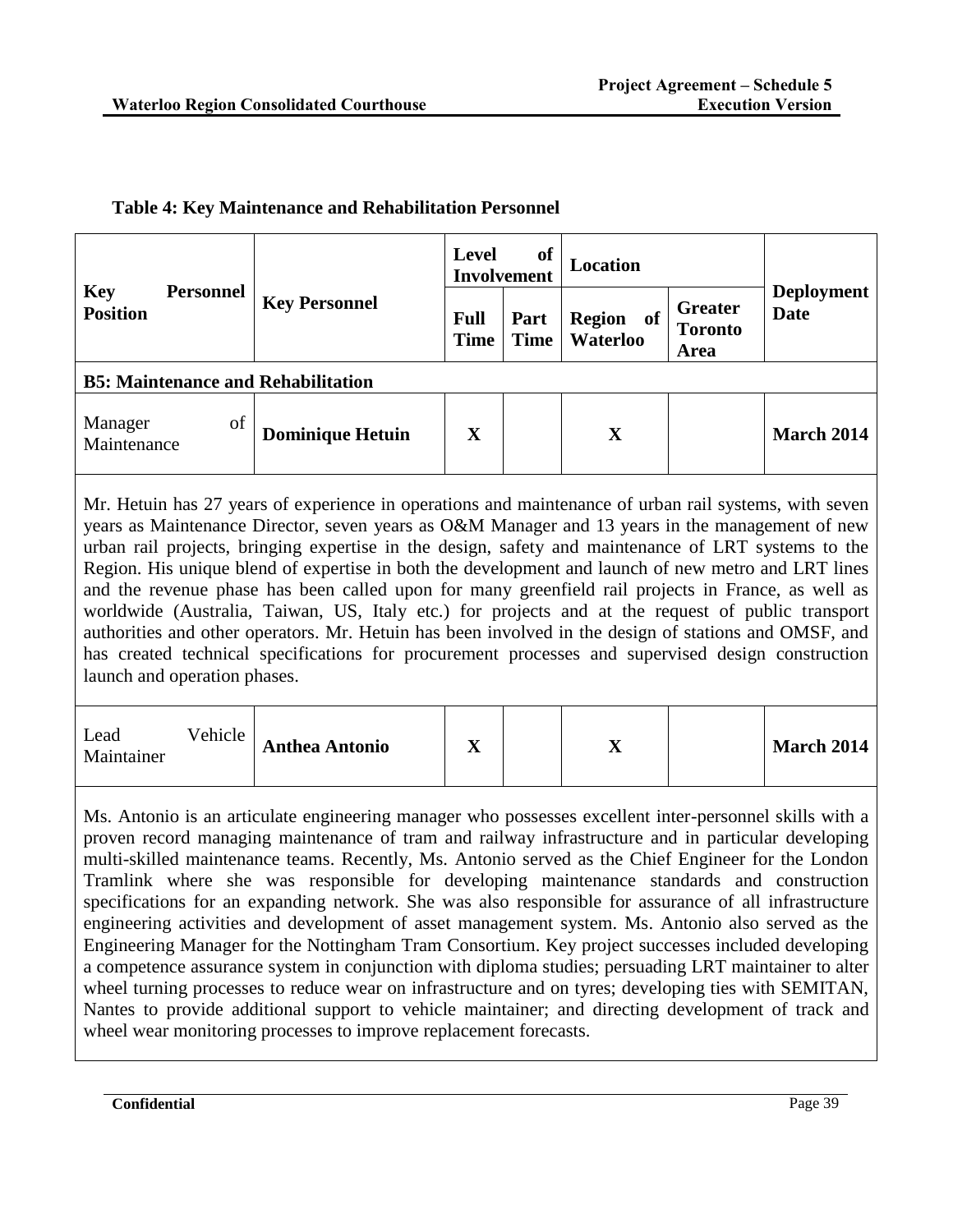| <b>Key</b><br><b>Personnel</b><br><b>Position</b> |                      | <b>of</b><br>Level<br><b>Involvement</b> |                     | Location                                                                    |                                  |                   |
|---------------------------------------------------|----------------------|------------------------------------------|---------------------|-----------------------------------------------------------------------------|----------------------------------|-------------------|
|                                                   | <b>Key Personnel</b> | <b>Full</b><br><b>Time</b>               | Part<br><b>Time</b> | <b>Greater</b><br><b>Region</b><br>of<br><b>Toronto</b><br>Waterloo<br>Area | <b>Deployment</b><br><b>Date</b> |                   |
| <b>B5: Maintenance and Rehabilitation</b>         |                      |                                          |                     |                                                                             |                                  |                   |
| Wayside<br>Lead<br><b>Systems Maintainer</b>      | <b>TBD</b>           | $\overline{\mathbf{X}}$                  |                     | $\mathbf X$                                                                 |                                  | <b>March 2014</b> |

The Lead Wayside Systems Maintenance Maintainer is accountable for Track, OHE, PSS and SIG maintenance production processes. As such, in coherence with Maintenance Division strategic targets, the position is in charge of trains' guidance, power supply, power delivery and signaling systems safety; covering the needs of Operations for these systems, including daily monitoring and short to mid-term anticipation); and maintenance organization and their performance survey implementation. The Wayside Systems Maintenance Lead must have experience in management either infrastructure maintenance or construction organization, ideally in a railway environment, demonstrated ability in human leadership, developing and driving initiatives related to operational performance improvement, technical matters (ideally regarding railway systems), quality management, and a strong background in legal and regulations issues related to public transport (ideally in a railway context). The minimum qualifications for this role are:

- Bachelor's Degree in Transportation Management, Engineering or a related field
- A minimum of 10 years of progressively responsible management experience in the maintenance of a Light Rail Vehicles
- Extensive experience in electro/mechanical maintenance or maintenance of LRV equipment.
- Experience in the management or supervision of rail transit vehicles maintenance activities.
- In-depth knowledge/understanding of rail vehicle operations/safety practices; includes vehicle rail system safety regulations.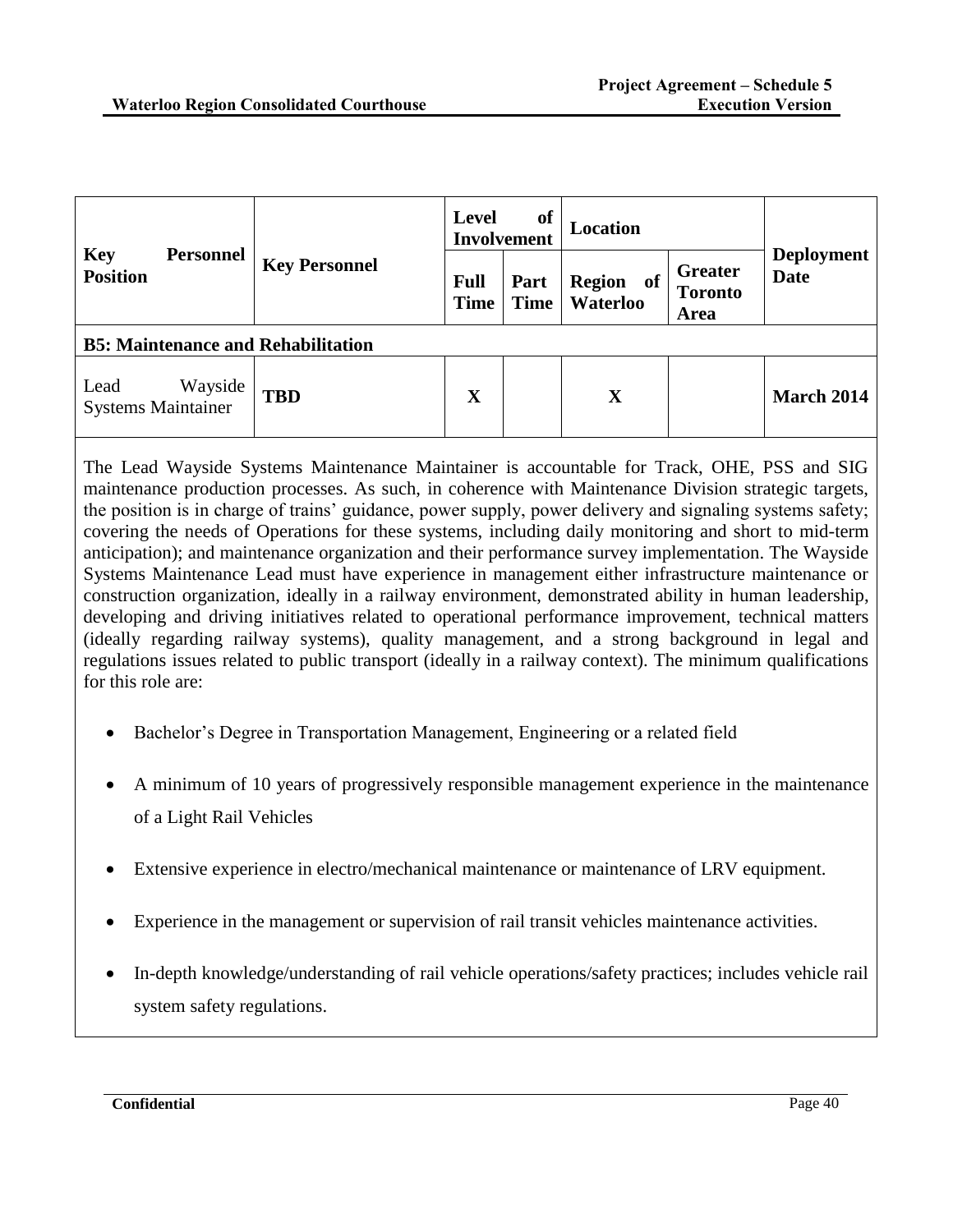| <b>Key Personnel</b><br>Greater<br><b>Position</b><br><b>Date</b><br>  Part   Region of $\vert$ Toronto<br><b>Full</b><br>Time   Time   Waterloo<br>Area |     |                  | Level of<br>Involvement |  | <b>Location</b> |  |                   |
|----------------------------------------------------------------------------------------------------------------------------------------------------------|-----|------------------|-------------------------|--|-----------------|--|-------------------|
|                                                                                                                                                          | Key | <b>Personnel</b> |                         |  |                 |  | <b>Deployment</b> |

## **B5: Maintenance and Rehabilitation**

- Thorough understanding of all LRV maintenance operations, policies and procedures
- Ability to communicate effectively, orally and in writing with tact and diplomacy; includes active listening and oral presentations
- Basic computer skills, including word processing, spreadsheet and database applications and presentations
- Effective interpersonal skills; including customer service and the ability to maintain effectiveness under stress and pressure situations.
- Strong judgment and problem solving skills; includes the ability to identify problems, find workable solutions and make logical decisions sound judgment/common sense
- Ability to plan ahead, manage time and prepare for a multiple projects, issues and situations; includes self-motivation, initiative and attention to detail
- Ability to be flexible and adaptable; work various shifts, holidays, special events
- Demonstrated ability to work effectively in a diverse workforce.

| Lead Facilities<br>Maintainer | <b>TBD</b> | ∡ъ | v<br>$\boldsymbol{\Lambda}$ | <b>March 2014</b> |
|-------------------------------|------------|----|-----------------------------|-------------------|
|                               |            |    |                             |                   |

**Confidential** Page 41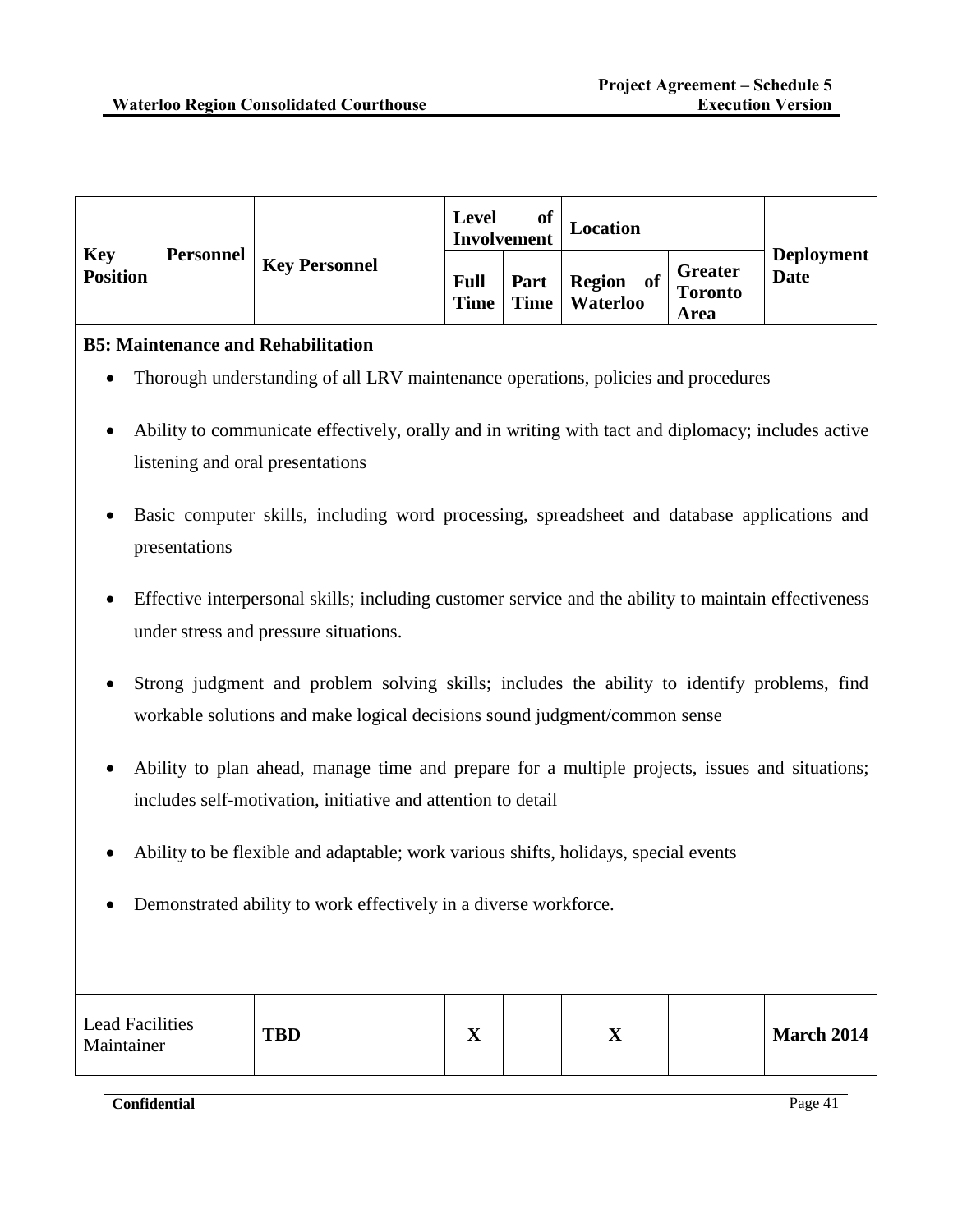|                               |                  |                      | Level<br>Involvement       | of | Location        |                                                                     |                                  |
|-------------------------------|------------------|----------------------|----------------------------|----|-----------------|---------------------------------------------------------------------|----------------------------------|
| <b>Key</b><br><b>Position</b> | <b>Personnel</b> | <b>Key Personnel</b> | <b>Full</b><br><b>Time</b> |    | Time   Waterloo | <b>Greater</b><br>  Part   Region of $\vert$ Toronto<br><b>Area</b> | <b>Deployment</b><br><b>Date</b> |

## **B5: Maintenance and Rehabilitation**

The Lead Facilities Maintainer is responsible for the stations equipment and buildings and premises maintenance production process. The candidate must have experience in management and subcontracting activities; demonstrated ability in human leadership, developing and driving initiatives relating to operational performance improvement, technical matters, quality management, and a strong background in legal and regulations issues related to public premises transport (ideally in a public transport context). The minimum qualifications for this role are:

- Bachelor's Degree in Transportation Management, Engineering or a related field
- A minimum of 10 years of progressively responsible management experience in the maintenance of a Light Rail System;
- Detailed knowledge of Light Rail System maintenance and maximising resource
- Detailed knowledge of all current legislation essential for compliance monitoring and Light Rail System Regulations
- Working knowledge of safety management systems and processes
- Ability to communicate effectively, orally and in writing with tact and diplomacy; includes active listening and oral presentations
- Basic computer skills, including word processing, spreadsheet and database applications and presentations
- Effective interpersonal skills; including customer service and the ability to maintain effectiveness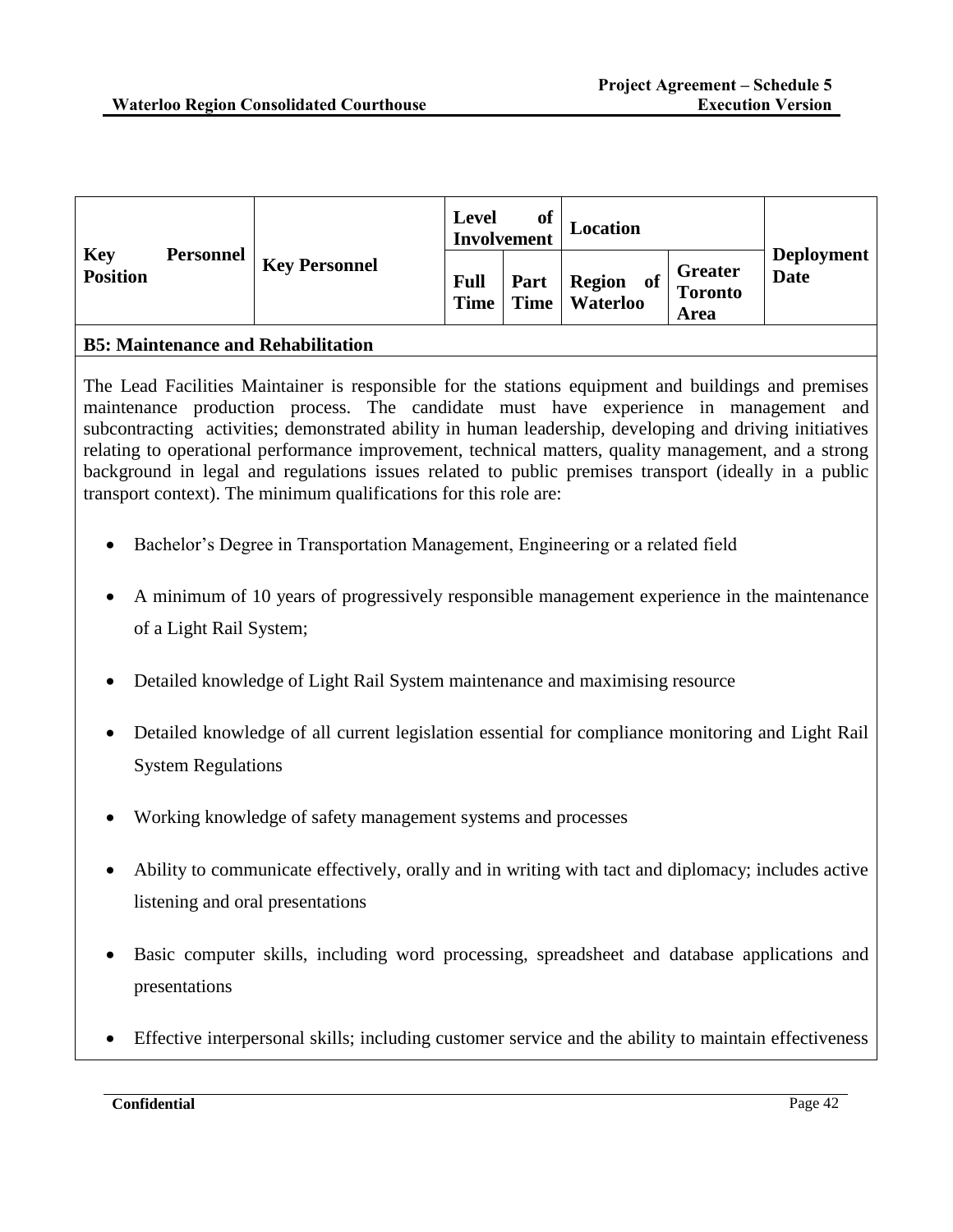|                                                   |                                                                                             | of<br>Level<br><b>Involvement</b> |      | Location                               |                                          |                                  |
|---------------------------------------------------|---------------------------------------------------------------------------------------------|-----------------------------------|------|----------------------------------------|------------------------------------------|----------------------------------|
| <b>Key</b><br><b>Personnel</b><br><b>Position</b> | <b>Key Personnel</b>                                                                        | <b>Full</b><br>Time               | Part | <b>Region</b><br>0ľ<br>Time   Waterloo | <b>Greater</b><br><b>Toronto</b><br>Area | <b>Deployment</b><br><b>Date</b> |
| <b>B5: Maintenance and Rehabilitation</b>         |                                                                                             |                                   |      |                                        |                                          |                                  |
|                                                   | under stress and pressure situations.                                                       |                                   |      |                                        |                                          |                                  |
| $\bullet$                                         | Strong judgment and problem solving skills; includes the ability to identify problems, find |                                   |      |                                        |                                          |                                  |

- workable solutions and make logical decisions sound judgment/common sense
- Ability to plan ahead, manage time and prepare for a multiple projects, issues and situations; includes self-motivation, initiative and attention to detail
- Ability to be flexible and adaptable; work various shifts, holidays, special events
- Demonstrated ability to work effectively in a diverse workforce.

# **5.3 System Service Availability Requirements**

# **5.3.4 Availability of Other System and Facility Elements not Captured by the Availability Index**

GrandLinq is committed to ensuring the highest level of performance of the System at all times. To this end, we are able to incorporate technology to capture data that is not directly required but that would measure many of the performance criteria effectively. One such system is an onboard diagnostic system that can measure the smoothness of the ride and evenness of track on set intervals. This not only helps System User's comfort, but also is able to "read" the condition of the track and switches, and identify those sections that could require maintenance work. The use of this technology can be more efficient than the visual inspections that are otherwise typically required.

# **6.1 Operations Organization and Key Personnel**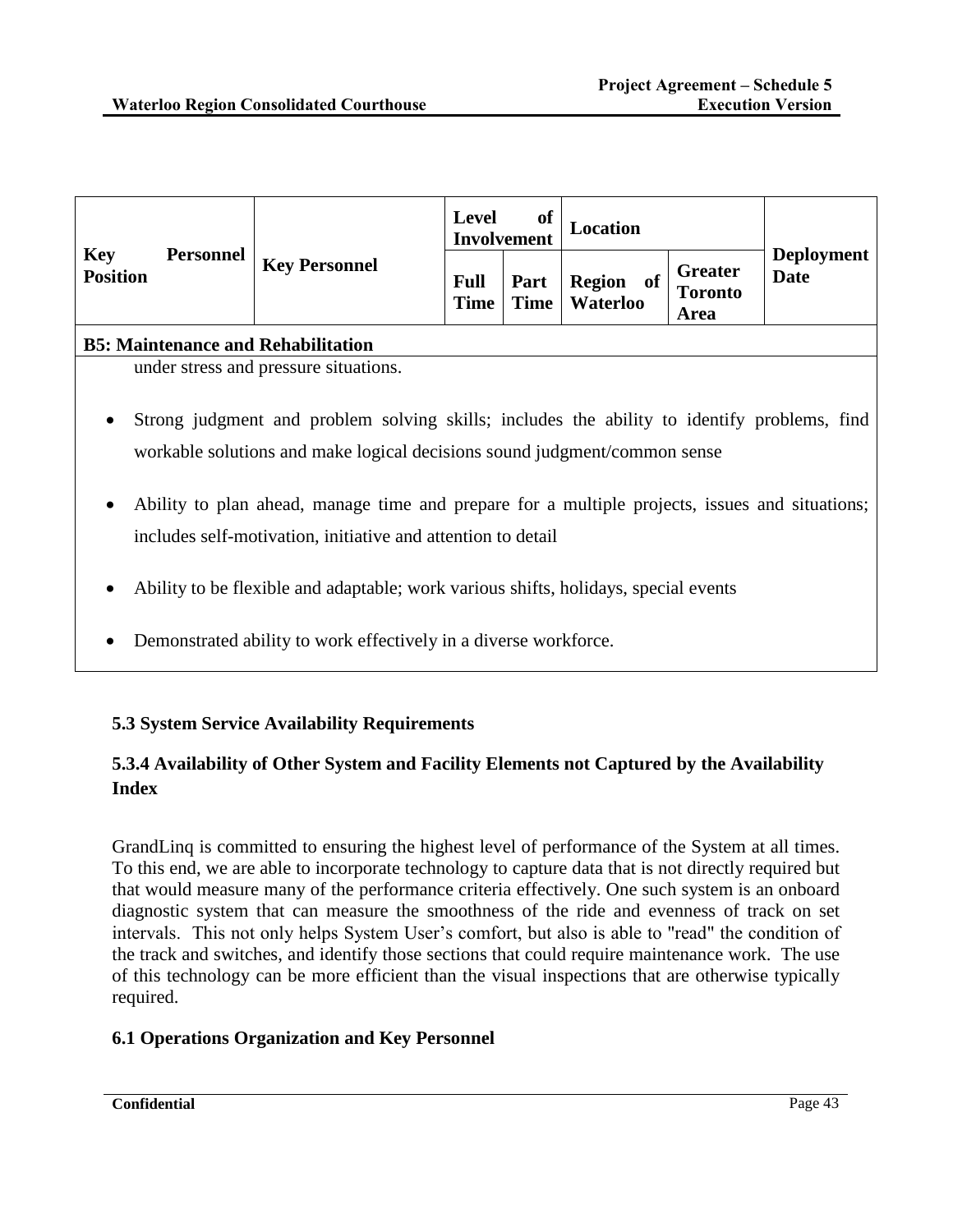# **6.1.2 Key Operations Personnel**

The following Key Personnel are identified by the RFP. Please refer to the Organizational Chart for GrandLinq's organizational structure based on experience and best practices.

Each position will be full-time and the Managing Director and Operations managers will be assuming their roles during the construction phase in order to begin building their staff organization, and working closely with Design Build contract during this period to inspect project components as they are delivered. They will also be heavily involved in the Testing and Commission phase working closely with the LRV manufacturer, Bombardier, to ensure that the LRVs meet all operational requirements, and to coordinate with the Maintenance Manager how maintenance activities will be carried out.

|                                                   |                                          | of<br><b>Level</b><br><b>Involvement</b> |                                                                                          | Location                         |  |                   |  |
|---------------------------------------------------|------------------------------------------|------------------------------------------|------------------------------------------------------------------------------------------|----------------------------------|--|-------------------|--|
| <b>Key</b><br><b>Personnel</b><br><b>Position</b> | <b>Key Personnel</b>                     | <b>Full</b><br><b>Time</b>               | <b>Greater</b><br>Region of<br>Part<br><b>Toronto</b><br>Waterloo<br><b>Time</b><br>Area | <b>Deployment</b><br><b>Date</b> |  |                   |  |
| <b>B6: Operations</b>                             |                                          |                                          |                                                                                          |                                  |  |                   |  |
| <b>General Manager</b>                            | <b>Andrew</b><br>Carl<br><b>Williams</b> | $\mathbf X$                              |                                                                                          | $\mathbf X$                      |  | <b>March 2014</b> |  |

Mr. Williams has 20 years of experience in public transport O&M – including 9 years as General Manager of light rail O&M subsidiaries, 5 years as Operations Manager, 3 years as shift manager, and 3 years as light rail project developer for leading UK public transport operators. Having worked in senior positions on three projects similar to the Waterloo LRT Stage 1, he has significant experience in providing O&M inputs at the design and construction phases of greenfield LRT projects, including those procured as DBFOM public-private partnerships, to ensure reliable and cost-effective operations. Since 2011, Mr. Williams has served as Project Director of Nottingham Tram Limited ("NTL"), the O&M subsidiary of Keolis on the Nottingham Express Transit Phase II DBFOM project ("NET"), with responsibilities for management of the early O&M Contractor inputs during the design and construction phases to ensure the successful launch of the two new light rail lines on time and per the required service level, and for developing and transforming the current organization of the operational Phase I LRT line